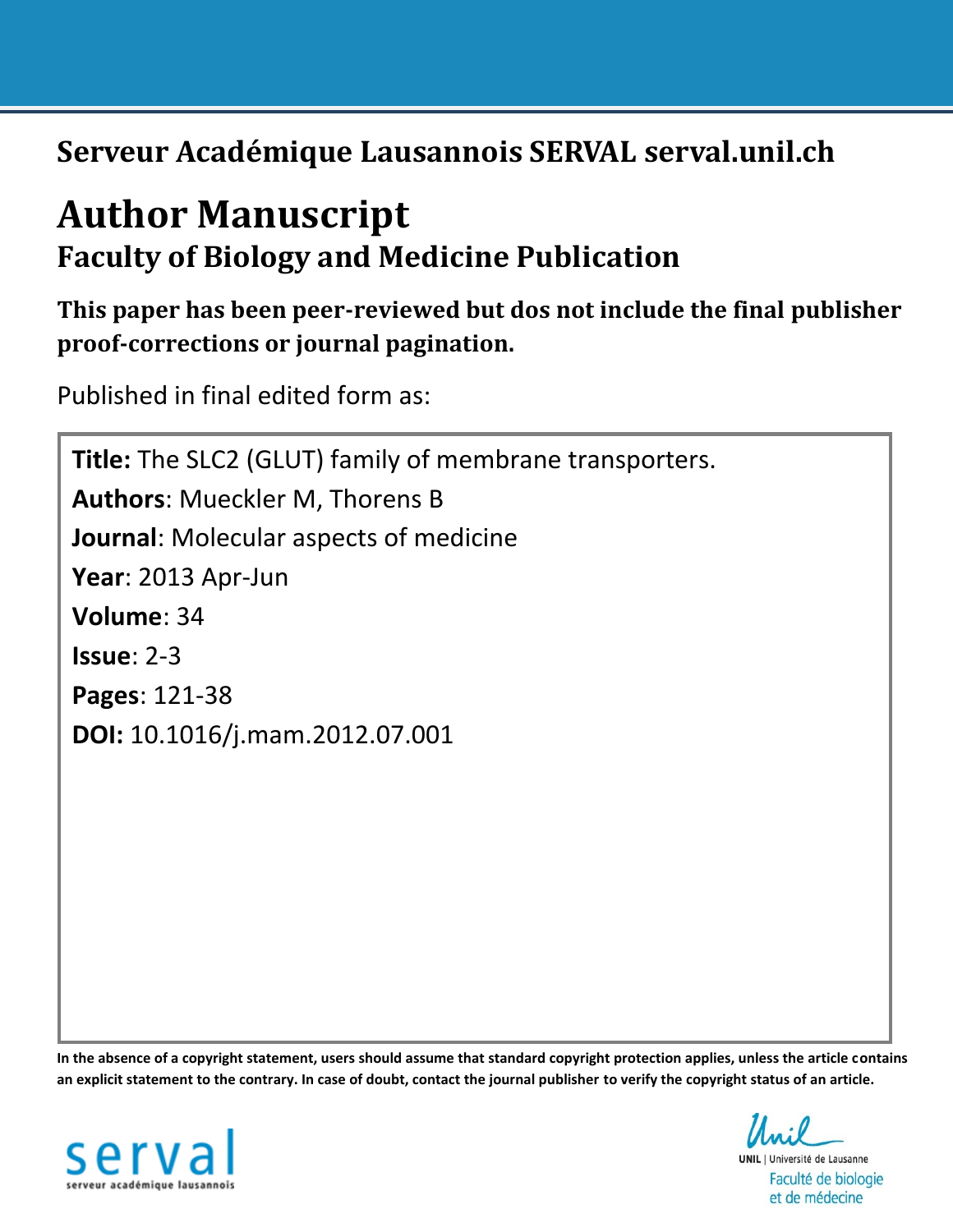

# NIH Public Access **Author Manuscript**

*Mol Aspects Med*. Author manuscript; available in PMC 2014 July 21.

## Published in final edited form as:

*Mol Aspects Med*. 2013 ; 34(0): 121–138. doi:10.1016/j.mam.2012.07.001.

## **The SLC2 (GLUT) Family of Membrane Transporters**

**Mike Mueckler**1 and **Bernard Thorens**<sup>2</sup>

<sup>1</sup>Department of Cell Biology, Washington University School of Medicine, St. Louis, MO, 63110, USA 2Department of Physiology and Center for Integrative Genomics, University of Lausanne, Lausanne, Switzerland

## **Abstract**

GLUT proteins are encoded by the SLC2 genes and are members of the major facilitator superfamily of membrane transporters. Fourteen GLUT proteins are expressed in the human and they are categorized into 3 classes based on sequence similarity. All GLUTs appear to transport hexoses or polyols when expressed ectopically, but the primary physiological substrates for several of the GLUTs remain uncertain. GLUTs 1–5 are the most thoroughly studied and all have well established roles as glucose and/or fructose transporters in various tissues and cell types. The GLUT proteins are comprised of ~500 amino acid residues, possess a single N-linked oligosaccharide, and have 12 membrane-spanning domains. In this review we briefly describe the major characteristics of the 14 GLUT family members.

#### **Keywords**

SLC2; GLUT; Membrane Transport; Glucose Transporters; Glucose Homeostasis

## **1. Introduction**

The transport of monosaccharides, polyols, and other small carbon compounds across the membranes of eukaryotic cells is mediated by members of the GLUT family of integral membrane proteins that are encoded by the SLC2 genes and are members of the major facilitator superfamily (MFS) (see Table 1) [reviewed in (Augustin, 2010; Joost et al., 2002; Thorens and Mueckler 2010; Uldry and Thorens, 2004)]. The 14 human GLUT proteins possess various substrate specificities and are involved in the transport of several hexoses in addition to myo-inositol (Uldry et al., 2001), urate (Bibert et al., 2009; Matsuo et al., 2008; So and Thorens, 2010), glucosamine (Maher and Harrison, 1990), and ascorbate (Lee et al., 2010). All of the members of the GLUT family are facilitative transporters with the exception of HMIT, which is a H+/myo-inositol symporter (Uldry et al., 2001). It is highly likely that the major substrates for several GLUT proteins have not yet been identified.

<sup>© 2012</sup> Elsevier Ltd. All rights reserved.

**Publisher's Disclaimer:** This is a PDF file of an unedited manuscript that has been accepted for publication. As a service to our customers we are providing this early version of the manuscript. The manuscript will undergo copyediting, typesetting, and review of the resulting proof before it is published in its final citable form. Please note that during the production process errors may be discovered which could affect the content, and all legal disclaimers that apply to the journal pertain.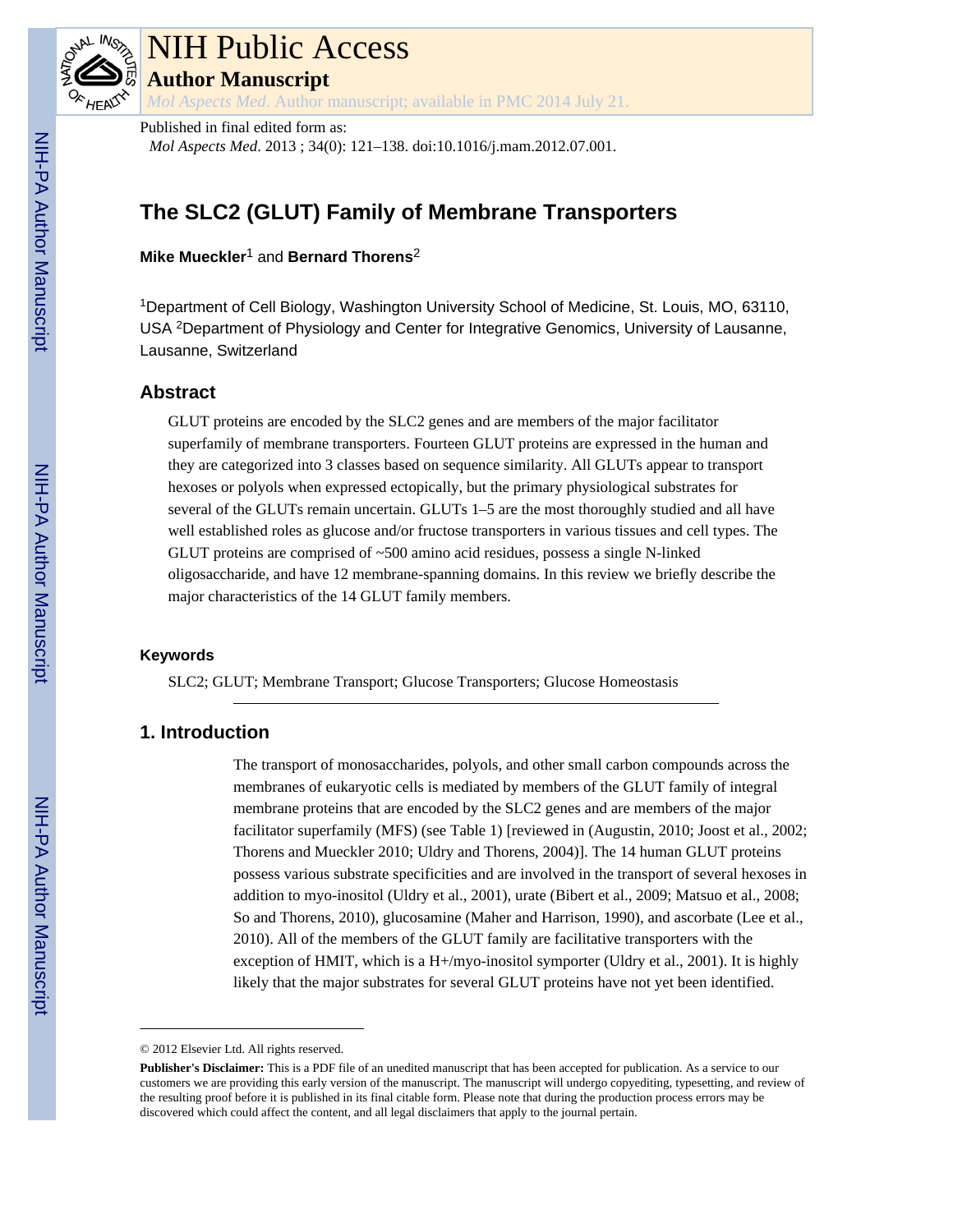The 14 GLUT proteins are comprised of ~500 amino acid residues and can be categorized into 3 classes based on sequence similarity: Class 1 (GLUTs 1–4, 14); Class 2 (GLUTs 5, 7, 9, and 11); and Class 3 (GLUTs 6, 8, 10, 12, and HMIT). All GLUT proteins appear to possess 12 transmembrane segments, a single site of N-linked glycosylation, a relatively large, central, cytoplasmic linker domain, and exhibit topologies with both their N and C termini positioned in the cytoplasm (Mueckler et al., 1985). The Class 1 and 2 GLUT proteins are structurally distinguishable from the Class 3 proteins by virtue of the location of their sites of N-linked glycosylation, which reside in the first exofacial linker domains of the Class 1 and 2 GLUTs and in the fifth exofacial linker domains of the Class 3 proteins.

One or more GLUT proteins are expressed in virtually every cell type of the human body. Eleven of the 14 members of the GLUT family are capable of transporting glucose under experimental conditions, although in several cases the principal physiologic substrates for the proteins have not been definitively identified (Thorens and Mueckler, 2010). The physiological explanation for the redundancy of proteins that transport glucose is most likely the critical nature of this sugar as a circulating fuel in humans and the consequent need for multiple glucose transporters with different kinetic and regulatory properties that are expressed in a cell-type specific fashion.

## **2. GLUT1**

#### **2.1 Transport Kinetics**

GLUT1, encoded by the *SLC2A1* gene, was one of the first membrane transporters to be purified (Baldwin and Lienhard, 1989; Kasahara and Hinkle, 1977) and cloned (Birnbaum et al., 1986; Mueckler et al., 1985) and is likely one of the most extensively studied of all membrane transport systems. The kinetics of glucose transport via GLUT1 have been explored since radioisotopic substrates became readily available in the early 1950s [reviewed in (Carruthers et al., 2009; Lowe and Walmsley, 1986)]. Two prominent characteristics of glucose transport have been observed in human erythrocytes. Firstly, the apparent affinity (the Km or half-saturation concentration) for transport is, under certain experimental conditions, higher at the outward substrate-binding site than at the cytoplasmic binding site, and secondly, transport occurs at a faster rate when substrate is present on the trans side of the membrane (the side of the membrane to which transport is being measured) as compared to zero trans conditions where substrate is present only in the aqueous compartment from which transport is being measured. The latter phenomenon is called trans or exchange acceleration and suggests that a conformational change involving the unloaded transporter is rate limiting for net transport to occur. Many investigators believe that most of the available kinetic and biophysical data are consistent with an alternating conformation mechanism for glucose transport whereby mutually exclusive substrate binding sites are sequentially exposed to either the exoplasm or the cytoplasm (Gorga and Lienhard, 1981; Lowe and Walmsley, 1989; Wheeler and Whelan, 1988) (see Figure 1). However, the kinetics of glucose transport as measured in the erythrocyte are complex and some experimental observations are not consistent with a simple asymmetric carrier type model (Cloherty et al., 1996). This has led to the proposal of alternative mechanisms, including fixed-site models in which multiple binding sites are simultaneously accessible from both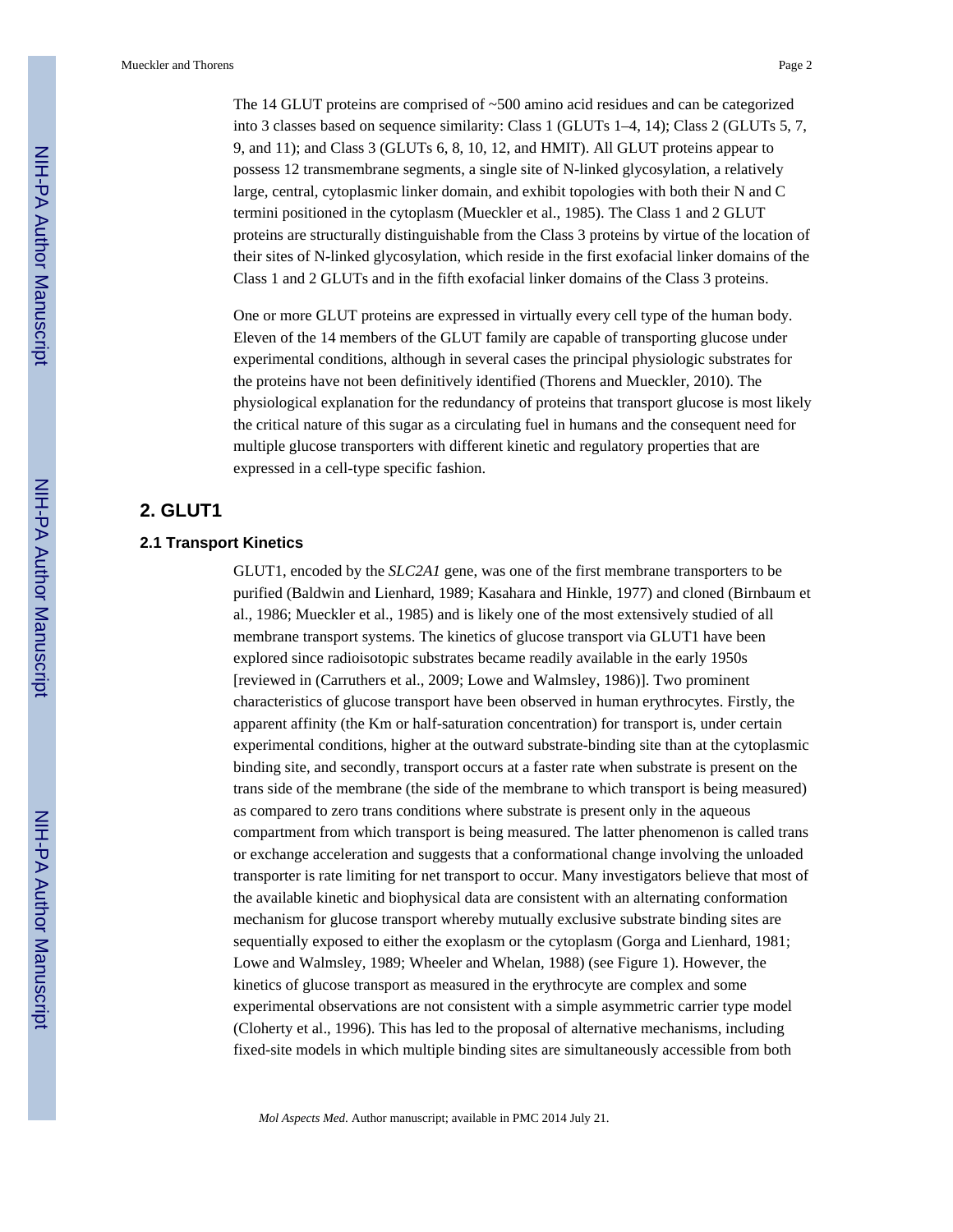sides of the membrane (Carruthers et al., 2009). It has been argued that asymmetric transporter distribution under equilibrium conditions with the standard carrier model violates energy conservation laws (Naftalin, 2008).

However, abandonment of the carrier model for glucose transport is premature, in large part because of experimental difficulties associated with accurately measuring the kinetics of transport in erythrocytes. Questions concerning the validity of the alternately conformation model are based almost entirely on steady-state kinetic experiments. Glucose transporters are present at a very high concentration in the erythrocyte membrane (up to 10% of total integral membrane protein) (Gorga and Lienhard, 1982), and thus the rate of transport is extremely high. True initial rates of transport are at best difficult to measure using traditional methods, and the vast bulk of experimental findings that appear to contradict the alternating conformation mechanism may be the result of procedural difficulties and/or the fact that measurements were conducted at well below physiological temperatures. More sophisticated approaches are consistent with a simple carrier model that does not violate the laws of thermodynamics. For example, using a quenched-flow apparatus coupled with an automated syringe system, Lowe and Walmsley (Lowe and Walmsley, 1986) found little if any asymmetrical distribution of GLUT1 under equilibrium conditions at physiological temperatures. Using the Millipore-Swinnex filtering technique and the rapid continuous flow tube technique, which allow transport measurements within a fraction of a second, Brahm (Brahm, 1983) found that the transport kinetics of D-glucose at physiological temperatures in erythrocytes were consistent with that of a simple, symmetric carrier. The kinetics of transport via GLUT4 are also completely consistent with that of a symmetric carrier. Perhaps most importantly, the crystal structures of known members of the MFS are consistent with the presentation of a single substrate-binding site within a cavity exposed to only one aqueous compartment at a time (see below). An alternating conformation model thus remains the most viable description for the mechanism of glucose transport.

#### **2.2 GLUT1 Structure**

GLUT1 is comprised of 492 amino acid residues and possesses a single site of N-linked glycosylation at  $N^{45}$  (Mueckler et al., 1985). There are no other known post-translational modifications of the protein. A topology with 12 transmembrane segments and with cytoplasmic N and C termini is supported by hydrophobicity analysis and biochemical studies (Blodgett et al., 2008; Hresko et al., 1994; Mueckler et al., 1985) (see Figure 2). A low resolution, 2-dimensional model for the exofacial configuration of GLUT1 has been proposed based on a series of mutagenesis and solvent accessibility studies (Mueckler and Makepeace, 2009) (see Figure 3). GLUT proteins, like all eukaryotic members of the MFS, have thus far proven recalcitrant to crystallization, but the crystal structures of 4 bacterial members of the MFS have been determined to at least moderate resolution by x-ray diffraction analysis (Abramson et al., 2003; Dang et al., 2010; Huang et al., 2003; Yin et al., 2006). All 4 proteins share a common folding pattern with the first 6 transmembrane helices in a pseudo symmetrical configuration relative to the last 6 helices. Helices 1, 2, 4, 5, 7, 8, 10, and 11 form an inner bundle that is stabilized by the outer helices 3, 6, 9, and 12. The E. coli lactose permease (Abramson et al., 2003) and glycerol-3-P antiporter (Huang et al., 2003) were crystallized in their endofacial orientations with aqueous cavities containing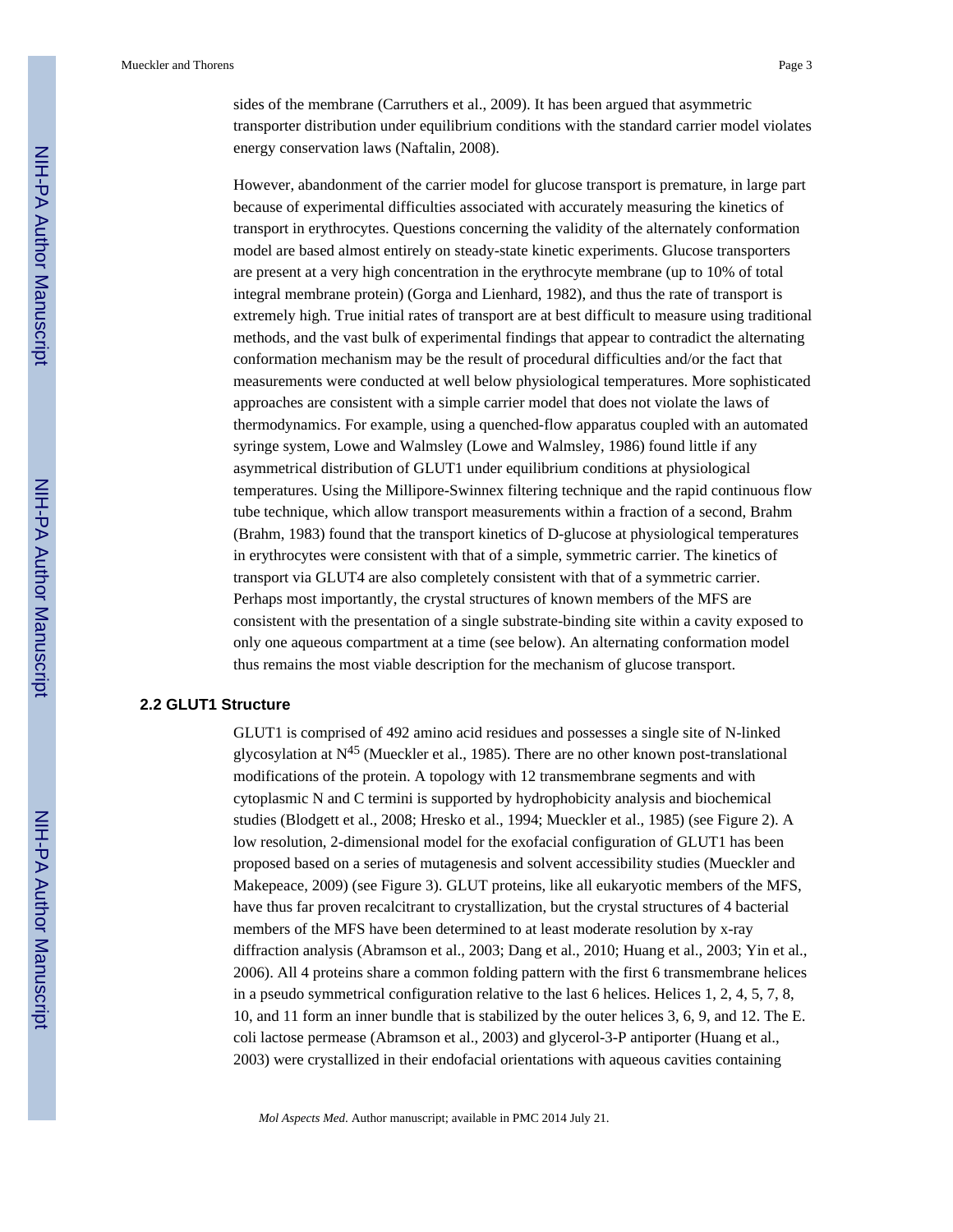their respective substrate binding sites exposed to the cytoplasm and closed off at their exofacial surfaces. No exoplasmic substrate binding sites have been identified in these structures. The E. coli fucose/proton symporter (Dang et al., 2010) was crystallized in its exofacial conformation with an aqueous cavity containing a single putative fucosedocking site exposed to the exoplasm and closed off at the cytoplasmic face. No endofacial fucose docking sites have been identified in the structure. Taken as a whole, these results strongly support an alternating conformation transport mechanism for MFS proteins and are inconsistent with any model in which multiple substrate binding sites that are exposed to both aqueous compartments exist simultaneously. A homology-based model of GLUT1 in its putative endofacial conformation is shown in Figure 4 (Salas-Burgos et al., 2004). However, the accuracy of this model is uncertain because the protein used as the template structure, the E. coli glycerol-3-P antiporter, shares little if any significant sequence identity with GLUT1, making it impossible to evaluate the accuracy of the sequence alignment (Forrest et al., 2006).

#### **2.3. GLUT1 Tissue Distribution and Physiology**

The principal physiological substrate of GLUT1 is clearly glucose but it is also capable of transporting mannose, galactose, glucosamine, and reduced ascorbate, and its activity is inhibited by cytochalasin B and phloretin (Carruthers et al., 2009). GLUT1 is expressed in many cell types, often in conjunction with one or more additional GLUT isoforms. It is expressed at its highest level in the human erythrocyte membrane, through which glucose freely equilibrates between the serum and the red cell cytoplasm. The function of the high level of GLUT1 expression in erythrocytes may be to effectively increase the glucose carrying capacity of the blood. GLUT1 plays a critical role in cerebral glucose uptake as the major GLUT isoform expressed in brain endothelial cells (Koranyi et al., 1991; Simpson et al., 2001; Yeh et al., 2008). Under normal physiological conditions the brain is absolutely dependent on glucose as a fuel source, and transport across the blood-brain barrier is rate limiting for brain glucose metabolism (Simpson et al., 1994). GLUT1 is also expressed in brain astrocytes, which have been proposed to supply glycolytically-derived lactate to neurons as a major fuel source (Pellerin et al., 2002). GLUT1 is responsible for mediating materno-placental transfer of glucose in the human and levels of placental GLUT1 are altered under various pathological conditions that affect the fetus [reviewed in (Illsley, 2000)]. GLUT1 plays an important role in the survival of the pre-implantation embryo (Moley, 2001; Moley et al., 1998) and throughout much of fetal development, and consequently homozygous GLUT1 null mice do not survive beyond embryonic day 14 (Wang et al., 2006).

#### **2.4 GLUT1 Pathophysiology**

Haplodeficiency of *SLC2A1* is the cause of an autosomal dominant genetic disease called GLUT1 deficiency syndrome (GDS) [reviewed in (De Vivo et al., 2002)]. Several dozen distinct de novo mutations in the *SLC2A1* structural gene have been identified in patients with this disorder. Patients with GDS experience seizures beginning in early infancy and exhibit developmental delay, ataxia, and neurobehavioral symptoms during development. The only current treatment for the disease is a rigid ketogenic diet, which supplies the nervous system with an alternative fuel source. However, ketogenic diet therapy does not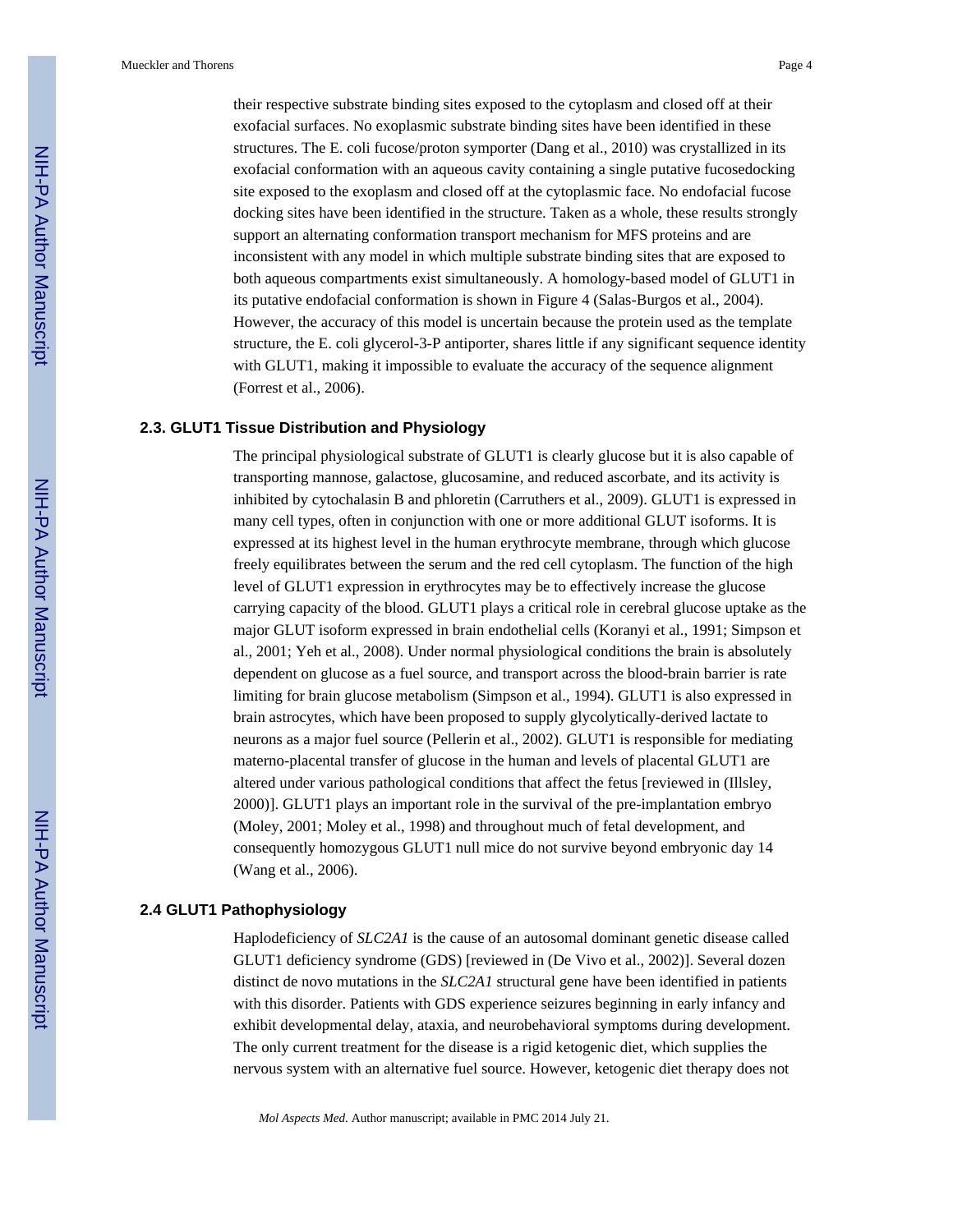prevent or reverse all of the symptoms associated with GDS and there is a need to develop alternative, more effective, therapies.

Upregulation of GLUT1 expression is observed in a wide variety of tumors and is likely to be an essential process in tumor progression (Yamamoto et al., 1990; Younes et al., 1996). Tumors almost universally become highly dependent on the substrate level generation of ATP via aerobic glycolysis (the Warburg Effect), thus explaining the necessity for the increased expression of glucose transporters (Bannasch et al., 2008). The isoform-specific inhibition of glucose transport may be an excellent novel pharmacological approach to cancer therapy.

## **3. GLUT2**

GLUT2 was first characterized by cDNA cloning the *Slc2a2*/*SLC2A2* gene from rat and human liver cDNA libraries (James et al., 1988; Kayano et al., 1988). GLUT2 has the unique characteristic among glucose transporters to have a low apparent affinity for glucose (Km ~17mM). It can also transport galactose (Km ~ 92 mM), mannose (Km ~ 125 mM) and fructose (Km ~76 mM) with low affinity. Interestingly, it has a very high affinity for glucosamine (Km 0.8 mM) (Uldry et al., 2002). The high Km for glucose indicates that the rate of glucose transport by GLUT2 varies as a function of glucose concentrations under physiological and even diabetic conditions. Cellular GLUT2 expression is usually very high and the rate of glucose uptake is not limiting for the process of glucose utilization.

GLUT2 is the major glucose transporter of hepatocytes. It is also expressed by intestinal absorptive cells, by cells forming the kidney proximal convoluted tubule, by pancreatic betacells (Thorens et al., 1990), and in a small number of neurons dispersed in many brain structures and in astrocytes (Arluison et al., 2004; Mounien et al., 2010); it is also expressed by tanycytes, special cells lining the bottom part and the floor of the third ventricle (Garcia et al., 2003).

In hepatocytes GLUT2 is involved in glucose uptake and release in the fed and fasted states, respectively. However, although it is indispensable for glucose uptake, glucose release from hepatocytes does not require the presence of GLUT2 as an alternate, membrane-traffic based system appears to release glucose in the case of stimulated hepatic glucose production (Guillam et al., 1998).

In the intestine, GLUT2 is the major basolateral glucose transporter isoform. Glucose uptake depends on the presence of the Na<sup>+</sup>/glucose co-transporter SGLT1 present in the apical membrane (Hediger et al., 1987). This can transport both glucose and galactose; the uptake of fructose is mediated by GLUT5 also present in the apical membrane. It has been shown that the expression of GLUT2 is dispensable for normal intestinal glucose absorption. Evidence has been presented that a similar membrane-based traffic system as described for liver also operates in enterocytes that allows release of glucose on the serosal side of the epithelial cells (Stumpel et al., 2001).

More recently, it has been shown that GLUT2 can be induced to translocate to the apical membrane of enterocytes to participate in glucose absorption (Kellett et al., 2008). This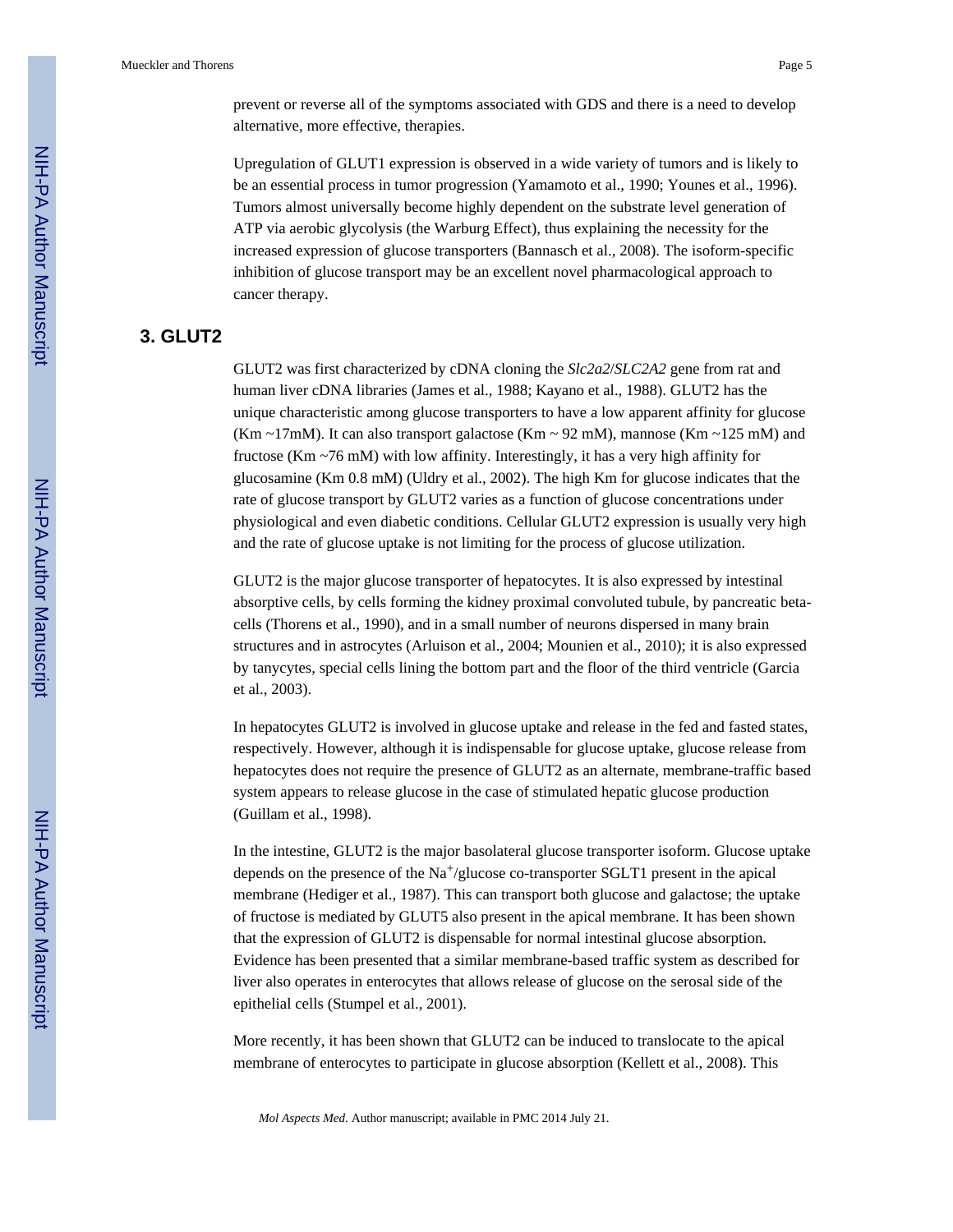mechanism depends on the presence of glucose in the intestinal lumen, its absorption by SGLT1, which induces membrane depolarization and  $Ca^{++}$  entry, followed by phospholipase ßII activation-dependent translocation of GLUT2. This process may be important for maximizing glucose uptake in the presence of high luminal glucose concentrations. Insulin has been reported to induce the internalization of apically expressed GLUT2, a process that is impaired in insulin resistance, contributing to increased glucose absorption (Tobin et al., 2008).

In the kidney, GLUT2 is present on the basolateral membrane of the epithelial cells involved in glucose reabsorption. Its expression is required for glucose absorption. In contrast to the situation in intestinal cells, suppression of GLUT2 expression by *Slc2a2* gene knockout induces massive glucosuria (Guillam et al., 1997) indicating this transporter is absolutely required for the renal glucose reabsorption process.

In rodent pancreatic beta cells GLUT2 is the major glucose transporter, whereas in human islets GLUT1 and GLUT3 are also expressed (De Vos et al., 1995; Thorens et al., 1988). Glucose uptake is the first step in the metabolic-dependent signaling pathway that controls glucose-stimulated insulin secretion (GSIS). The glucose transport rate is  $\sim$  20–50-fold greater than the rate of glucose phosphorylation by glucokinase, the rate-limiting step in GSIS. Thus, under most conditions, glucose uptake is a permissive step in GSIS. The expression of GLUT2 is, however, regulated by glucose and lipids in beta cells, and glucolipotoxicity (high glucose and free fatty acid concentrations) reduce its surface expression (Gremlich et al., 1997; Reimer and Ahren, 2002). In both mouse and human beta cells, the cell surface expression of GLUT2 depends on its interaction with galectin 9, a cell surface lectin that binds to a specific N-linked glycan structure (Ohtsubo et al., 2011; Ohtsubo et al., 2005). Under glucolipotoxic conditions the glycosyltransferase involved in generating this structure is down-regulated and prevents the normal formation of the GLUT2 N-glycan, leading to its internalization; the reduction in cell surface expression of GLUT2 may then be sufficient to impair GSIS.

*Slc2a2* gene knockout prevents beta-cell glucose uptake in mice and suppresses GSIS, leading to death of the newborn mice around the time of weaning. As transgenic expression of *Slc2a1* in *Slc2a2* knockout mice normalizes GSIS and allows these mice to live and reproduce normally, this indicates that if there is isoform specificity in GLUT2 function, it may not be linked to its role in allowing glucose uptake for normal GSIS, but may be related to a regulatory function that has not yet been elucidated.

Because GLUT2 as well as glucokinase are present in brain nuclei involved in the control of energy homeostasis, such as different hypothalamic and brainstem nuclei, it has been postulated that GLUT2 may be associated with glucose sensing mechanisms that control feeding, energy expenditure, and counterregulation (Marty et al., 2007).

Studies with *Slc2a2* knockout mice (with rescued beta-cell function) indeed showed that the absence of GLUT2 resulted in abnormal feeding behavior during the fasting-to-fed transition, or in response to intracerebroventricular injections of glucose or of the glucose anti-metabolite 2-deoxy-D-glucose (Bady et al., 2006). Further experiments with these mice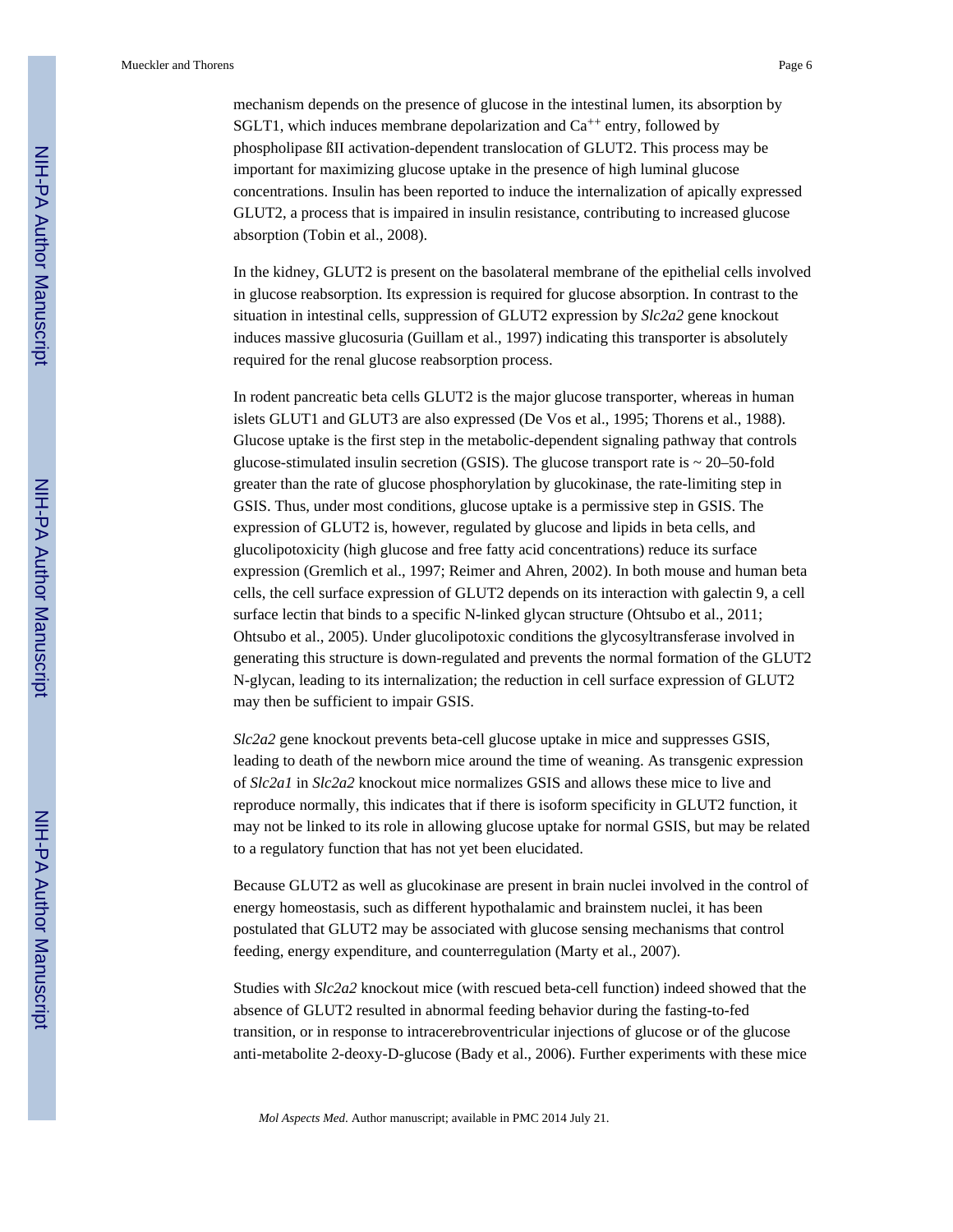also indicated that central GLUT2-dependent glucose sensing is involved in glucagon secretion in response to hypoglycemia (Marty et al., 2005) and in the control of thermogenesis by brown adipose tissue, probably secondary to a regulation of the activity of NPY and POMC neurons of the hypothalamic arcuate nucleus controlling the melanocortin pathway and the sympathetic innervation of brown fat (Mounien et al., 2010). In two human cohorts it has been shown that a mutation in the *SLC2A2* gene is associated with a preference for sugar feeding (Eny et al., 2008), indicating that GLUT2 may also control processes related to food preference. Further studies are required to define in more detail the exact GLUT2-expressing cells involved in these regulatory mechanisms.

In the human, *SLC2A2* gene defects are the cause of Fanconi-Bickel syndrome (Fanconi and Bickel, 1949; Foretz and Thorens, 2003; Santer et al., 1997). Patients suffering from this disease show the same phenotype as *Slc2a2* knockout mice. Intestinal glucose absorption is not impaired, hepatic glucose production is normal but they display hepatomegaly and a renal syndrome with glucosuria and aminoaciduria. In contrast to the knockout mice, Fanconi-Bickel patients show only slightly impaired or normal insulin secretion, perhaps due to the expression of GLUT1 and GLUT3 in human islets.

## **4. GLUT3**

The *SLC2A3* gene encoding GLUT3 was first cloned from a human fetal skeletal muscle cell line (Kayano et al., 1988). It shares ~64% sequence identity with *SLC2A1*. GLUT3 has a higher apparent affinity (lower Km) and a higher maximum turnover number for glucose than the other Class 1 GLUT proteins, and its principal physiological substrate is clearly Dglucose (Manolescu et al., 2007). The kinetic characteristics of GLUT3 may explain its role as the primary mediator of glucose uptake into neurons (Leino et al., 1997), as the concentration of cerebral glucose is considerably lower than that in the blood. GLUT1 and GLUT3 are thus critical delivery systems for the major fuel substrate utilized by parenchymal cells of the brain. Although it has been proposed that lactate produced by glycolysis in astrocytes is the primary fuel substrate for neurons, this hypothesis has been seriously challenged (Simpson et al., 2007).

GLUT3 is also expressed in several other cell types, although in a species-specific manner. It is abundantly expressed in the murine sperm flagellum (Urner and Sakkas, 1999), but is absent in bovine sperm where GLUT5 is the most abundant GLUT transporter (Angulo et al., 1998). This difference presumably reflects the concentrations of glucose versus fructose in the seminal fluid of different species. GLUT3 is also critical for development of the preimplantation mouse embryo (Pantaleon et al., 1997; Pantaleon and Kaye, 1998; Pantaleon et al., 2008) as well as later in embryonic development (Ganguly et al., 2007), and is a critical component, along with GLUT1, of the transplacental supply of glucose to the fetus (Shin et al., 1997). Streptozotocin-induced maternal diabetes in the mouse results in a down-regulation of GLUT3 in the preimplantation embryo resulting in abnormal apoptosis and increased fetal resorptions (Wyman et al., 2008). Interestingly, GLUT3 is abundantly expressed in human white blood cells, where in resting cells it is largely confined to intracellular storage vesicles and translocates to the plasma membrane in response to various proliferative stimuli [reviewed in (Simpson et al., 2008)].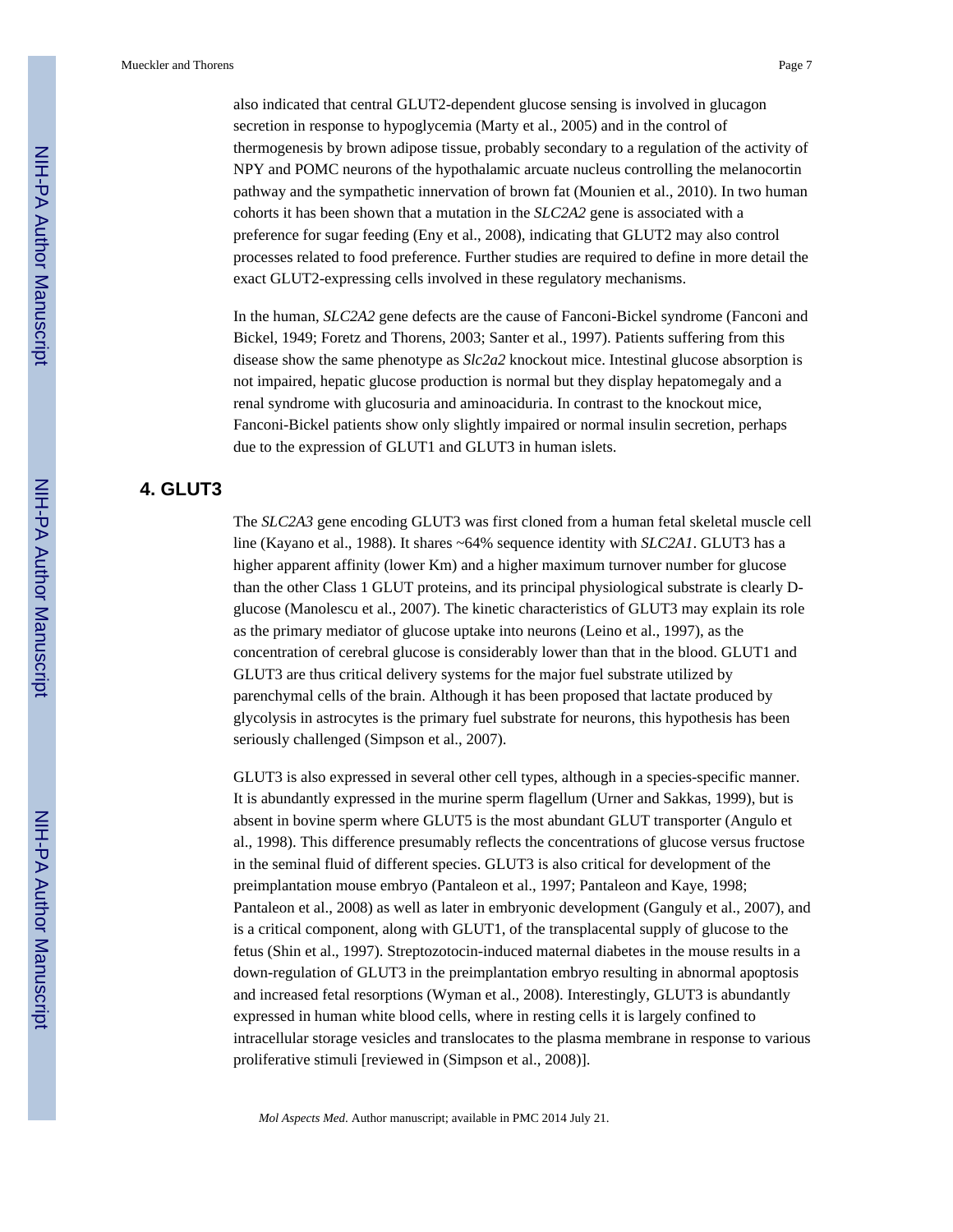### **5. GLUT4**

#### **5.1 Tissue Distribution and Physiology**

GLUT4 was first identified by a monoclonal antibody screen for proteins in rat adipocytes that translocate from an intracellular membrane fraction to a plasma membrane fraction in response to insulin (James et al., 1988). The *Slc2a4* gene was cloned soon thereafter from rat adipose tissue (Birnbaum, 1989; Charron et al., 1989; James et al., 1989) and shares ~65% sequence identity with *Slc2a1*. GLUT4 is expressed most prominently in adipocytes, skeletal muscle, and cardiomyocytes, where it functions as the so-called insulin-responsive glucose transporter [reviewed in (Huang and Czech, 2007)]. Under basal (low insulin) conditions, GLUT4 resides primarily in intracellular membrane compartments. When circulating insulin levels rise after the ingestion of a carbohydrate meal, intracellular glucose transporters redistribute to the plasma membrane, thus increasing glucose uptake and metabolism in these tissues and preventing chronic elevations in blood glucose levels. A defect in this insulin-mediated translocation of GLUT4 to the plasma membrane is known as peripheral insulin resistance, which, in conjunction with a defect in insulin secretion from pancreatic beta cells and insulin resistance in the liver, results in type 2 diabetes mellitus (Kahn, 1996). Because the bulk of blood glucose is taken up by skeletal muscle in the presence of elevated insulin and GLUT4 transport activity is rate-limiting for this process, GLUT4 plays a critical role in the regulation of whole body glucose homeostasis (Mueckler, 1995). The results of transgenic overexpression studies (Hansen et al., 2000; Marshall and Mueckler, 1994; Ren et al., 1995) and adipose and/or muscle specific knock-out of *Slc2a4* genes in mice (Abel et al., 2001; Kotani et al., 2004; Zisman et al., 2000) confirm an important role for GLUT4 expression in both of these tissues. The results also suggest that GLUT4 in adipose and muscle tissues plays an as yet poorly defined role in metabolic cross-talk among fat, muscle, and liver tissues in the regulation of whole body glucose homeostasis. Consistent with these animal models, enhanced insulin sensitivity in humans resulting from exercise is associated with increased expression of *SLC2A4* in skeletal muscle at the transcriptional level (Ren et al., 1994), and insulin-resistant obese patients exhibit reduced GLUT4 expression levels in adipocytes (Garvey et al., 1991). GLUT4 is a specific target of HIV protease inhibitors that are essential components of combination drug therapy used to treat HIV infection (Murata et al., 2000). HIV protease inhibitors appear to bind directly to and inhibit GLUT4 activity in muscle and fat cells (Hresko and Hruz, 2011), thus causing acute peripheral insulin resistance (Hruz et al., 2002; Vyas et al.). This effect likely contributes to the metabolic syndrome and increased incidence of type 2 diabetes of patients treated with HIV protease inhibitors.

GLUT4 is also expressed in a subset of neurons, especially in cholinergic neurons of the rat forebrain, and is often co-expressed in conjunction with GLUT3 (Apelt et al., 1999). It has been speculated that GLUT4 may function to rapidly increase glucose uptake into specific neurons in response to an increased energy demand.

#### **5.2 GLUT4 Subcellular Trafficking**

In 3T3L1 adipocytes under basal conditions newly synthesized GLUT4 traverses the endoplasmic reticulum, the Golgi, and the trans-Golgi network in a normal manner before it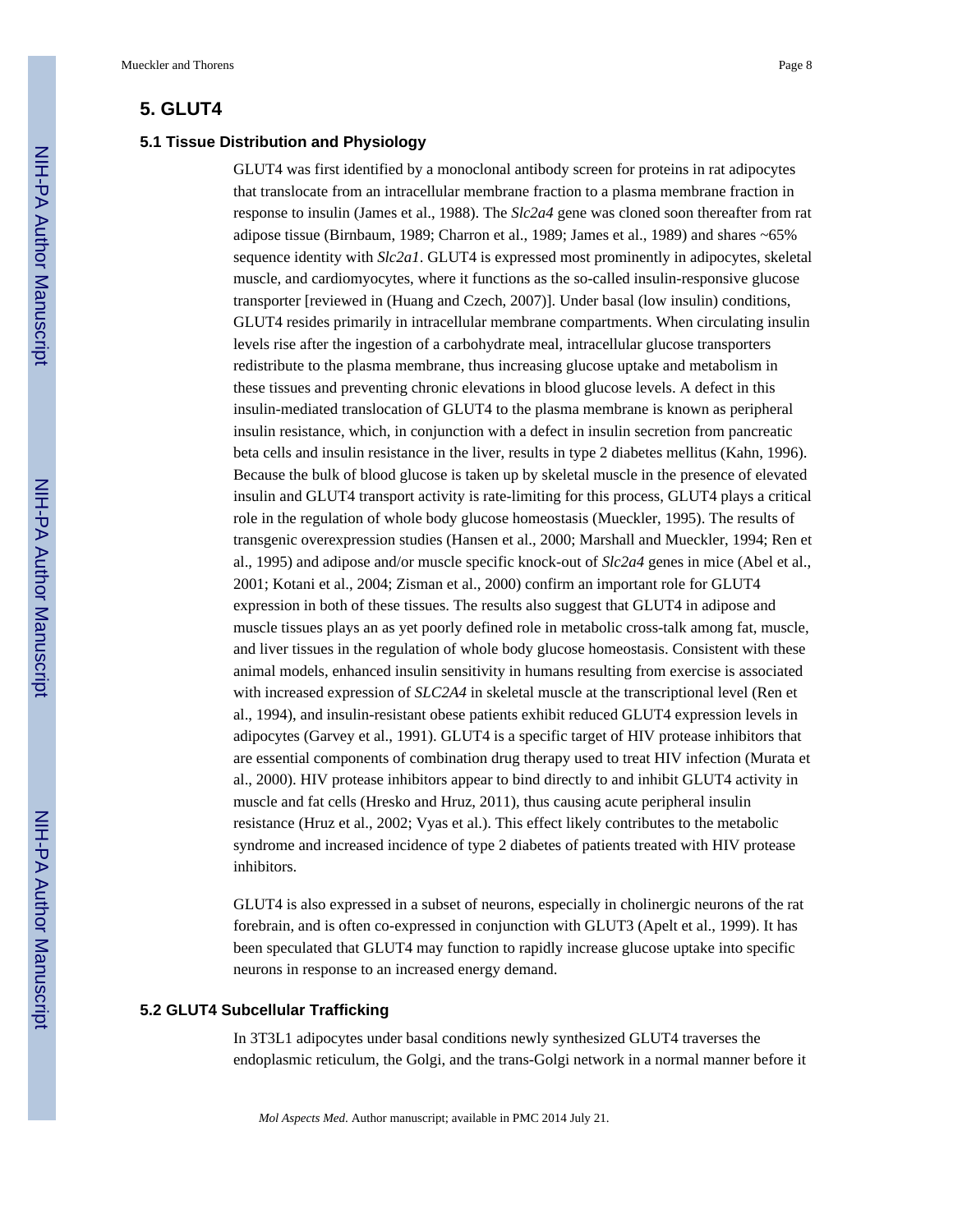enters what appears to be a tortuously complex subcellular trafficking pattern that likely involves the general endosomal pathway, specialized GLUT4 storage vesicles (GSVs), a subdomain of the treans-Golgi network, and probably the plasma membrane [reviewed in (Huang and Czech, 2007; Larance et al., 2008). The steady-state distribution of the protein is determined by rate constants controlled by accessory proteins governing these steps that act to retain GLUT4 in intracellular compartments. Insulin binding to its receptor, in an unknown manner, changes the rate-constants of various steps presumably by altering the activities of various proteins that in turn brings about a redistribution of about one-half of the total intracellular GLUT4 to the plasma membrane (Muretta et al., 2008; Yeh et al., 1995). This redistribution likely occurs through both the general endosomal pathway and via direct fusion of GSVs with the plasma membrane, combined with a decrease in the rate of endocytosis. A number of sorting and adaptor molecules have been implicated in GLUT4 trafficking and this subject has been recently reviewed in detail (Larance et al., 2008). Structurally, several linear targeting motifs have been implicated in GLUT4 trafficking, including a cytosolic N-terminal FQQI motif (Piper et al., 1993), and 3 distinct motifs within the cytoplasmic C-terminal domain including a dileucine motif (Verhey and Birnbaum, 1994), an acidic motif (TELEY) (Shewan et al., 2000), and the so-called IRM (insulinresponsive motif) motif (Song et al., 2008). A recent study (Blot and McGraw, 2008) in 3T3L1 adipocytes suggests that the FQQI and the TELEY motifs are involved in the intracellular retention of GLUT4 in the basal state via recycling between endosomal compartments and the trans-Golgi network and GSVs, respectively. Mutation of either motif causes a partial redistribution of GLUT4 to the cell surface and thus blunts the relative magnitude of insulin-induced redistribution to the cell surface. The di-leucine motif appears to be involved in the rapid internalization of GLUT4 from the cell surface after insulin withdrawal. The IRM appears to be involved in an early post-Golgi step because mutations in the motif completely ablate insulin responsiveness and prevent GLUT4 from reaching the cell surface under basal or insulin-stimulated conditions (see Figure 5). Furthermore, expression of the IRM mutant in 3T3L1 adipocytes appears to cause the formation of a novel membrane compartment consisting of large dispersed vesicles that are highly enriched in Ras GTPase-activating protein binding proteins 1 and 2 (G3bp1 and 2) and Caprin-1 (Song and Mueckler, Unpublished). G3bp-1 and Caprin-1 are both mRNA-binding proteins that are known to interact in cytoplasmic stress granules that represent large clusters of messenger ribonucleoprotein particles that are induced by various types of cellular stress and are not bounded by membranes (Kolobova et al., 2009; Solomon et al., 2007). The precise role of stress granules and of G3pb and Caprin-1 in their formation is unclear. G3bps have also been associated with the regulation of signaling by the Ras family of GTPases and have been proposed to be involved in a variety of other cellular functions. One possible explanation for the association of the IRM mutant with stress-granule associated proteins is that the mutant is funneled into a pathway by which miss-folded or miss-targeted proteins are sequestered in a specific membrane compartment, associated with stress granules, for subsequent degradation.

#### **5.3. Signaling Pathways Mediating GLUT4 Translocation**

Upstream signaling to GLUT4 from either the insulin receptor or as the result of muscle contraction appears to be mediated by at least 2 distinct pathways in adipocytes and skeletal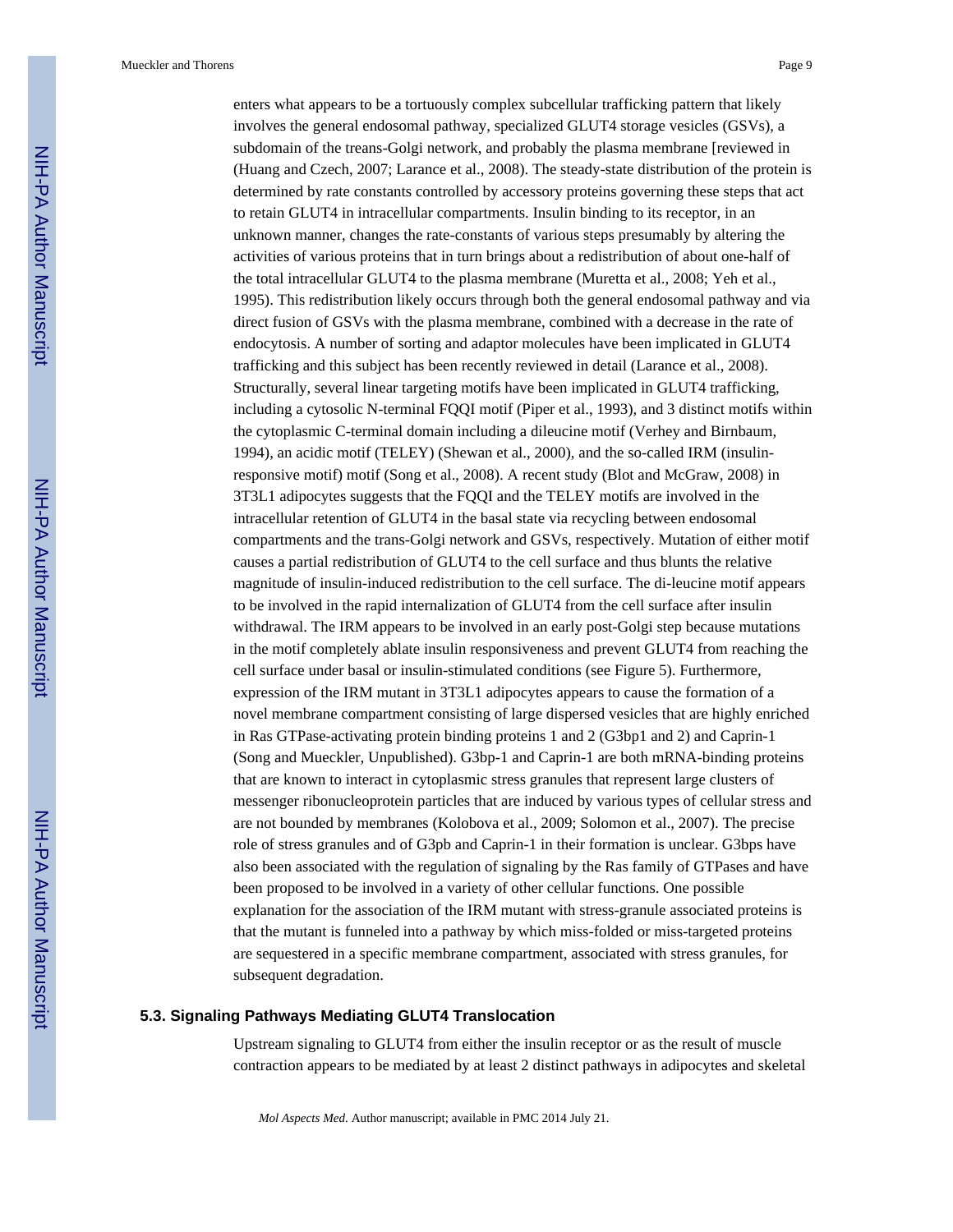muscle. These pathways have been extensively reviewed but are still far from being completely understood (Herman and Kahn, 2006; Rose and Richter, 2005; Thong et al., 2005; Watson et al., 2004). In adipocytes and skeletal muscle, insulin binding to its receptor results in the dimerization and trans-phosphorylation of the receptor beta subunits, causing the activation of intrinsic tyrosine kinase activity leading to the recruitment and tyrosine phosphorylation of insulin receptor substrate-2 (IRS-2). The tyrosine phosphorylated SH2 domain of IRS-2 then binds to and activates PI 3-kinase, leading to the production of phosphatidylinositol 3,4,5 triphosphate (PIP3) in the membrane. Increased PIP3 levels recruit two distinct serine/threonine kinases, PDK1 and mTORC2 to the membrane, which then activate the pivotal protein kinase Akt via phosphorylations within its catalytic and hydrophobic domains. Akt exists at a central hub in the regulation of cellular growth, survival, and fuel metabolism and has several known direct substrates. There are 3 Akt isoforms and Akt2 appears to mediate, at least in part, the effect of insulin on GLUT4 translocation in adipocytes via the phosphorylation of AS160 (TBC1D4) (Eguez et al., 2005; Kane et al., 2002). AS160 is a Rab GTPase activating protein that acts on several putative downstream Rabs to convert them to their GDP-bound inactive forms. Thus, activated Akt appears to inactivate AS160, which, in turn, presumably results in the activation of one or more Rabs that are, at least in part (Gonzalez and McGraw, 2006), responsible for the recruitment of GLUT4 to the plasma membrane. Rab10 has been specifically implicated in this process, but its activation is unlikely to account fully for the redistribution of intracellular GLUT4 to the plasma membrane (Sano et al., 2007). Atypical PKCλ/ζ have also been implicated in insulin stimulated Glut4 translocation in adipocytes (Farese et al., 2007), but their precise role remains elusive. Likewise, a PI 3-kinase independent pathway involving APS, c-Cbl, CAP, CrkII, and TC10 has been proposed to be participate in GLUT4 redistribution to the plasma membrane in adipocytes (Saltiel and Pessin, 2003), but some evidence appears to contradict this hypothesis (Mitra et al., 2004).

Contraction of skeletal muscle also induces translocation of GLUT4 from intracellular membrane compartments to the plasma membrane and to transverse tubules (T-tubules), possibly via both PI 3-kinase dependent and independent pathways (Jessen and Goodyear, 2005). Increased cytosolic Ca+2/calmodulin levels and an increase in the [AMP]/[ATP] ratio have been implicated as upstream mediators of contraction-induced translocation. The latter presumably occurs via the activation of AMPK kinase, which is believed to act as a sensor for available intracellular energy stores. The former may be mediated by the tyrosine kinase, ErB4.

## **6. GLUT5**

GLUT5 was the first of the class 2 GLUT proteins to be identified and the *SLC2A5* gene was initially cloned from human small intestine (Kayano et al., 1990). It has a high specificity for fructose (Burant et al., 1992) and one of its primary functions is to mediate the uptake of dietary fructose across the apical membrane of the small intestine [reviewed in (Douard and Ferraris, 2008)]. Fructose is then released into the bloodstream via GLUT2 in the intestinal basolateral membrane. *SLC2A5* expression in the intestine is regulated at the transcriptional level by the presence of fructose in the gut (Jiang et al., 2001) and by diurnal rhythm independent of fructose availability (Corpe and Burant, 1996). Even though fructose is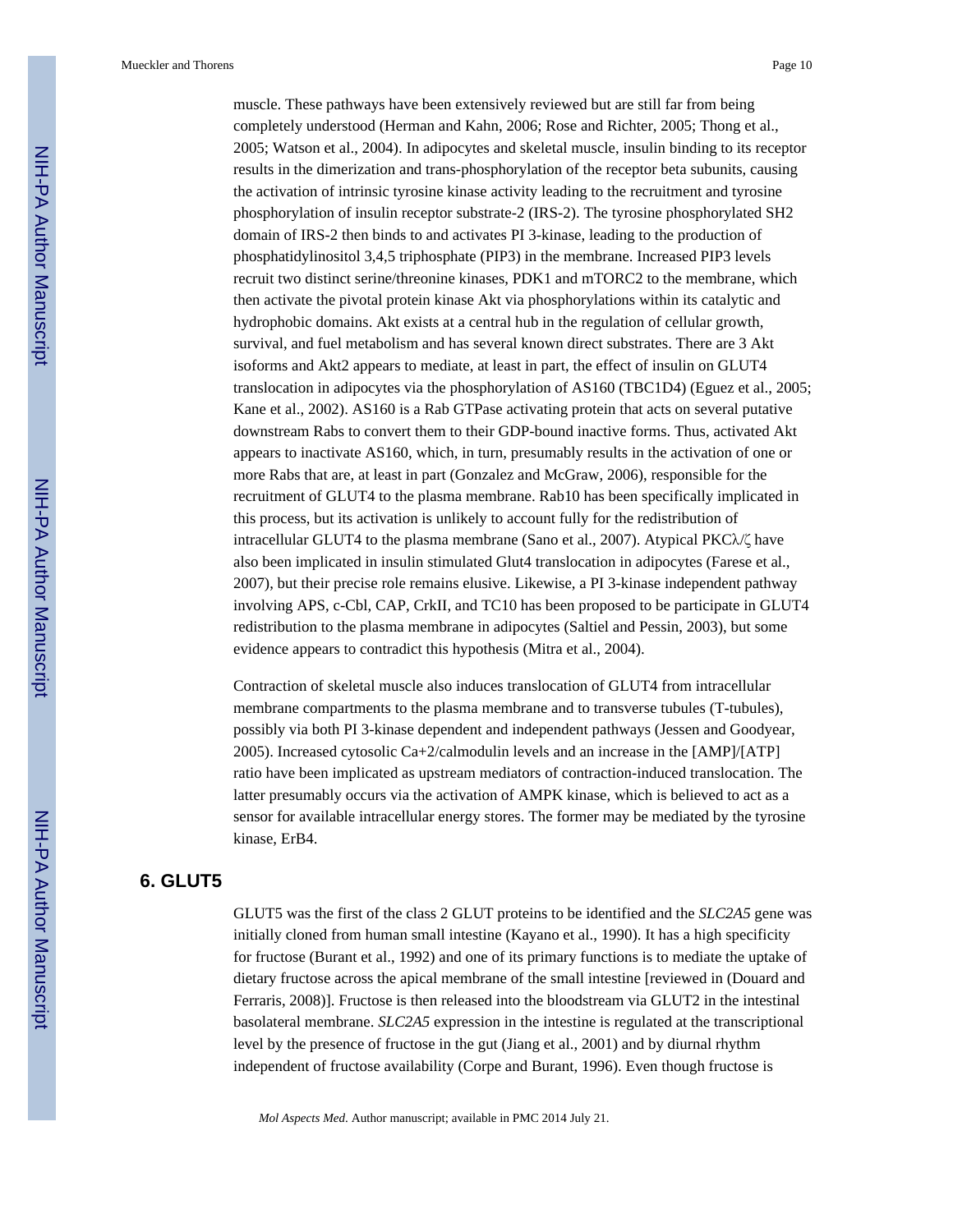consumed at high levels in many countries in the form of sucrose and high fructose corn syrup, levels of circulating fructose are generally  $\sim$ 10–100 times lower than that of glucose. This is because most dietary fructose is rapidly metabolized after absorption by the intestine, liver (via GLUT2 uptake) and kidney (also via GLUT2 uptake) (Douard and Ferraris, 2008). GLUT5 is also expressed in the kidney, fat, skeletal muscle, brain, and the sperm of certain species. Because of the very low levels of fructose in peripheral blood coupled with the relatively low apparent affinity of GLUT5 for fructose, the physiological significance of GLUT5 expression in these other tissues is uncertain, and it is even questionable whether fructose crosses the blood/brain barrier. The possibility remains that GLUT5 transports one or more additional physiological substrates other than fructose that might explain its tissue distribution and response to diabetes.

There has been much interest generated about fructose metabolism since correlations between increased consumption of dietary fructose and the rising incidence of type 2 diabetes mellitus, metabolic syndrome, and obesity in many countries became apparent (Havel, 2005). However, a cause and effect relationship between fructose consumption and these pathological states has not been established, and the correlation between the incidence of obesity and type 2 diabetes is just as strong when one compares it to total caloric intake and a sedentary lifestyle. Interestingly, GLUT5 levels are significantly upregulated in skeletal muscle and intestine of type 2 diabetic patients (Dyer et al., 2002; Stuart et al., 2007), but the physiological significance of these observations is not known.

## **7. GLUT8**

Sequences for human, rat and mouse GLUT8 (also initially called GLUTX1), encoded by the *SLC2A8*/*Slc2a8* gene, were first identified by database mining, cloning and functional characterization (Carayannopoulos et al., 2000; Doege et al., 2000; Ibberson et al., 2000). This transporter is only expressed in an intracellular compartment and to study its transport characteristics, surface expression was induced by mutating a dileucine internalization or intracellular retention motif (Ibberson et al., 2000). This mutated form of GLUT8 is entirely expressed at the cell surface of Xenopus oocytes or of mammalian cells. GLUT8 has a high affinity for glucose (Km  $\sim$ 2mM); fructose and galactose compete with glucose transport activity, which is also inhibited by cytochalasin B.

*SLC2A8* mRNA is expressed at high level in the testis and at lower levels in the cerebellum, adrenal gland, liver, spleen, brown adipose tissue, and lung. In the testis, GLUT8 is expressed in differentiating spermatocytes at stage 1 (Ibberson et al., 2002) and has also been reported to be present in the acrosome of mouse and human mature spermatozoa (Joost et al., 2002). In the brain, GLUT8 is found in hippocampus, in dentate gyrus, amygdala and primary olfactory cortex, hypothalamic nuclei and the nucleus of the tractus solitarius (Ibberson et al., 2002; Reagan et al., 2002). High GLUT8 levels are present in the supraoptico-hypohyseal tract where it has been localized to synaptic vesicles and to vasopressin-containing secretory granules in the posterior pituitary. GLUT8 is also present in blastocysts, where it may play a crucial role in glucose metabolism since its suppression by antisense oligolucleotides leads to increased rates of apoptosis (Pinto et al., 2002).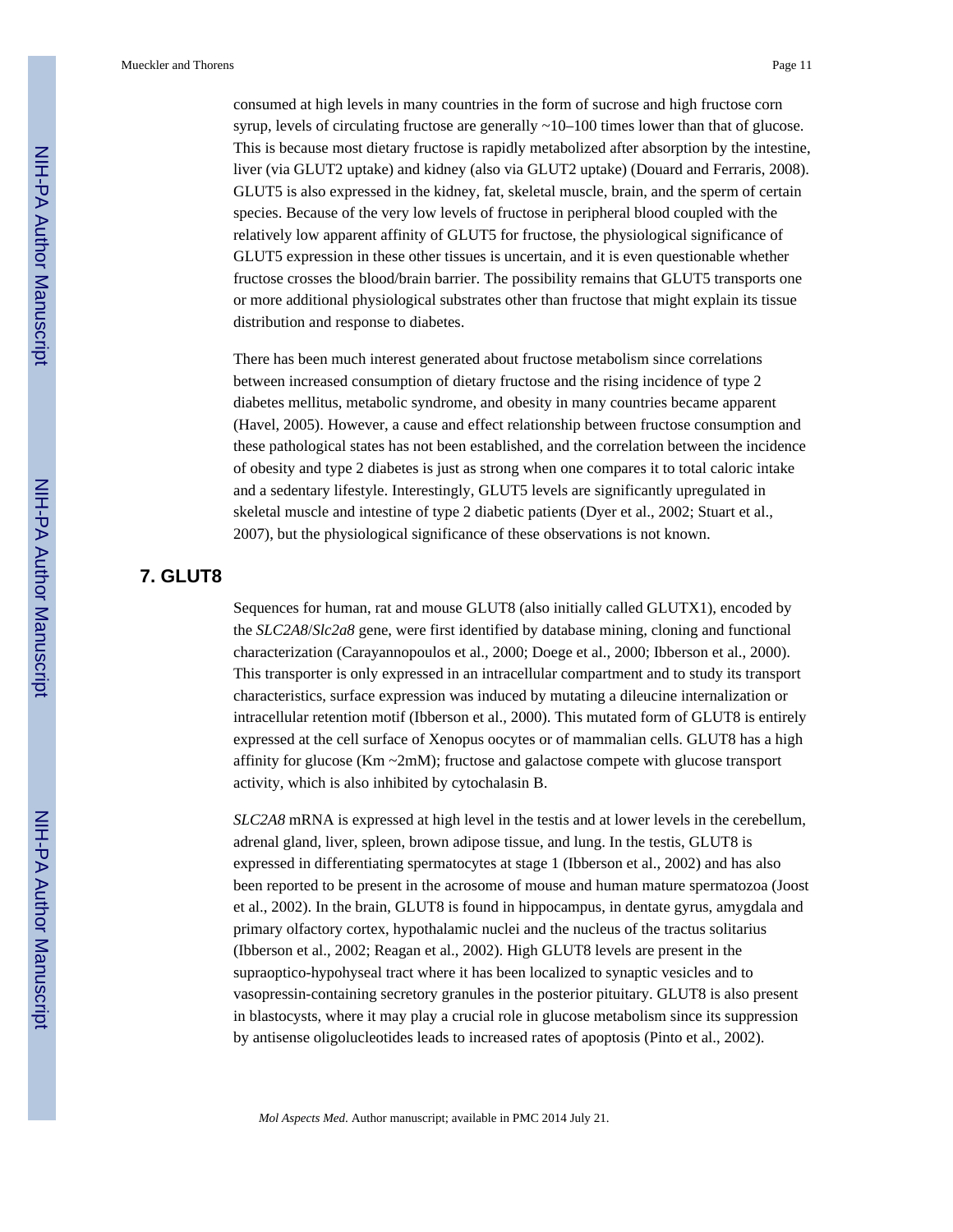*Slc2a8* knockout mice display a very mild phenotype. In one study, an increase in the proliferation of hippocampal neurons and a small increase in heart P-wave duration was observed (Membrez et al., 2006). A reduction in sperm motility and in mouse locomotor activity were also reported in *Slc2a8* knockout mice (Schmidt et al., 2009). As GLUT8 is only found in intracellular compartments and since there is no evidence for any significant intracellular free glucose concentration in most cells, glucose may not be the primary physiological substrate for this transporter.

## **8. GLUT9**

GLUT9 is a type II transporter isoform that is expressed from two alternatively spliced variants of the *SLC2A9* gene, which encode different amino-terminal cytoplasmic tails (Phay et al., 2000) (Augustin et al., 2004; Keembiyehetty et al., 2006). Human GLUT9a is 540 amino acids in length and is encoded by 12 exons whereas GLUT9b is comprised of 512 amino acids and is encoded by 13 exons. In both humans and mice GLUT9b is expressed only in the liver and kidney whereas Glut9a is present in many more tissues, including liver, kidney, intestine, leukocytes, and chondrocytes (Mobasheri et al., 2005). The different amino-terminal tails are important for the differential targeting of GLUT9 to opposite poles of epithelial cells. Whereas GLUT9a is expressed in the basolateral membrane, GLUT9b is targeted to the apical pole (Augustin et al., 2004). In kidney, GLUT9 is expressed in the proximal tubule (Augustin et al., 2004), whereas in mice it is present in the basolateral and apical membranes of distal convoluted tubules (Mounien et al., 2010).

Although initially considered a glucose or fructose transporter (Carayannopoulos et al., 2004) (Manolescu et al., 2007), it is now established that GLUT9 is a urate transporter (Anzai et al., 2008; Bibert et al., 2009). GLUT9a and GLUT9b transport urate with the same kinetics (Km for urate  $\sim 0.6$  mM), and transport is not competed for by the presence of excess glucose or fructose. Transport is electrogenic and depends on membrane potential (Bibert et al., 2009). Urate transport can be inhibited by the uricosuric agents benzbromarone and losartan, and marginally by pyrazinoate. Transport can be partially inhibited by phloretin but not by cytochalasin B.

#### **8.1 GLUT9 and the control of uricemia and gout**

GLUT9 substrate specificity was revealed from genome wide association studies aimed at finding gene loci associated with uric acid levels. These studies found that *SLC2A9* was the major locus, explaining up to 3.5% of serum uric acid level variations (Li et al., 2007) (Caulfield et al., 2008; Dehghan et al., 2008; Doring et al., 2008; Vitart et al., 2008; Wallace et al., 2008). This locus was also found to be significantly associated with gout (Doring et al., 2008). As uric acid levels have been associated with the metabolic syndrome, genetic studies have searched for association between *SLC2A9* and the different components of this syndrome, i.e., insulin resistance, body mass index, hypertension, and coronary heart diseases. No strong associations have yet been established for coronary artery disease (Stark et al., 2009) or hypertension (Caulfield et al., 2008) although using Mendelian randomization analysis, a possible link between SLC2A9 variants and blood pressure has been established (Parsa et al., 2012).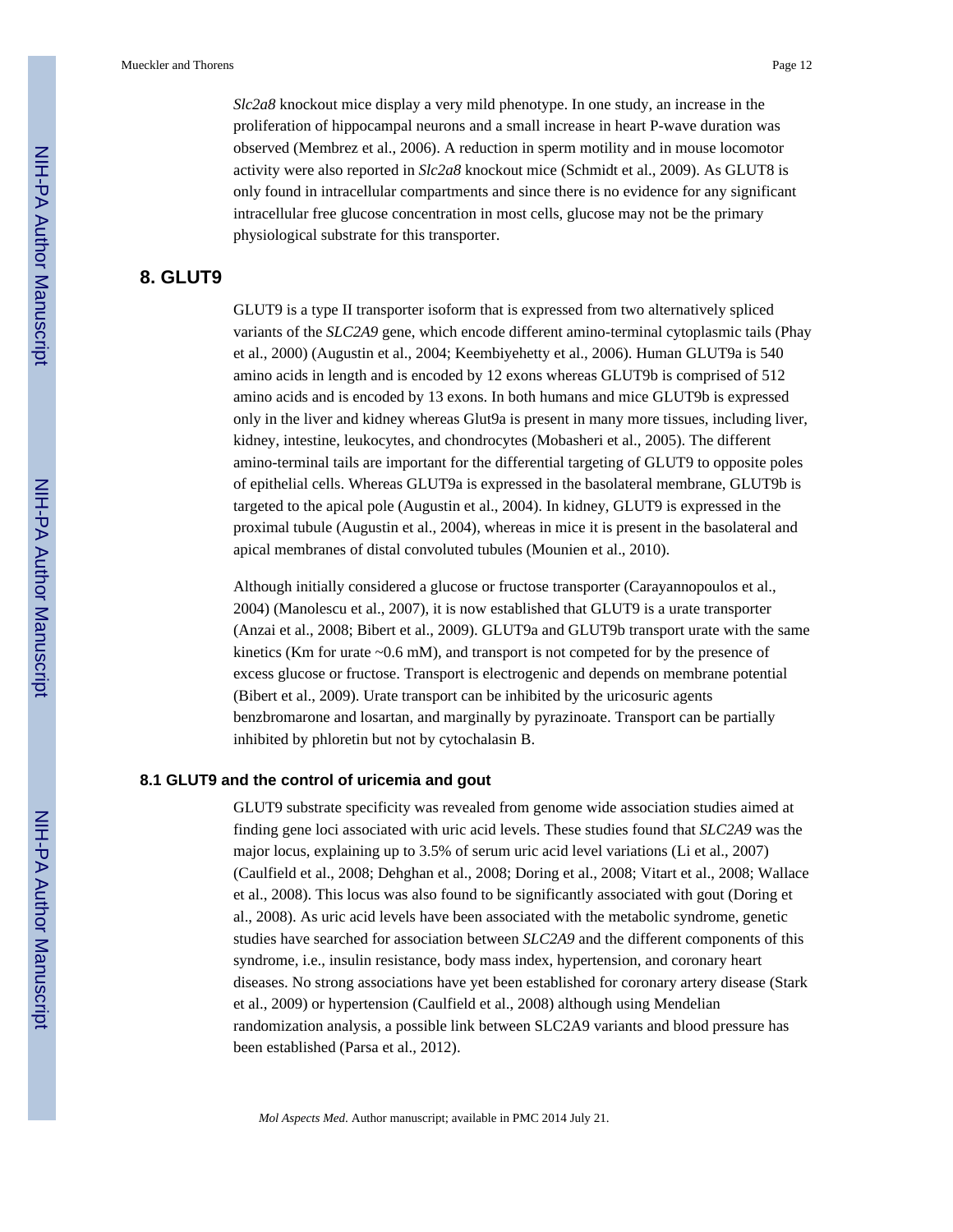Inactivating mutations in *SLC2A9* have been identified in rare patients with hypouricemia (Anzai et al., 2008; Dinour et al., 2009). Such mutations also cause the large excretion of urate, often associated with renal uric acid crystals and nephropathy that characterizes the Dalmatian dog (Bannasch et al., 2008; Simkin, 2005).

In mice, genetic inactivation of *Slc2a9* induces moderate hyperuricemia and massive renal excretion of urate (Preitner et al., 2009). This is associated with early-onset nephropathy, characterized by obstructive lithiasis, tubulointerstitial inflammation, and progressive inflammatory fibrosis of the cortex. Adult mice with liver-specific inactivation of GLUT9 (Mounien et al., 2010) display severe hyperuricemia associated with a urine concentration defect but with only a small increase in urine volume. Together these data indicate that liver GLUT9 is required for urate access to hepatic uricase and conversion to allantoin and for urate reabsorption in the kidney.

## **9. HMIT**

HMIT is a H+/myo-inositol co-transporter encoded by the *SLC2A13* gene (Uldry et al., 2001). Ectopic expression in Xenopus oocytes and in mammalian cells has been used for functional studies. However, for maximal plasma membrane expression two internalization motifs and one ER retention signal had to be mutated. Transport activity is specific for *myo*inositol and strongly activated by acidifying the extracellular medium; this increased Vmax without changing the Km for myo-inositol  $\sim$  100 $\mu$ M). Transport is inhibited by phloretin, phlorizin and cytochalasin B. No glucose transport activity could be measured.

*SLC2A13* transcripts are expressed predominantly in the brain, with high expression in the hippocampus, hypothalamus, cerebellum and brainstem and at a low level in white and brown adipose tissues and in kidney. In brain, HMIT is found both in neurons and glial cells. In neurons HMIT is present in intracellular vesicles that can be induced to translocate and fuse with the plasma membrane to increase myo-inositol uptake. HMIT translocation occurs at growth cones and synapses and is triggered by neuronal activation and increased  $Ca^{++}$ influx or by activation of protein kinase C (Uldry et al., 2004). These data suggest a possible role of HMIT in regulating processes that require high levels of myo-inositol or its various phosphorylated derivatives, such as membrane recycling and growth cone dynamics and synaptic vesicle exocytosis.

## **10. GLUT Family Members Whose Physiological Roles Remain Unclear**

GLUTs 6, 7, 10, 11, 12, and 14 were all ultimately identified as a result of the sequencing of the human genome and are encoded by the *SLC2A6*, *SLC2A7*, *SLC2A10*, *SLC2A11*, *SLC2A12* and *SLC2A14* genes respectively. Although they are all capable of transporting hexoses with varying efficiencies when expressed ectopically in Xenopus oocytes (Manolescu et al., 2007), the primary physiological substrates for most of these proteins have not been definitively identified.

GLUT14 is a class 1 protein whose gene (*SLC2A14*) shares 95% sequence identity with the *SLC2A3* gene and therefore appears to be encoded by a gene duplication (Wu and Freeze, 2002). Its expression is largely confined to the testis and it has no rodent orthologue.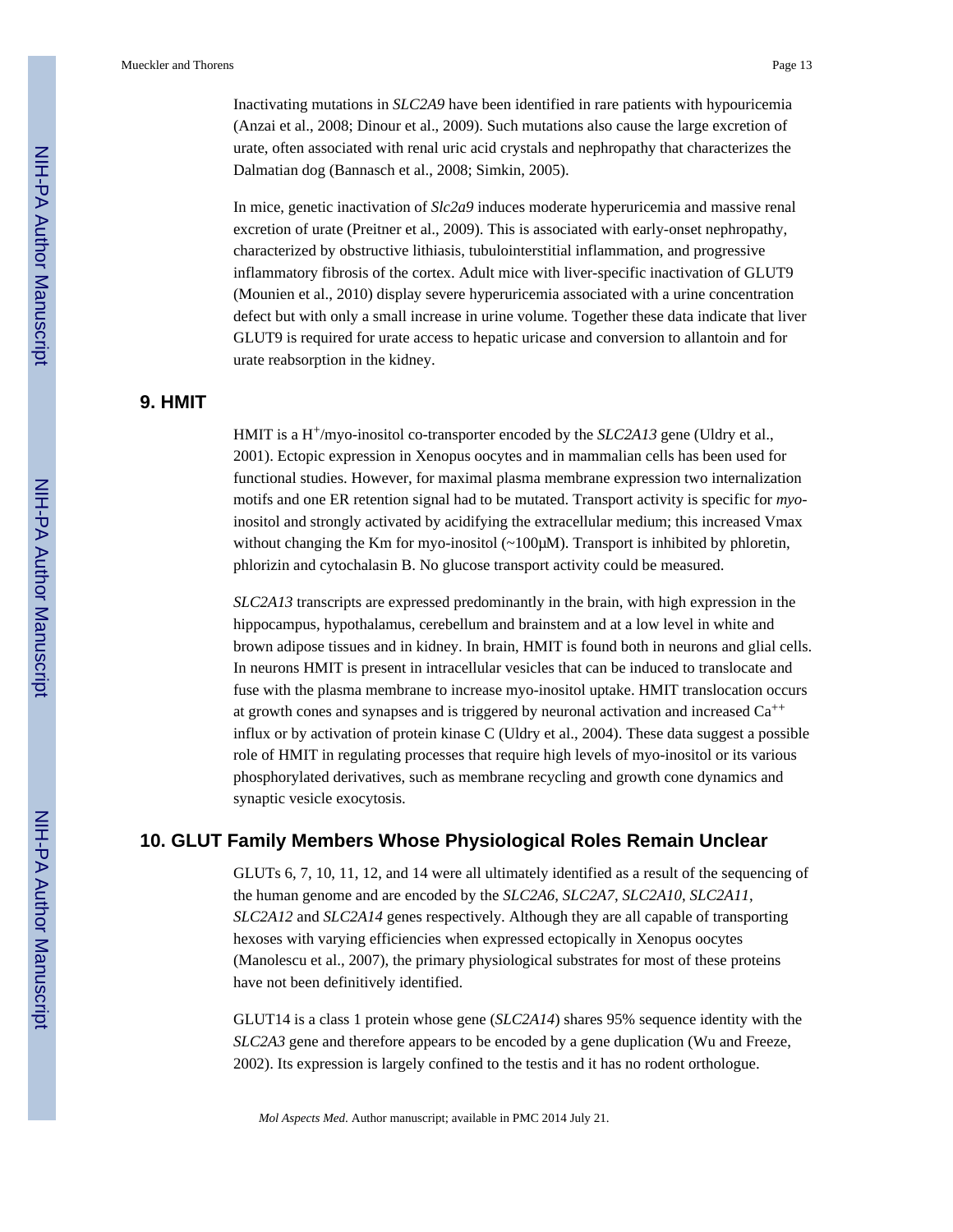GLUTs 7 and 11 are class 2 proteins that share ~40–50% sequence identity with the fructose transporter, GLUT5. GLUT7 is most prominently expressed in the apical membranes of the small intestine and colon (Cheeseman, 2008). When expressed in Xenopus oocytes it displays a fairly high apparent affinity ( $Km \sim 0.3$  mM) for both fructose and glucose, but turnover rates are low, thus calling into question whether these hexoses represent the true physiological substrates of this protein. Like GLUT7, GLUT11 (Doege et al., 2001) also transports both glucose and fructose with a fairly low Km and low turnover activity when expressed in Xenopus oocytes (Manolescu et al., 2007) and has no rodent orthologue. It is expressed as 3 sequence variants that differ at their N-termini and that probably result from differential promoter usage. The 3 GLUT11 variants are differentially expressed in heart, skeletal muscle, kidney, adipose tissue and pancreas (Sasaki et al., 2001).

GLUTs 6, 10, and 12 are class 3 proteins that share ~35% sequence identity. GLUT6 [originally named Glut9 (Phay et al., 2000)] is expressed primarily in spleen, brain, and leukocytes and displays an intracellular localization that may be due to the presence of a dileucine motif (Lisinski et al., 2001). It displays low glucose transport activity when reconstituted into proteoliposomes. The function of this protein may be to transport hexose molecules or related compounds across intracellular organellar membranes.

GLUT10 exhibits a very wide tissue distribution and is expressed in pancreas, placenta, heart, lung, liver, brain, fat, muscle, and kidney (McVie-Wylie et al., 2001). When ectopically expressed in Xenopus oocytes it exhibits a relatively low Km for 2-deoxyglucose transport (0.3 mM) but also exhibits very low intrinsic transport activity (Dawson et al., 2001). The GLUT10 gene, *SLC2A10*, lies within a possible susceptibility locus for type 2 diabetes mellitus (Ji et al., 1997), but no polymorphisms in the gene have yet been reported that are linked to the disease. Homozygous mutations in the *SLC2A10* gene appear to be the cause of a rare genetic disorder called arterial tortuosity syndrome (ATS) (Coucke et al., 2006). Symptoms of the disease include extensive morphological abnormalities in arteries including elongation, aneurysms, and tortuosity.

GLUT12 is also widely distributed and is expressed in heart, skeletal muscle, prostate, and small intestine (Rogers et al., 2002), and is highly upregulated in breast ductal cell carcinoma (Rogers et al., 2003). It exhibits low glucose transport activity when expressed in Xenopus oocytes that is inhibited by cytochalasin B, fructose, and galactose. GLUT12 appears to localize to the Golgi apparatus and to the plasma membrane when ectopically expressed in Chinese Hamster Ovary cells (Flessner and Moley, 2009), and its subcellular targeting is influenced by a dileucine motif within its N-terminal cytoplasmic domain (Aerni-Flessner et al., 2011). Insulin has been reported to acutely stimulate the translocation of GLUT12 from intracellular membrane compartments to the plasma membrane in human skeletal muscle (Stuart et al., 2009), and transgenic overexpression of the protein enhances insulin sensitivity in mice (Purcell et al., 2011). However, what role GLUT12 plays in glucose homeostasis under normal or pathophysiological conditions remains unknown at present.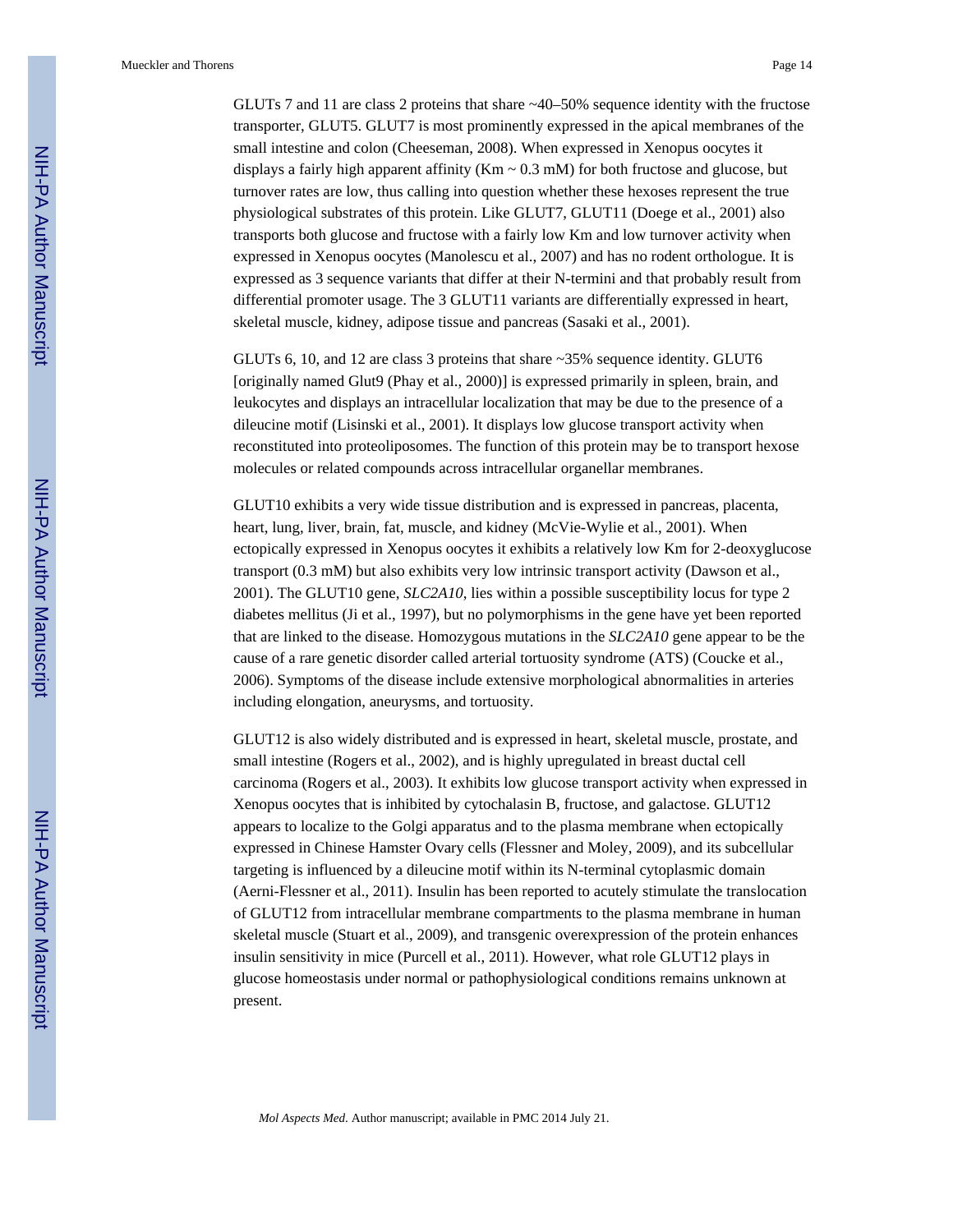## **11. Concluding Remarks**

A summary of the role of various Glut proteins in the regulation of glucose delivery and metabolism is provided schematically in Figure 6. The early studies on the glucose transporters GLUT1-4 revealed many facets of their involvement in the control of glucose homeostasis and provided molecular tools to understand some of the defects associated with insulin sensitivity and insulin secretion, two cardinal features of type 2 diabetes. Subsequent studies have revealed that several rare congenital disorders are due to mutations in various SLC2 genes. However, there is still much to be learned about the physiological functions of GLUT family members. Additionally, the precise mechanism of transport via these proteins has yet to be determined and awaits the resolution of three-dimensional structures for at least one of these transporters in multiple conformational states.

This transporter family has now been expanded to include 14 members in the human. It is clear that many of these newly identified transporters have physiological substrates other than glucose, such as urate for GLUT9 and myo-inositol for HMIT (*SLC2A13*). The physiological substrates and functional roles for most of the other transporters still need to be discovered. What has been fascinating so far in the study of glucose transporters is that their careful study has generated new knowledge in various fields of research, from transporter function, cellular biology, integrated physiology, and molecular mechanisms of various diseases. Further study of these transporters will undoubtedly yield many more exciting discoveries in the years to come.

#### **Acknowledgments**

Work in the authors' laboratories is supported by grants from the National Institutes of Health (R0143695, to M. Mueckler), the Diabetes Research and Training Center and Nutritional Sciences Center, and the Digestive Disease Center at Washington University (M. Mueckler) and the Swiss National Science Foundation (31003A-113525), Juvenile Diabetes Research Foudation Program Project 7-2005-1158, the Integrated Project Eurodia LSHM-CT-2006 518153, and Framework Programme 6 [FP6] of the European Community to B. Thorens.

#### **References**

- Abel ED, Peroni O, Kim JK, Kim YB, Boss O, Hadro E, Minnemann T, Shulman GI, Kahn BB. Adipose-selective targeting of the GLUT4 gene impairs insulin action in muscle and liver. [see comments]. Nature. 2001; 409(6821):729–733. [PubMed: 11217863]
- Abramson J, Smirnova I, Kasho V, Verner G, Kaback HR, Iwata S. Structure and mechanism of the lactose permease of Escherichia coli.[see comment]. Science. 2003; 301(5633):610–615. [PubMed: 12893935]
- Aerni-Flessner LB, Otu MC, Moley KH. The amino acids upstream of NH(2)-terminal dileucine motif play a role in regulating the intracellular sorting of the Class III transporters GLUT8 and GLUT12. Mol Membr Biol. 2011; 28(1):30–41. [PubMed: 21067453]
- Angulo C, Rauch MC, Droppelmann A, Reyes AM, Slebe JC, Delgado-Lopez F, Guaiquil VH, Vera JC, Concha II. Hexose transporter expression and function in mammalian spermatozoa: cellular localization and transport of hexoses and vitamin C. Journal of Cellular Biochemistry. 1998; 71(2): 189–203. [PubMed: 9779818]
- Anzai N, Ichida K, Jutabha P, Kimura T, Babu E, Jin CJ, Srivastava S, Kitamura K, Hisatome I, Endou H, Sakurai H. Plasma urate level is directly regulated by a voltage-driven urate efflux transporter URATv1 (SLC2A9) in humans. J Biol Chem. 2008; 283(40):26834–26838. [PubMed: 18701466]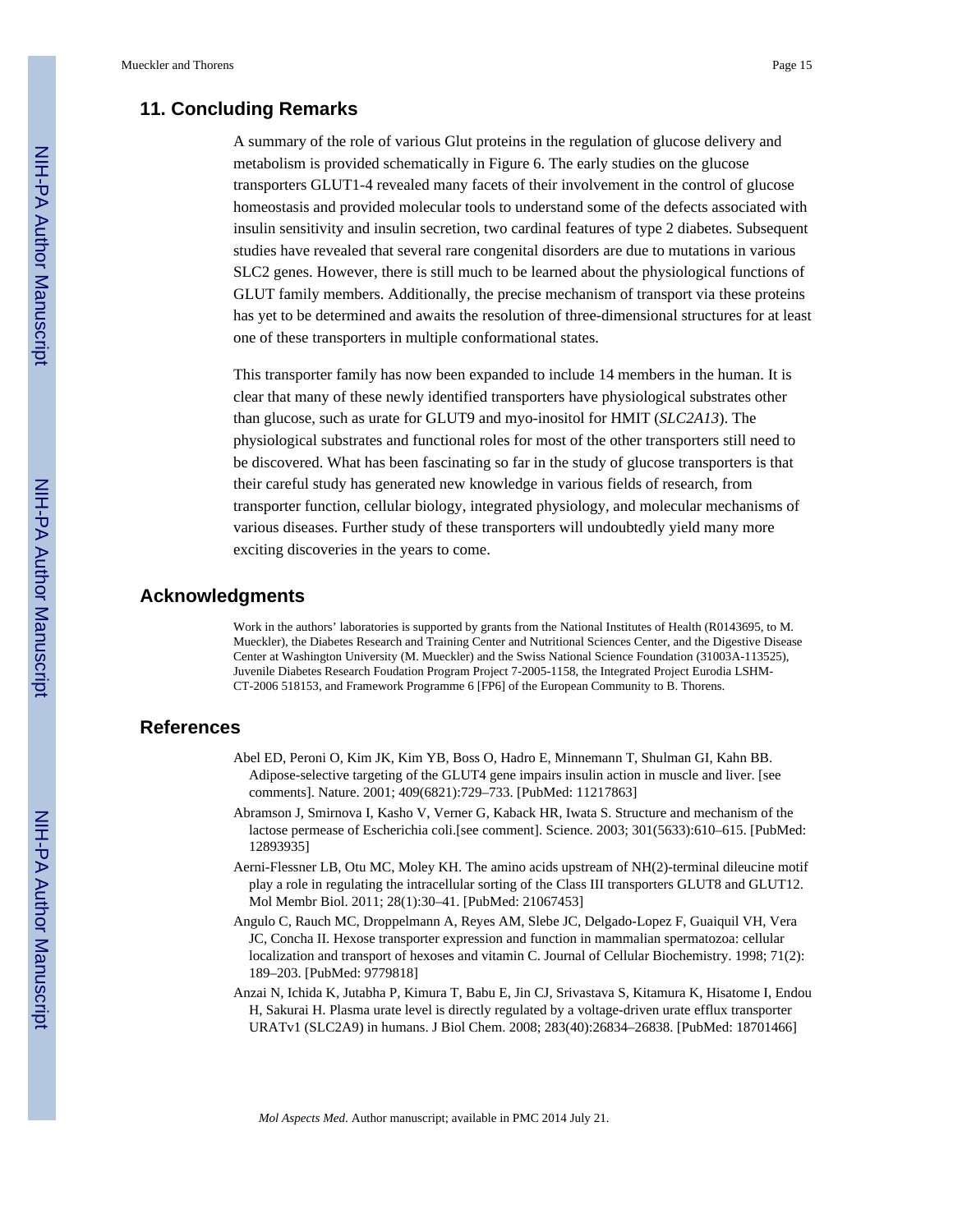- Apelt J, Mehlhorn G, Schliebs R. Insulin-sensitive GLUT4 glucose transporters are colocalized with GLUT3-expressing cells and demonstrate a chemically distinct neuron-specific localization in rat brain. Journal of Neuroscience Research. 1999; 57(5):693–705. [PubMed: 10462693]
- Arluison M, Quignon M, Nguyen P, Thorens B, Leloup C, Penicaud L. Distribution and anatomical localization of the glucose transporter 2 (GLUT2) in the adult rat brain–an immunohistochemical study. J Chem Neuroanat. 2004; 28(3):117–136. [PubMed: 15482899]
- Augustin R. The protein family of glucose transport facilitators: It's not only about glucose after all. IUBMB life. 2010; 62(5):315–333. [PubMed: 20209635]
- Augustin R, Carayannopoulos MO, Dowd LO, Phay JE, Moley JF, Moley KH. Identification and characterization of human glucose transporter-like protein-9 (GLUT9): alternative splicing alters trafficking. J Biol Chem. 2004; 279(16):16229–16236. [PubMed: 14739288]
- Bady I, Marty N, Dallaporta M, Emery M, Gyger J, Tarussio D, Foretz M, Thorens B. Evidence from glut2-null mice that glucose is a critical physiological regulator of feeding. Diabetes. 2006; 55(4): 988–995. [PubMed: 16567520]
- Baldwin SA, Lienhard GE. Purification and reconstitution of glucose transporter from human erythrocytes. Methods In Enzymology. 1989; 174:39–50. [PubMed: 2633031]
- Bannasch D, Safra N, Young A, Karmi N, Schaible RS, Ling GV. Mutations in the SLC2A9 gene cause hyperuricosuria and hyperuricemia in the dog. PLoS Genet. 2008; 4(11):e1000246. [PubMed: 18989453]
- Bibert S, Hess SK, Firsov D, Thorens B, Geering K, Horisberger JD, Bonny O. Mouse GLUT9: evidences for a urate uniporter. Am J Physiol Renal Physiol. 2009; 297(3):F612–619. [PubMed: 19587147]
- Birnbaum MJ. Identification of a novel gene encoding an insulin-responsive glucose transporter protein. Cell. 1989; 57(2):305–315. [PubMed: 2649253]
- Birnbaum MJ, Haspel HC, Rosen OM. Cloning and characterization of a cDNA encoding the rat brain glucose-transporter protein. Proc Natl Acad Sci U S A. 1986; 83(16):5784–5788. [PubMed: 3016720]
- Blodgett DM, Graybill C, Carruthers A. Analysis of glucose transporter topology and structural dynamics. J Biol Chem. 2008; 283(52):36416–36424. [PubMed: 18981181]
- Blot V, McGraw TE. Molecular Mechanisms Controlling GLUT4 Intracellular Retention. Molecular Biology of the Cell. 2008; 19(8):3477–3487. [PubMed: 18550797]
- Brahm J. Kinetics of glucose transport in human erythrocytes. J Physiol. 1983; 339:339–354. [PubMed: 6887027]
- Burant CF, Takeda J, Brot LE, Bell GI, Davidson NO. Fructose transporter in human spermatozoa and small intestine is GLUT5. J Biol Chem. 1992; 267(21):14523–14526. [PubMed: 1634504]
- Carayannopoulos MO, Chi MMY, Cui Y, Pingsterhaus JM, McKnight RA, Mueckler M, Devaskar SU, Moley KH. GLUT8 is a glucose transporter responsible for insulin-stimulated glucose uptake in the blastocyst. Proceeding of the National Academy of Sciences USA. 2000; 97:7313–7318.
- Carayannopoulos MO, Schlein A, Wyman A, Chi M, Keembiyehetty C, Moley KH. GLUT9 is differentially expressed and targeted in the preimplantation embryo. Endocrinology. 2004; 145(3): 1435–1443. [PubMed: 14657010]
- Carruthers A, DeZutter J, Ganguly A, Devaskar SU. Will the original glucose transporter isoform please stand up! Am J Physiol Endocrinol Metab. 2009; 297(4):E836–848. [PubMed: 19690067]
- Caulfield MJ, Munroe PB, O'Neill D, Witkowska K, Charchar FJ, Doblado M, Evans S, Eyheramendy S, Onipinla A, Howard P, Shaw-Hawkins S, Dobson RJ, Wallace C, Newhouse SJ, Brown M, Connell JM, Dominiczak A, Farrall M, Lathrop GM, Samani NJ, Kumari M, Marmot M, Brunner E, Chambers J, Elliott P, Kooner J, Laan M, Org E, Veldre G, Viigimaa M, Cappuccio FP, Ji C, Iacone R, Strazzullo P, Moley KH, Cheeseman C. SLC2A9 is a high-capacity urate transporter in humans. PLoS Med. 2008; 5(10):e197. [PubMed: 18842065]
- Charron MJ, Brosius FD, Alper SL, Lodish HF. A glucose transport protein expressed predominately in insulin-responsive tissues. Proc Natl Acad Sci U S A. 1989; 86(8):2535–2539. [PubMed: 2649883]
- Cheeseman C. GLUT7: a new intestinal facilitated hexose transporter. American Journal of Physiology – Endocrinology & Metabolism. 2008; 295(2):E238–241. [PubMed: 18477702]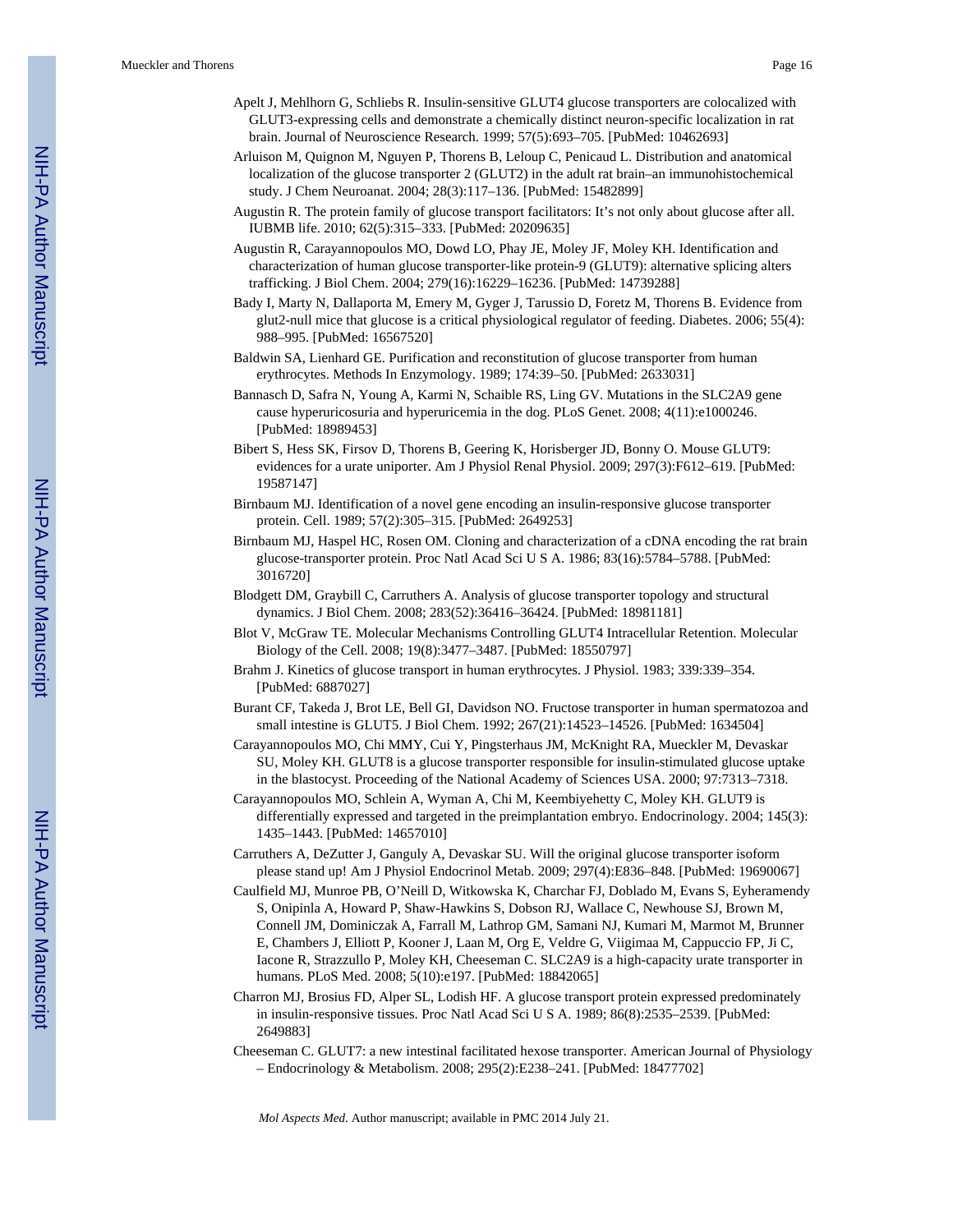- Cloherty EK, Heard KS, Carruthers A. Human erythrocyte sugar transport is incompatible with available carrier models. Biochemistry. 1996; 35(32):10411–10421. [PubMed: 8756697]
- Corpe CP, Burant CF. Hexose transporter expression in rat small intestine: effect of diet on diurnal variations. American Journal of Physiology. 1996
- Coucke PJ, Willaert A, Wessels MW, Callewaert B, Zoppi N, De Backer J, Fox JE, Mancini GM, Kambouris M, Gardella R, Facchetti F, Willems PJ, Forsyth R, Dietz HC, Barlati S, Colombi M, Loeys B, De Paepe A. Mutations in the facilitative glucose transporter GLUT10 alter angiogenesis and cause arterial tortuosity syndrome.[see comment]. Nature Genetics. 2006; 38(4):452–457. [PubMed: 16550171]
- Dang S, Sun L, Huang Y, Lu F, Liu Y, Gong H, Wang J, Yan N. Structure of a fucose transporter in an outward-open conformation. Nature. 2010; 467(7316):734–738. [PubMed: 20877283]
- Dawson PA, Mychaleckyj JC, Fossey SC, Mihic SJ, Craddock AL, Bowden DW. Sequence and functional analysis of GLUT10: a glucose transporter in the Type 2 diabetes-linked region of chromosome 20q12-13.1. Molecular genetics and metabolism. 2001; 74(1–2):186–199. [PubMed: 11592815]
- De Vivo DC, Wang D, Pascual JM, Ho YY. Glucose transporter protein syndromes. International Review of Neurobiology. 2002; 51:259–288. [PubMed: 12420362]
- De Vos A, Heimberg H, Quartier E, Huypens P, Bouwens L, Pipeleers D, Schuit F. Human and rat beta cells differ in glucose transporter but not in glucokinase gene expression. Journal of clinical investigation. 1995; 96:2489–2495. [PubMed: 7593639]
- Dehghan A, Kottgen A, Yang Q, Hwang SJ, Kao WL, Rivadeneira F, Boerwinkle E, Levy D, Hofman A, Astor BC, Benjamin EJ, van Duijn CM, Witteman JC, Coresh J, Fox CS. Association of three genetic loci with uric acid concentration and risk of gout: a genome-wide association study. Lancet. 2008; 372(9654):1953–1961. [PubMed: 18834626]
- Dinour D, Gray NK, Campbell S, Shu X, Sawyer L, Richardson W, Rechavi G, Amariglio N, Ganon L, Sela BA, Bahat H, Goldman M, Weissgarten J, Millar MR, Wright AF, Holtzman EJ. Homozygous SLC2A9 Mutations Cause Severe Renal Hypouricemia. J Am Soc Nephrol. 2009
- Doege H, Bocianski A, Scheepers A, Axer H, Eckel J, Joost HG, Schurmann A. Characterization of human glucose transporter (GLUT) 11 (encoded by SLC2A11), a novel sugar-transport facilitator specifically expressed in heart and skeletal muscle. The Biochemical journal. 2001; 359(Pt 2):443– 449. [PubMed: 11583593]
- Doege H, Schürmann A, Bahrenberg G, Brauers A, Joost HG. GLUT8, a novel member of the sugar transport facilitator family with glucose transport activity. Journal of Biological Chemistry. 2000; 275:16275–16280. [PubMed: 10821868]
- Doring A, Gieger C, Mehta D, Gohlke H, Prokisch H, Coassin S, Fischer G, Henke K, Klopp N, Kronenberg F, Paulweber B, Pfeufer A, Rosskopf D, Volzke H, Illig T, Meitinger T, Wichmann HE, Meisinger C. SLC2A9 influences uric acid concentrations with pronounced sex-specific effects. Nat Genet. 2008; 40(4):430–436. [PubMed: 18327256]
- Douard V, Ferraris RP. Regulation of the fructose transporter GLUT5 in health and disease. American Journal of Physiology – Endocrinology & Metabolism. 2008; 295(2):E227–237. [PubMed: 18398011]
- Dyer J, Wood IS, Palejwala A, Ellis A, Shirazi-Beechey SP. Expression of monosaccharide transporters in intestine of diabetic humans. American journal of physiology. Gastrointestinal and liver physiology. 2002; 282(2):G241–248. [PubMed: 11804845]
- Eguez L, Lee A, Chavez JA, Miinea CP, Kane S, Lienhard GE, McGraw TE. Full intracellular retention of GLUT4 requires AS160 Rab GTPase activating protein. Cell Metabolism. 2005; 2(4): 263–272. [PubMed: 16213228]
- Eny KM, Wolever TM, Fontaine-Bisson B, El-Sohemy A. Genetic variant in the glucose transporter type 2 is associated with higher intakes of sugars in two distinct populations. Physiol Genomics. 2008; 33(3):355–360. [PubMed: 18349384]
- Fanconi G, Bickel H. Die chronische Aminoacidurie bei der Glykogenose und der Cystinkrankheit. Helvetica Paediatrica Acta. 1949; 4:359–396. [PubMed: 15397919]
- Farese RV, Sajan MP, Yang H, Li P, Mastorides S, Gower WR Jr, Nimal S, Choi CS, Kim S, Shulman GI, Kahn CR, Braun U, Leitges M. Muscle-specific knockout of PKC-lambda impairs glucose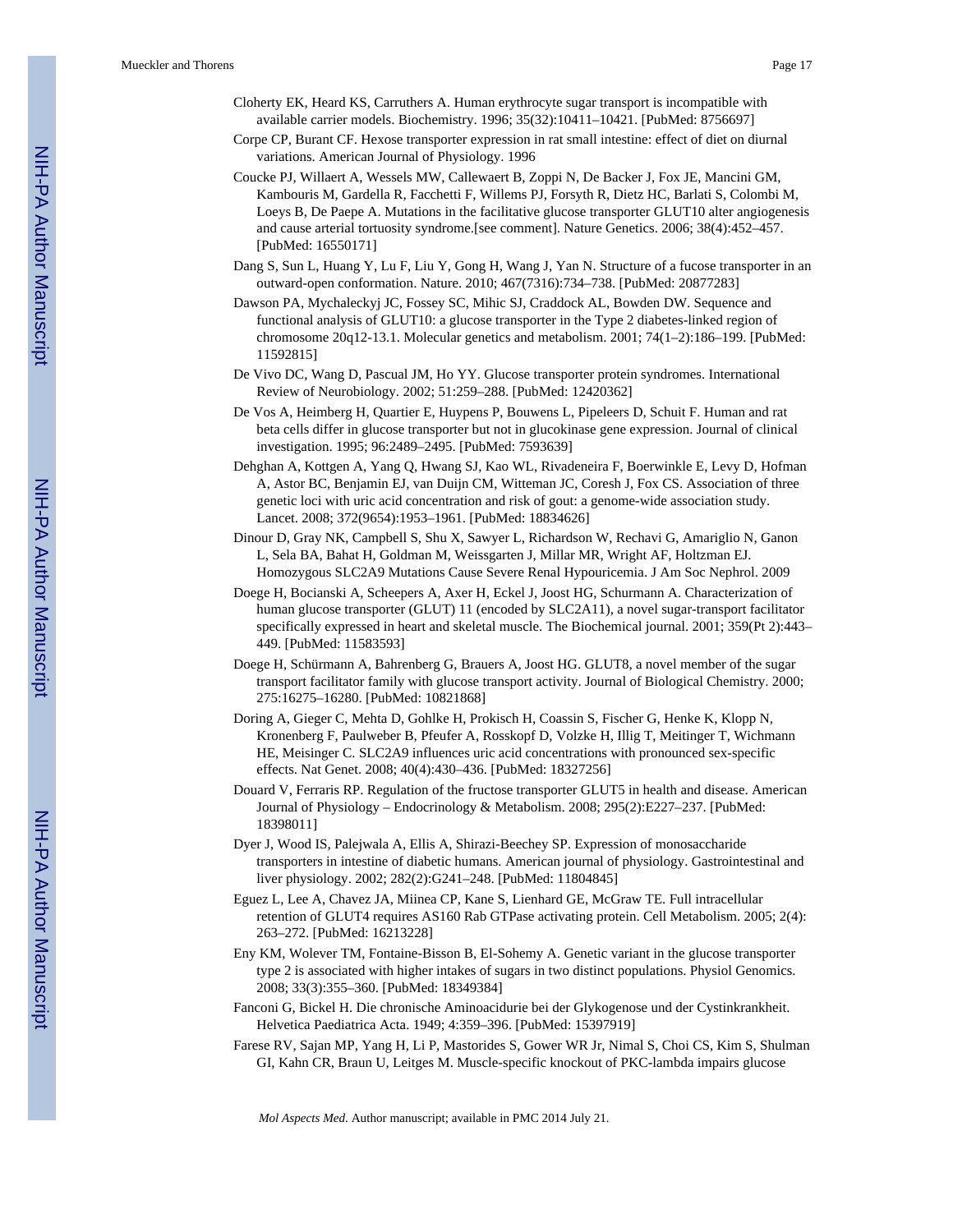transport and induces metabolic and diabetic syndromes. J Clin Invest. 2007; 117(8):2289–2301. [PubMed: 17641777]

- Flessner LB, Moley KH. Similar [DE]XXXL[LI] motifs differentially target GLUT8 and GLUT12 in Chinese hamster ovary cells. Traffic. 2009; 10(3):324–333. [PubMed: 19076329]
- Foretz, M.; Thorens, B. The facilitative glucose transporter 2: pathophysiological role in mouse and human. In: Broër, S.; Wagner, CA., editors. Membrane transporter diseases. Kluwer Academic/ Plenum Publishers; New York, Boston, Dordrecht, London, Moscow: 2003. p. 175-190.
- Forrest LR, Tang CL, Honig B. On the accuracy of homology modeling and sequence alignment methods applied to membrane proteins. Biophys J. 2006; 91(2):508–517. [PubMed: 16648166]
- Ganguly A, McKnight RA, Raychaudhuri S, Shin BC, Ma Z, Moley K, Devaskar SU. Glucose transporter isoform-3 mutations cause early pregnancy loss and fetal growth restriction. American Journal of Physiology – Endocrinology & Metabolism. 2007; 292(5):E1241–1255. [PubMed: 17213475]
- Garcia MA, Millan C, Balmaceda-Aguilera C, Castro T, Pastor P, Montecinos H, Reinicke K, Zuniga F, Vera JC, Onate SA, Nualart F. Hypothalamic ependymal-glial cells express the glucose transporter GLUT2, a protein involved in glucose sensing. J Neurochem. 2003; 86(3):709–724. [PubMed: 12859684]
- Garvey WT, Maianu L, Huecksteadt TP, Birnbaum MJ, Molina JM, Ciaraldi TP. Pretranslational suppression of a glucose transporter protein causes insulin resistance in adipocytes from patients with non-insulin-dependent diabetes mellitus and obesity. J Clin Invest. 1991; 87(3):1072–1081. [PubMed: 1999488]
- Gonzalez E, McGraw TE. Insulin signaling diverges into Akt-dependent and -independent signals to regulate the recruitment/docking and the fusion of GLUT4 vesicles to the plasma membrane. Molecular Biology of the Cell. 2006; 17(10):4484–4493. [PubMed: 16914513]
- Gorga FR, Lienhard GE. Equilibria and kinetics of ligand binding to the human erythrocyte glucose transporter. Evidence for an alternating conformation model for transport. Biochemistry. 1981; 20(18):5108–5113. [PubMed: 7295669]
- Gorga FR, Lienhard GE. Changes in the intrinsic fluorescence of the human erythrocyte monosaccharide transporter upon ligand binding. Biochemistry. 1982; 21(8):1905–1908. [PubMed: 7200802]
- Gremlich S, Bonny C, Waeber G, Thorens B. Fatty acids decrease IDX-1 expression in rat pancreatic islets and reduce GLUT2, glucokinase, insulin, and somatostatin levels. Journal of Biological Chemistry. 1997; 272:30261–30269. [PubMed: 9374511]
- Guillam MT, Hümmler E, Schaerer E, Yeh JY, Birnbaum MJ, Beermann F, Schmidt A, Dériaz N, Thorens B. Early diabetes and abnormal postnatal pancreatic islet development in mice lacking GLUT2. Nature Genetics. 1997; 17:327–330. [PubMed: 9354799]
- Guillam MT, Burcelin R, Thorens B. Normal hepatic glucose production in the absence of GLUT2 reveals an alternative pathway for glucose release from hepatocytes. Proc Natl Acad Sci U S A. 1998; 95(21):12317–12321. [PubMed: 9770484]
- Hansen PA, Marshall BA, Chen M, Holloszy JO, Mueckler M. Transgenic overexpression of hexokinase II in skeletal muscle does not increase glucose disposal in wild-type or Glut1 overexpressing mice. J Biol Chem. 2000
- Havel PJ. Dietary fructose: implications for dysregulation of energy homeostasis and lipid/ carbohydrate metabolism. Nutrition reviews. 2005; 63(5):133–157. [PubMed: 15971409]
- Hediger MA, Coady MJ, Ikeda TS, Wright EM. Expression cloning and cDNA sequencing of the Na+/ glucose co-transporter. Natur. 1987; 330:379–381.
- Herman MA, Kahn BB. Glucose transport and sensing in the maintenance of glucose homeostasis and metabolic harmony. J Clin Invest. 2006; 116(7):1767–1775. [PubMed: 16823474]
- Hresko RC, Hruz PW. HIV protease inhibitors act as competitive inhibitors of the cytoplasmic glucose binding site of GLUTs with differing affinities for GLUT1 and GLUT4. PloS one. 2011; 6(9):e25237. [PubMed: 21966466]
- Hresko RC, Kruse M, Strube M, Mueckler M. Topology of the Glut 1 glucose transporter deduced from glycosylation scanning mutagenesis. Journal of Biological Chemistry. 1994; 269(32):20482– 20488. [PubMed: 8051147]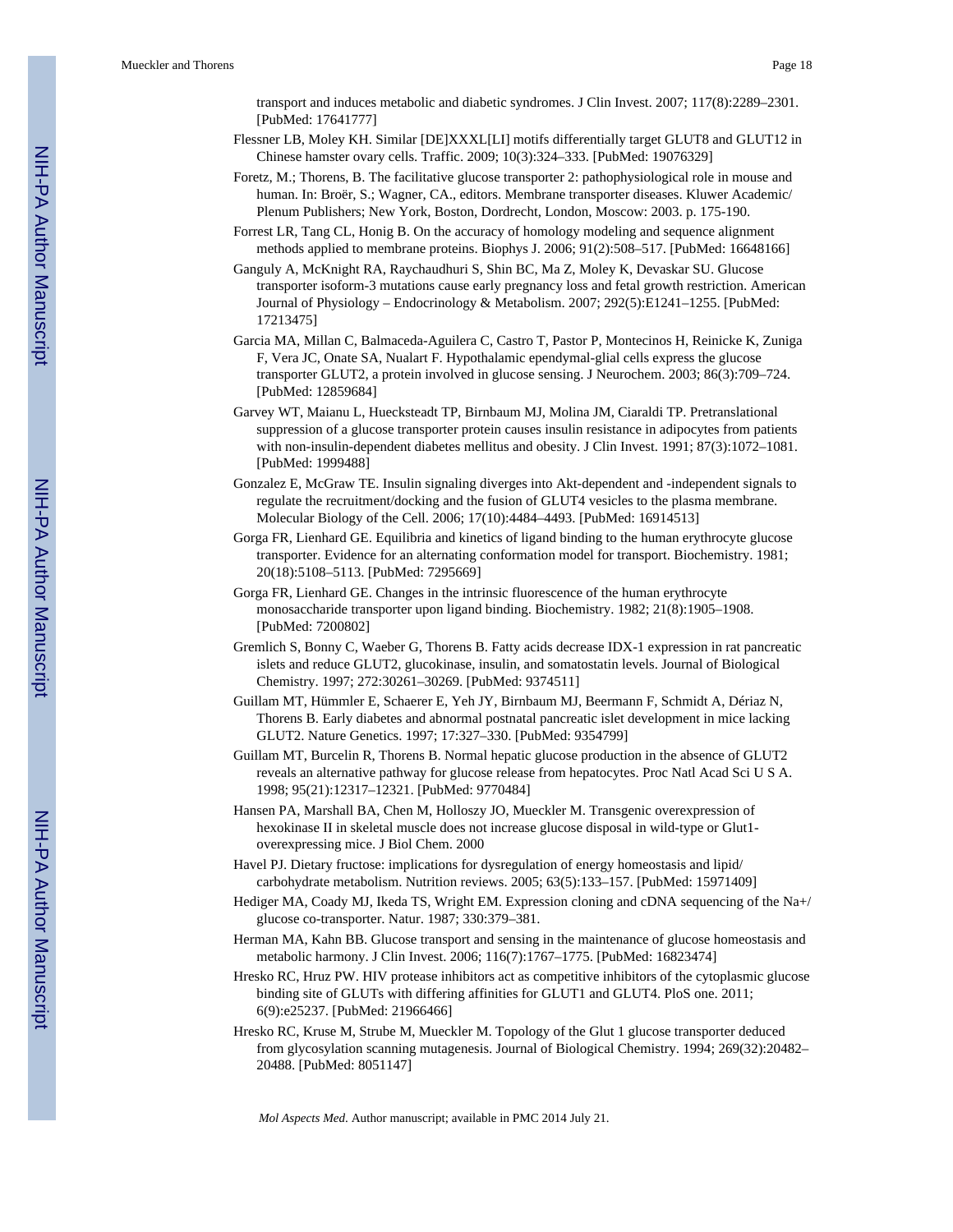- Hruz PW, Murata H, Qiu H, Mueckler M. Indinavir induces acute and reversible peripheral insulin resistance in rats. Diabetes. 2002; 51(4):937–942. [PubMed: 11916910]
- Huang S, Czech MP. The GLUT4 glucose transporter. [Review] [238 refs]. Cell Metabolism. 2007; 5(4):237–252. [PubMed: 17403369]
- Huang Y, Lemieux MJ, Song J, Auer M, Wang DN. Structure and mechanism of the glycerol-3 phosphate transporter from Escherichia coli.[comment]. Science. 2003; 301(5633):616–620. [PubMed: 12893936]
- Ibberson M, Riederer BM, Uldry M, Guhl B, Roth J, Thorens B. Immunolocalization of GLUTX1 in the testis and to specific brain areas and vasopressin-containing neurons. Endocrinology. 2002; 143(1):276–284. [PubMed: 11751619]
- Ibberson M, Uldry M, Thorens B. GLUTX1, a novel mammalian glucose transporter expressed in the central nervous system and insulin-sensitive tissues. Journal of Biological Chemistry. 2000; 275:4607–4612. [PubMed: 10671487]
- Illsley NP. Glucose transporters in the human placenta. Placenta. 2000; 21(1):14–22. [PubMed: 10692246]
- James DE, Brown R, Navarro J, Pilch PF. Insulin-regulatable tissues express a unique insulin sensitive glucose transport protein. Nature. 1988; 333(6169):183–185. [PubMed: 3285221]
- James DE, Strube M, Mueckler M. Molecular cloning and characterization of an insulin regulatable glucose transporter. Nature. 1989; 338(6210):83–87. [PubMed: 2645527]
- Jessen N, Goodyear LJ. Contraction signaling to glucose transport in skeletal muscle. [Review] [123 refs]. Journal of Applied Physiology. 2005; 99(1):330–337. [PubMed: 16036906]
- Ji L, Malecki M, Warram JH, Yang Y, Rich SS, Krolewski AS. New susceptibility locus for NIDDM is localized to human chromosome 20q. Diabetes. 1997; 46(5):876–881. [PubMed: 9133558]
- Jiang L, David ES, Espina N, Ferraris RP. GLUT-5 expression in neonatal rats: crypt-villus location and age-dependent regulation. American Journal of Physiology – Gastrointestinal & Liver Physiology. 2001; 281(3):G666–674. [PubMed: 11518678]
- Joost HG, Bell GI, Best JD, Birnbaum MJ, Charron MJ, Chen YT, Doege H, James DE, Lodish HF, Moley KH, Moley JF, Mueckler M, Rogers S, Schurmann A, Seino S, Thorens B. Nomenclature of the GLUT/SLC2A family of sugar/polyol transport facilitators. Am J Physiol Endocrinol Metab. 2002; 282(4):E974–976. [PubMed: 11882521]
- Kahn BB. Lilly lecture 1995. Glucose transport: pivotal step in insulin action. [Review] [63 refs]. Diabetes. 1996; 45(11):1644–1654. [PubMed: 8866574]
- Kane S, Sano H, Liu SC, Asara JM, Lane WS, Garner CC, Lienhard GE. A method to identify serine kinase substrates. Akt phosphorylates a novel adipocyte protein with a Rab GTPase-activating protein (GAP) domain. Journal of Biological Chemistry. 2002; 277(25):22115–22118. [PubMed: 11994271]
- Kasahara M, Hinkle PC. Reconstitution and purification of the D-glucose transporter from human erythrocytes. J Biol Chem. 1977; 252(20):7384–7390. [PubMed: 903365]
- Kayano T, Burant CF, Fukumoto H, Gould GW, Fan YS, Eddy RL, Byers MG, Shows TB, Seino S, Bell GI. Human facilitative glucose transporters. Isolation, functional characterization, and gene localization of cDNAs encoding an isoform (GLUT5) expressed in small intestine, kidney, muscle, and adipose tissue and an unusual glucose transporter pseudogene-like sequence (GLUT6). J Biol Chem. 1990; 265(22):13276–13282. [PubMed: 1695905]
- Kayano T, Fukumoto H, Eddy RL, Fan YS, Byers MG, Shows TB, Bell GI. Evidence for a family of human glucose transporter-like proteins. Sequence and gene localization of a protein expressed in fetal skeletal muscle and other tissues. J Biol Chem. 1988; 263(30):15245–15248. [PubMed: 3170580]
- Keembiyehetty C, Augustin R, Carayannopoulos MO, Steer S, Manolescu A, Cheeseman CI, Moley KH. Mouse glucose transporter 9 splice variants are expressed in adult liver and kidney and are up-regulated in diabetes. Mol Endocrinol. 2006; 20(3):686–697. [PubMed: 16293642]
- Kellett GL, Brot-Laroche E, Mace OJ, Leturque A. Sugar absorption in the intestine: the role of GLUT2. Annu Rev Nutr. 2008; 28:35–54. [PubMed: 18393659]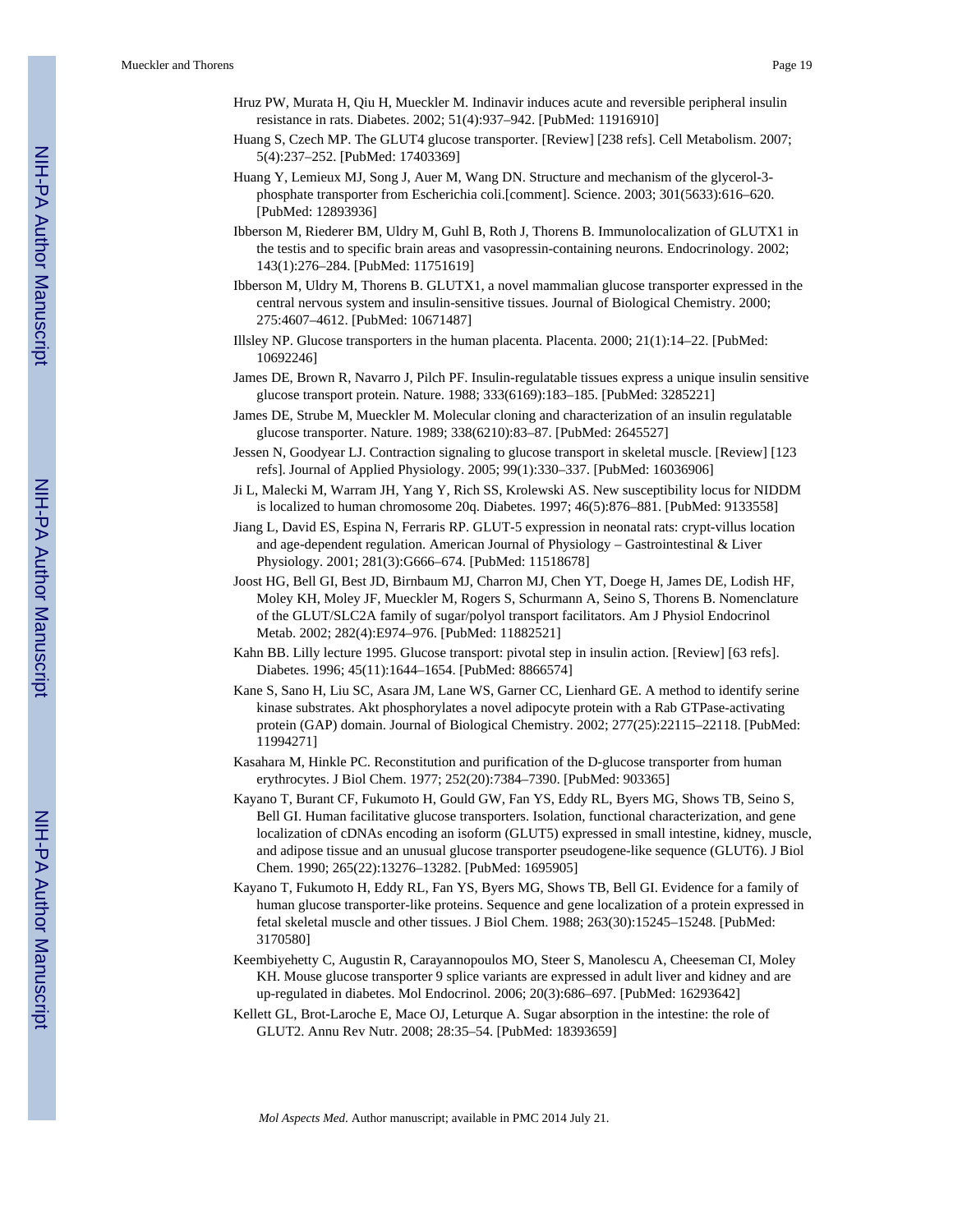- Kolobova E, Efimov A, Kaverina I, Rishi AK, Schrader JW, Ham AJ, Larocca MC, Goldenring JR. Microtubule-dependent association of AKAP350A and CCAR1 with RNA stress granules. Experimental cell research. 2009; 315(3):542–555. [PubMed: 19073175]
- Koranyi L, Bourey RE, James D, Mueckler M, Fiedorek FT, Permutt MA. Glucose transporter gene expression in rat brain: Pretranslational changes associated with chronic insulin-induced hypoglycemia, fasting, and diabetes. Mol Cell Neurosci. 1991; 2:244–252. [PubMed: 19912805]
- Kotani K, Peroni OD, Minokoshi Y, Boss O, Kahn BB. GLUT4 glucose transporter deficiency increases hepatic lipid production and peripheral lipid utilization.[see comment]. Journal of Clinical Investigation. 2004; 114(11):1666–1675. [PubMed: 15578099]
- Larance M, Ramm G, James DE. The GLUT4 code. Mol Endocrinol. 2008; 22(2):226–233. [PubMed: 17717074]
- Lee YC, Huang HY, Chang CJ, Cheng CH, Chen YT. Mitochondrial GLUT10 facilitates dehydroascorbic acid import and protects cells against oxidative stress: mechanistic insight into arterial tortuosity syndrome. Hum Mol Genet. 2010; 19(19):3721–3733. [PubMed: 20639396]
- Leino RL, Gerhart DZ, van Bueren AM, McCall AL, Drewes LR. Ultrastructural localization of GLUT 1 and GLUT 3 glucose transporters in rat brain. Journal of Neuroscience Research. 1997; 49(5):617–626. [PubMed: 9302083]
- Li S, Sanna S, Maschio A, Busonero F, Usala G, Mulas A, Lai S, Dei M, Orru M, Albai G, Bandinelli S, Schlessinger D, Lakatta E, Scuteri A, Najjar SS, Guralnik J, Naitza S, Crisponi L, Cao A, Abecasis G, Ferrucci L, Uda M, Chen WM, Nagaraja R. The GLUT9 gene is associated with serum uric acid levels in Sardinia and Chianti cohorts. PLoS Genet. 2007; 3(11):e194. [PubMed: 17997608]
- Lisinski I, Schurmann A, Joost HG, Cushman SW, Al-Hasani H. Targeting of GLUT6 (formerly GLUT9) and GLUT8 in rat adipose cells. Biochemical Journal. 2001; 358(Pt 2):517–522. [PubMed: 11513753]
- Lowe AG, Walmsley AR. The kinetics of glucose transport in human red blood cells. Biochimica et Biophysica Acta. 1986; 857(2):146–154. [PubMed: 3707948]
- Lowe, AG.; Walmsley, AR. The kinetics and thermodynamics of glucose transport in human erythrocytes. In: Agre, P.; Parker, JC., editors. Red Blood Cell Membranes. Marcel Dekker, Inc.; New York: 1989. p. 597-634.
- Maher F, Harrison LC. Hexose specificity for downregulation of HepG2/brain-type glucose transporter gene expression in L6 myocytes. Diabetologia. 1990; 33(11):641–648. [PubMed: 2076796]
- Manolescu AR, Augustin R, Moley K, Cheeseman C. A highly conserved hydrophobic motif in the exofacial vestibule of fructose transporting SLC2A proteins acts as a critical determinant of their substrate selectivity. Mol Membr Biol. 2007; 24(5–6):455–463. [PubMed: 17710649]
- Marshall BA, Mueckler MM. Differential effects of GLUT-1 or GLUT-4 overexpression on insulin responsiveness in transgenic mice. American Journal of Physiology. 1994:E738–E744. [PubMed: 7977725]
- Marty N, Dallaporta M, Foretz M, Emery M, Tarussio D, Bady I, Binnert C, Beermann F, Thorens B. Regulation of glucagon secretion by glucose transporter type 2 (glut2) and astrocyte-dependent glucose sensors. J Clin Invest. 2005; 115(12):3545–3553. [PubMed: 16322792]
- Marty N, Dallaporta M, Thorens B. Brain glucose sensing, counterregulation and feeding behavior. Physiology (Bethesda). 2007; 22:241–251. [PubMed: 17699877]
- Matsuo H, Chiba T, Nagamori S, Nakayama A, Domoto H, Phetdee K, Wiriyasermkul P, Kikuchi Y, Oda T, Nishiyama J, Nakamura T, Morimoto Y, Kamakura K, Sakurai Y, Nonoyama S, Kanai Y, Shinomiya N. Mutations in glucose transporter 9 gene SLC2A9 cause renal hypouricemia.[erratum appears in Am J Hum Genet. 2008 Dec;83(6):795]. Am J Hum Genet. 2008; 83(6):744–751. [PubMed: 19026395]
- McVie-Wylie AJ, Lamson DR, Chen YT. Molecular cloning of a novel member of the GLUT family of transporters, SLC2a10 (GLUT10), localized on chromosome 20q13.1: a candidate gene for NIDDM susceptibility. Genomics. 2001; 72(1):113–117. [PubMed: 11247674]
- Membrez M, Hummler E, Beermann F, Haefliger JA, Savioz R, Pedrazzini T, Thorens B. GLUT8 is dispensable for embryonic development but influences hippocampal neurogenesis and heart function. Mol Cell Biol. 2006; 26(11):4268–4276. [PubMed: 16705176]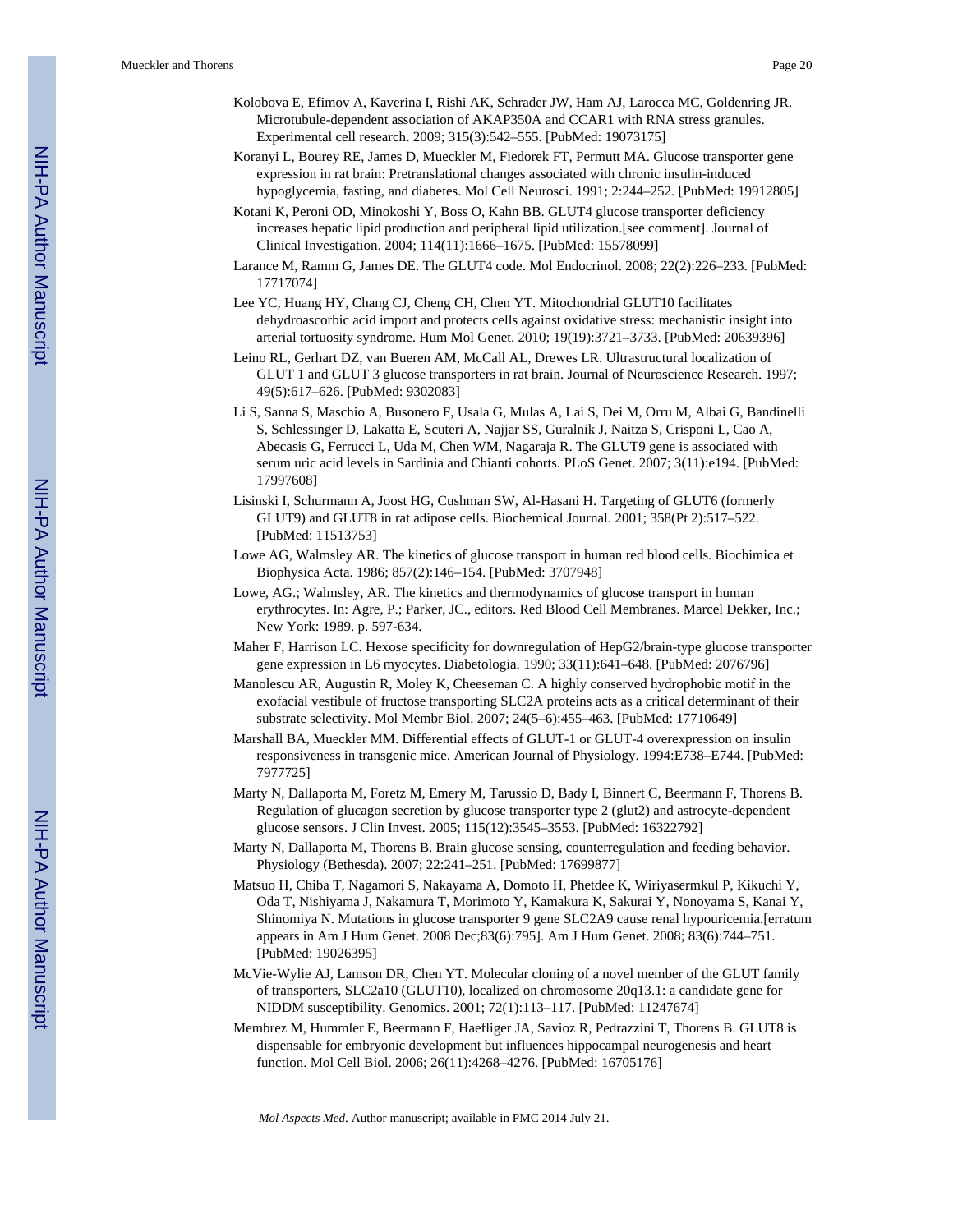- Mitra P, Zheng X, Czech MP. RNAi-based analysis of CAP, Cbl, and CrkII function in the regulation of GLUT4 by insulin. Journal of Biological Chemistry. 2004; 279(36):37431–37435. [PubMed: 15258163]
- Mobasheri A, Dobson H, Mason SL, Cullingham F, Shakibaei M, Moley JF, Moley KH. Expression of the GLUT1 and GLUT9 facilitative glucose transporters in embryonic chondroblasts and mature chondrocytes in ovine articular cartilage. Cell Biol Int. 2005; 29(4):249–260. [PubMed: 15943951]
- Moley KH. Hyperglycemia and apoptosis: mechanisms for congenital malformations and pregnancy loss in diabetic women. Trends in Endocrinology & Metabolism. 2001; 12(2):78–82. [PubMed: 11167126]
- Moley KH, Chi MM, Knudson CM, Korsmeyer SJ, Mueckler MM. Hyperglycemia induces apoptosis in pre-implantation embryos through cell death effector pathways.[comment][erratum appears in Nat Med 2002 Mar;8(3):303]. Nature Medicine. 1998; 4(12):1421–1424.
- Mounien L, Marty N, Tarussio D, Metref S, Genoux D, Preitner F, Foretz M, Thorens B. Glut2 dependent glucose-sensing controls thermoregulation by enhancing the leptin sensitivity of NPY and POMC neurons. Faseb J. 2010
- Mueckler M. Glucose transport and glucose homeostasis: New insights from transgenic mice. News in Physiological Sciences. 1995; 10:22–29.
- Mueckler M, Caruso C, Baldwin SA, Panico M, Blench I, Morris HR, Allard WJ, Lienhard GE, Lodish HF. Sequence and structure of a human glucose transporter. Science. 1985; 229(4717): 941–945. [PubMed: 3839598]
- Mueckler M, Makepeace C. Model of the exofacial substrate-binding site and helical folding of the human Glut1 glucose transporter based on scanning mutagenesis. Biochemistry. 2009; 48(25): 5934–5942. [PubMed: 19449892]
- Murata H, Hruz PW, Mueckler M. The mechanism of insulin resistance caused by HIV protease inhibitor therapy. Journal of Biological Chemistry. 2000; 275(27):20251–20254. [PubMed: 10806189]
- Muretta JM, Romenskaia I, Mastick CC. Insulin releases Glut4 from static storage compartments into cycling endosomes and increases the rate constant for Glut4 exocytosis. Journal of Biological Chemistry. 2008; 283(1):311–323. [PubMed: 17967900]
- Naftalin RJ. Alternating carrier models of asymmetric glucose transport violate the energy conservation laws. Biophys J. 2008; 95(9):4300–4314. [PubMed: 18658227]
- Ohtsubo K, Chen MZ, Olefsky JM, Marth JD. Pathway to diabetes through attenuation of pancreatic beta cell glycosylation and glucose transport. Nat Med. 2011; 17(9):1067–1075. [PubMed: 21841783]
- Ohtsubo K, Takamatsu S, Minowa MT, Yoshida A, Takeuchi M, Marth JD. Dietary and genetic control of glucose transporter 2 glycosylation promotes insulin secretion in suppressing diabetes. Cell. 2005; 123:1307–1321. [PubMed: 16377570]
- Pantaleon M, Harvey MB, Pascoe WS, James DE, Kaye PL. Glucose transporter GLUT3: ontogeny, targeting, and role in the mouse blastocyst. Proceedings of the National Academy of Sciences of the United States of America. 1997; 94(8):3795–3800. [PubMed: 9108057]
- Pantaleon M, Kaye PL. Glucose transporters in preimplantation development. Reviews of Reproduction. 1998; 3(2):77–81. [PubMed: 9685185]
- Pantaleon M, Scott J, Kaye PL. Nutrient sensing by the early mouse embryo: hexosamine biosynthesis and glucose signaling during preimplantation development. Biology of Reproduction. 2008; 78(4):595–600. [PubMed: 18046015]
- Parsa A, Brown E, Weir MR, Fink JC, Shuldiner AR, Mitchell BD, McArdle PF. Genotype-based changes in serum uric acid affect blood pressure. Kidney Int. 2012; 81(5):502–507. [PubMed: 22189840]
- Pellerin L, Bonvento G, Chatton JY, Pierre K, Magistretti PJ. Role of neuron-glia interaction in the regulation of brain glucose utilization. Diabetes, Nutrition & Metabolism – Clinical & Experimental. 2002; 15(5):268–273. discussion 273.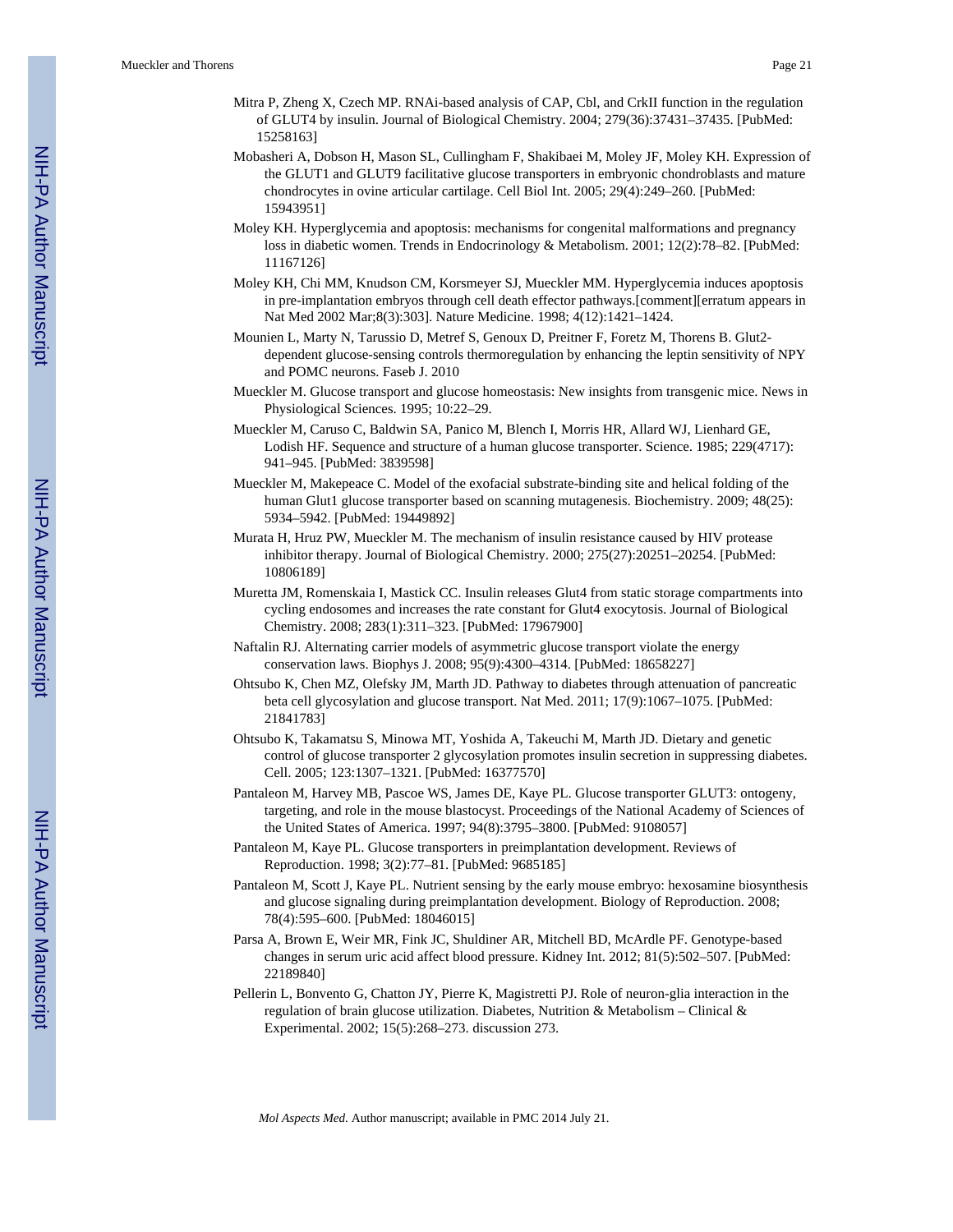- Phay JE, Hussain HB, Moley JF. Cloning and expression analysis of a novel member of the facilitative glucose transporter family, SLC2A9 (GLUT9). Genomics. 2000; 66(2):217–220. [PubMed: 10860667]
- Pinto AB, Carayannopoulos MO, Hoehn A, Dowd L, Moley KH. Glucose transporter 8 expression and translocation are critical for murine blastocyst survival. Biology of Reproduction. 2002; 66:1729–1733. [PubMed: 12021054]
- Piper RC, Tai C, Kulesza P, Pang S, Warnock D, Baenziger J, Slot JW, Geuze HJ, Puri C, James DE. GLUT-4 NH2 terminus contains a phenylalanine-based targeting motif that regulates intracellular sequestration. Journal Of Cell Biology. 1993; 121(6):1221–1232. [PubMed: 8509445]
- Preitner F, Bonny O, Laverriere A, Rotman S, Firsov D, Da Costa A, Metref S, Thorens B. Glut9 is a major regulator of urate homeostasis and its genetic inactivation induces hyperuricosuria and urate nephropathy. Proc Natl Acad Sci U S A. 2009; 106(36):15501–15506. [PubMed: 19706426]
- Purcell SH, Aerni-Flessner LB, Willcockson AR, Diggs-Andrews KA, Fisher SJ, Moley KH. Improved insulin sensitivity by GLUT12 overexpression in mice. Diabetes. 2011; 60(5):1478– 1482. [PubMed: 21441439]
- Reagan LP, Rosell DR, Alves SE, Hoskin EK, McCall AL, Charron MJ, McEwen BS. Glut8 glucose transporter is localized to excitatory and inhibitory neurons in the rat hippocampus. Brain Research. 2002; 932:129–134. [PubMed: 11911870]
- Reimer MK, Ahren B. Altered beta-cell distribution of pdx-1 and GLUT-2 after a short-term challenge with a high-fat diet in C57BL/6J mice. Diabetes. 2002; 51(Suppl 1):S138–143. [PubMed: 11815473]
- Ren JM, Marshall BA, Mueckler MM, McCaleb M, Amatruda JM, Shulman GI. Overexpression of Glut4 protein in muscle increases basal and insulin-stimulated whole body glucose disposal in conscious mice. Journal of clinical investigation. 1995; 95(1):429–432. [PubMed: 7814644]
- Ren JM, Semenkovich CF, Gulve EA, Gao J, Holloszy JO. Exercise induces rapid increases in GLUT4 expression, glucose transport capacity, and insulin-stimulated glycogen storage in muscle. Journal of Biological Chemistry. 1994; 269(20):14396–14401. [PubMed: 8182045]
- Rogers S, Docherty SE, Slavin JL, Henderson MA, Best JD. Differential expression of GLUT12 in breast cancer and normal breast tissue. Cancer Letters. 2003; 193(2):225–233. [PubMed: 12706881]
- Rogers S, Macheda ML, Docherty SE, Carty MD, Henderson MA, Soeller WC, Gibbs EM, James DE, Best JD. Identification of a novel glucose transporter-like protein-GLUT-12. American Journal of Physiology – Endocrinology & Metabolism. 2002; 282(3):E733–738. [PubMed: 11832379]
- Rose AJ, Richter EA. Skeletal muscle glucose uptake during exercise: how is it regulated? Physiology (Bethesda). 2005; 20:260–270. [PubMed: 16024514]
- Salas-Burgos A, Iserovich P, Zuniga F, Vera JC, Fischbarg J. Predicting the three-dimensional structure of the human facilitative glucose transporter glut1 by a novel evolutionary homology strategy: insights on the molecular mechanism of substrate migration, and binding sites for glucose and inhibitory molecules. Biophys J. 2004; 87(5):2990–2999. [PubMed: 15326030]
- Saltiel AR, Pessin JE. Insulin signaling in microdomains of the plasma membrane. Traffic. 2003; 4(11):711–716. [PubMed: 14617354]
- Sano H, Eguez L, Teruel MN, Fukuda M, Chuang TD, Chavez JA, Lienhard GE, McGraw TE. Rab10, a target of the AS160 Rab GAP, is required for insulin-stimulated translocation of GLUT4 to the adipocyte plasma membrane. Cell Metabolism. 2007; 5(4):293–303. [PubMed: 17403373]
- Santer R, Schneppenheim R, Dombrowski A, Götze H, Steinmann B, Schaub J. Mutations in GLUT2, the gene for the liver-type glucose transporter, in patients with Fanconi-Bickel syndrome. Nature Genetics. 1997; 17:324–326. [PubMed: 9354798]
- Sasaki T, Minoshima S, Shiohama A, Shintani A, Shimizu A, Asakawa S, Kawasaki K, Shimizu N. Molecular cloning of a member of the facilitative glucose transporter gene family GLUT11 (SLC2A11) and identification of transcription variants. Biochemical And Biophysical Research Communications. 2001; 289(5):1218–1224. [PubMed: 11741323]
- Schmidt S, Joost HG, Schurmann A. GLUT8, the enigmatic intracellular hexose transporter. Am J Physiol Endocrinol Metab. 2009; 296(4):E614–618. [PubMed: 19176349]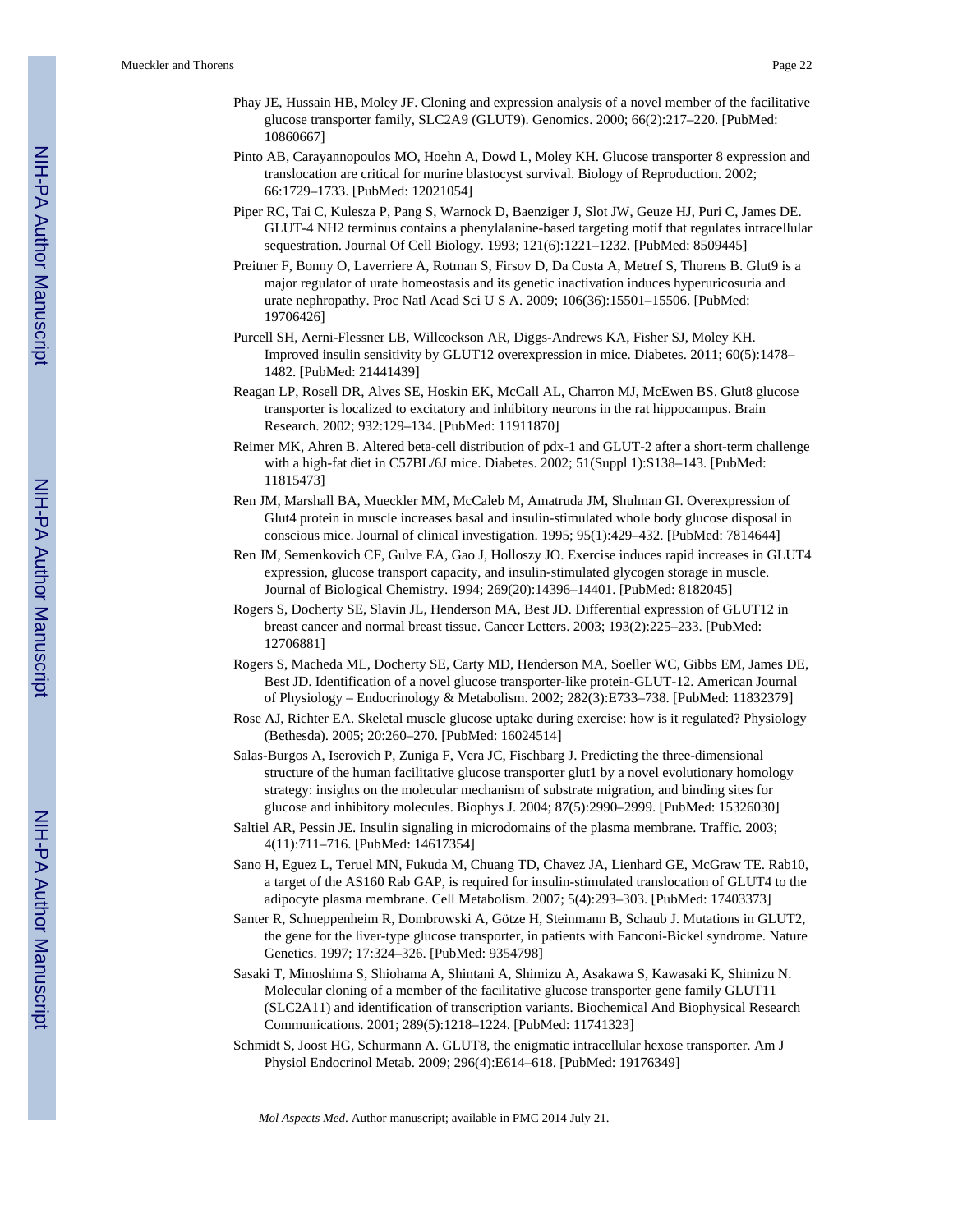- Shewan AM, Marsh BJ, Melvin DR, Martin S, Gould GW, James DE. The cytosolic C-terminus of the glucose transporter GLUT4 contains an acidic cluster endosomal targeting motif distal to the dileucine signal. Biochemical Journal. 2000; 350(Pt 1):99–107. [PubMed: 10926832]
- Shin BC, Fujikura K, Suzuki T, Tanaka S, Takata K. Glucose transporter GLUT3 in the rat placental barrier: a possible machinery for the transplacental transfer of glucose. Endocrinology. 1997; 138(9):3997–4004. [PubMed: 9275091]
- Simkin PA. The Dalmatian defect: a hepatic endocrinopathy of urate transport. Arthritis Rheum. 2005; 52(8):2257–2262. [PubMed: 16052594]
- Simpson IA, Carruthers A, Vannucci SJ. Supply and demand in cerebral energy metabolism: the role of nutrient transporters. J Cereb Blood Flow Metab. 2007; 27(11):1766–1791. [PubMed: 17579656]
- Simpson IA, Dwyer D, Malide D, Moley KH, Travis A, Vannucci SJ. The facilitative glucose transporter GLUT3: 20 years of distinction. American Journal of Physiology – Endocrinology & Metabolism. 2008; 295(2):E242–253. [PubMed: 18577699]
- Simpson IA, Vannucci SJ, DeJoseph MR, Hawkins RA. Glucose transporter asymmetries in the bovine blood-brain barrier. Journal of Biological Chemistry. 2001; 276(16):12725–12729. [PubMed: 11278779]
- Simpson IA, Vannucci SJ, Maher F. Glucose transporters in mammalian brain. [Review]. Biochemical Society Transactions. 1994; 22(3):671–675. [PubMed: 7821661]
- So A, Thorens B. Uric acid transport and disease. J Clin Invest. 2010; 120(6):1791–1799. [PubMed: 20516647]
- Solomon S, Xu Y, Wang B, David MD, Schubert P, Kennedy D, Schrader JW. Distinct structural features of caprin-1 mediate its interaction with G3BP-1 and its induction of phosphorylation of eukaryotic translation initiation factor 2alpha, entry to cytoplasmic stress granules, and selective interaction with a subset of mRNAs. Molecular and cellular biology. 2007; 27(6):2324–2342. [PubMed: 17210633]
- Song XM, Hresko RC, Mueckler M. Identification of amino acid residues within the C terminus of the Glut4 glucose transporter that are essential for insulin-stimulated redistribution to the plasma membrane. Journal of Biological Chemistry. 2008; 283(18):12571–12585. [PubMed: 18305115]
- Stark K, Reinhard W, Grassl M, Erdmann J, Schunkert H, Illig T, Hengstenberg C. Common polymorphisms influencing serum uric acid levels contribute to susceptibility to gout, but not to coronary artery disease. PloS one. 2009; 4(11):e7729. [PubMed: 19890391]
- Stuart CA, Howell ME, Yin D. Overexpression of GLUT5 in diabetic muscle is reversed by pioglitazone. Diabetes Care. 2007; 30(4):925–931. [PubMed: 17251278]
- Stuart CA, Howell ME, Zhang Y, Yin D. Insulin-stimulated translocation of glucose transporter (GLUT) 12 parallels that of GLUT4 in normal muscle. The Journal of clinical endocrinology and metabolism. 2009; 94(9):3535–3542. [PubMed: 19549745]
- Stumpel F, Burcelin R, Jungermann K, Thorens B. Normal kinetics of intestinal glucose absorption in the absence of GLUT2: evidence for a transport pathway requiring glucose phosphorylation and transfer into the endoplasmic reticulum. Proc Natl Acad Sci U S A. 2001; 98(20):11330–11335. [PubMed: 11562503]
- Thong FS, Dugani CB, Klip A. Turning signals on and off: GLUT4 traffic in the insulin-signaling highway. [Review] [158 refs]. Physiology. 2005; 20:271–284. [PubMed: 16024515]
- Thorens B, Cheng ZQ, Brown D, Lodish HF. Liver glucose transporter: a basolateral protein in hepatocytes and intestine and kidney cells. Am J Physiol. 1990; 259(6 Pt 1):C279–285. [PubMed: 1701966]
- Thorens B, Mueckler M. Glucose transporters in the 21st Century. Am J Physiol Endocrinol Metab. 2010; 298(2):E141–145. [PubMed: 20009031]
- Thorens B, Sarkar HK, Kaback HR, Lodish HF. Cloning and functional expression in bacteria of a novel glucose transporter present in liver, intestine, kidney, and b-pancreatic islet cells. Cell. 1988; 55:281–290. [PubMed: 3048704]
- Tobin V, Le Gall M, Fioramonti X, Stolarczyk E, Blazquez AG, Klein C, Prigent M, Serradas P, Cuif MH, Magnan C, Leturque A, Brot-Laroche E. Insulin internalizes GLUT2 in the enterocytes of healthy but not insulin-resistant mice. Diabetes. 2008; 57(3):555–562. [PubMed: 18057092]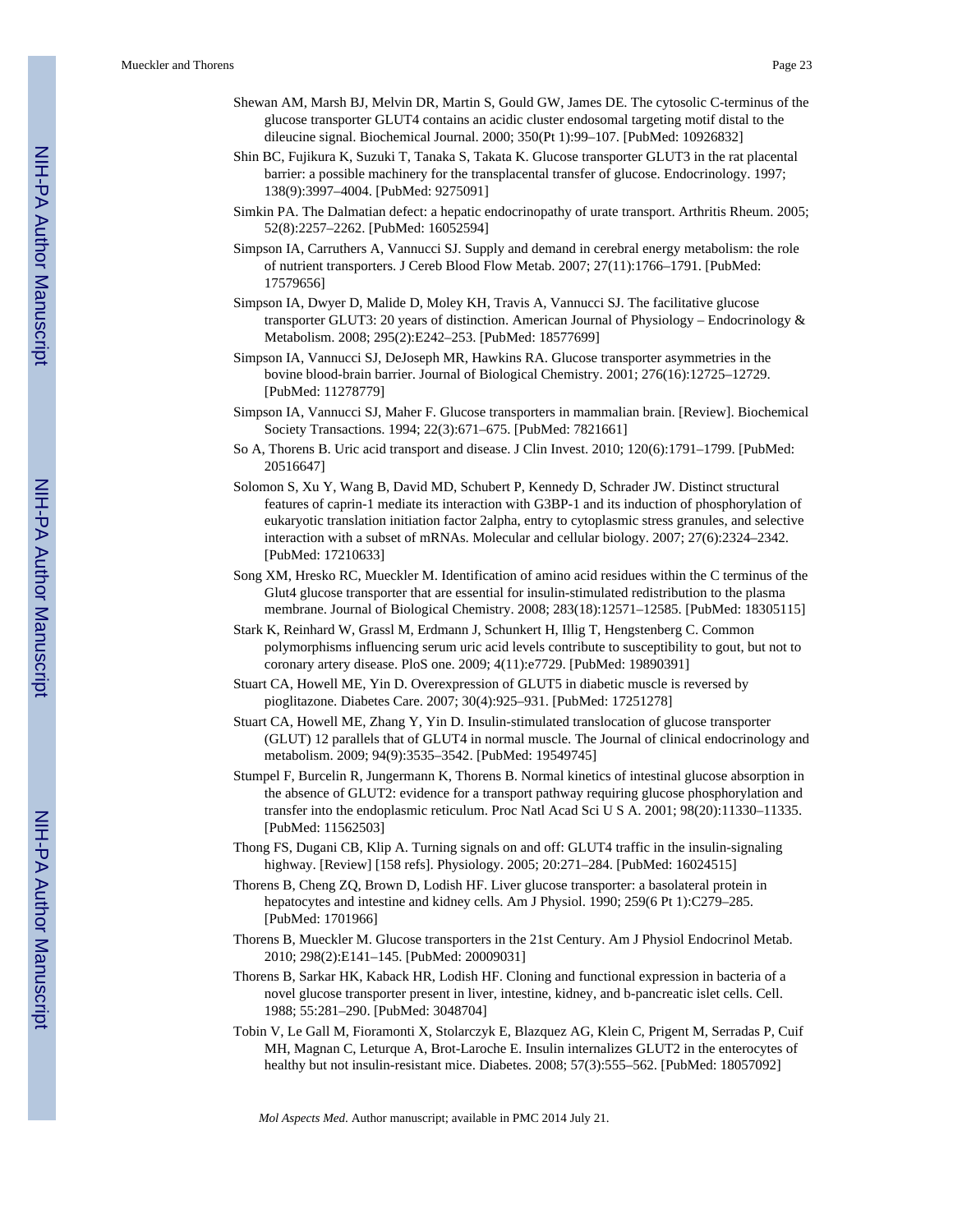- Uldry M, Ibberson M, Horisberger JD, Chatton JY, Riederer BM, Thorens B. Identification of a mammalian H+-myo-inositol symporter expressed predominantly in the brain. EMBO J. 2001; 20:4467–4477. [PubMed: 11500374]
- Uldry M, Ibberson M, Hosokawa M, Thorens B. GLUT2 is a high affinity glucosamine transporter. FEBS Lett. 2002; 524(1–3):199–203. [PubMed: 12135767]
- Uldry M, Steiner P, Zurich MG, Beguin P, Hirling H, Dolci W, Thorens B. Regulated exocytosis of an H+/myo-inositol symporter at synapses and growth cones. Embo J. 2004; 23(3):531–540. [PubMed: 14749729]
- Uldry M, Thorens B. The SLC2 family of facilitated hexose and polyol transporters. Pflugers Arch. 2004; 447(5):480–489. [PubMed: 12750891]
- Urner F, Sakkas D. A possible role for the pentose phosphate pathway of spermatozoa in gamete fusion in the mouse. Biology of Reproduction. 1999; 60(3):733–739. [PubMed: 10026124]
- Verhey KJ, Birnbaum MJ. A Leu-Leu sequence is essential for COOH-terminal targeting signal of GLUT4 glucose transporter in fibroblasts. Journal of Biological Chemistry. 1994; 269(4):2353– 2356. [PubMed: 8300557]
- Vitart V, Rudan I, Hayward C, Gray NK, Floyd J, Palmer CN, Knott SA, Kolcic I, Polasek O, Graessler J, Wilson JF, Marinaki A, Riches PL, Shu X, Janicijevic B, Smolej-Narancic N, Gorgoni B, Morgan J, Campbell S, Biloglav Z, Barac-Lauc L, Pericic M, Klaric IM, Zgaga L, Skaric-Juric T, Wild SH, Richardson WA, Hohenstein P, Kimber CH, Tenesa A, Donnelly LA, Fairbanks LD, Aringer M, McKeigue PM, Ralston SH, Morris AD, Rudan P, Hastie ND, Campbell H, Wright AF. SLC2A9 is a newly identified urate transporter influencing serum urate concentration, urate excretion and gout. Nat Genet. 2008; 40(4):437–442. [PubMed: 18327257]
- Vyas AK, Koster JC, Tzekov A, Hruz PW. Effects of the HIV protease inhibitor ritonavir on GLUT4 knock-out mice. J Biol Chem. 285(47):36395–36400. [PubMed: 20864532]
- Wallace C, Newhouse SJ, Braund P, Zhang F, Tobin M, Falchi M, Ahmadi K, Dobson RJ, Marcano AC, Hajat C, Burton P, Deloukas P, Brown M, Connell JM, Dominiczak A, Lathrop GM, Webster J, Farrall M, Spector T, Samani NJ, Caulfield MJ, Munroe PB. Genome-wide association study identifies genes for biomarkers of cardiovascular disease: serum urate and dyslipidemia. Am J Hum Genet. 2008; 82(1):139–149. [PubMed: 18179892]
- Wang D, Pascual JM, Yang H, Engelstad K, Mao X, Cheng J, Yoo J, Noebels JL, De Vivo DC. A mouse model for Glut-1 haploinsufficiency. Hum Mol Genet. 2006; 15(7):1169–1179. [PubMed: 16497725]
- Watson RT, Kanzaki M, Pessin JE. Regulated membrane trafficking of the insulin-responsive glucose transporter 4 in adipocytes. [Review] [362 refs]. Endocrine Reviews. 2004; 25(2):177–204. [PubMed: 15082519]
- Wheeler TJ, Whelan JD. Infinite-cis kinetics support the carrier model for erythrocyte glucose transport. Biochemistry. 1988; 27(5):1441–1450. [PubMed: 3365399]
- Wu X, Freeze HH. GLUT14, a duplicon of GLUT3, is specifically expressed in testis as alternative splice forms. Genomics. 2002; 80(6):553–557. [PubMed: 12504846]
- Wyman A, Pinto AB, Sheridan R, Moley KH. One-cell zygote transfer from diabetic to nondiabetic mouse results in congenital malformations and growth retardation in offspring. Endocrinology. 2008; 149(2):466–469. [PubMed: 18039778]
- Yamamoto T, Seino Y, Fukumoto H, Koh G, Yano H, Inagaki N, Yamada Y, Inoue K, Manabe T, Imura H. Over-expression of facilitative glucose transporter genes in human cancer. Biochemical And Biophysical Research Communications. 1990; 170(1):223–230. [PubMed: 2372287]
- Yeh JI, Verhey KJ, Birnbaum MJ. Kinetic analysis of glucose transporter trafficking in fibroblasts and adipocytes. Biochemistry. 1995; 34(47):15523–15531. [PubMed: 7492554]
- Yeh WL, Lin CJ, Fu WM. Enhancement of glucose transporter expression of brain endothelial cells by vascular endothelial growth factor derived from glioma exposed to hypoxia. Mol Pharmacol. 2008; 73(1):170–177. [PubMed: 17942749]
- Yin Y, He X, Szewczyk P, Nguyen T, Chang G. Structure of the multidrug transporter EmrD from Escherichia coli. Science. 2006; 312(5774):741–744. [PubMed: 16675700]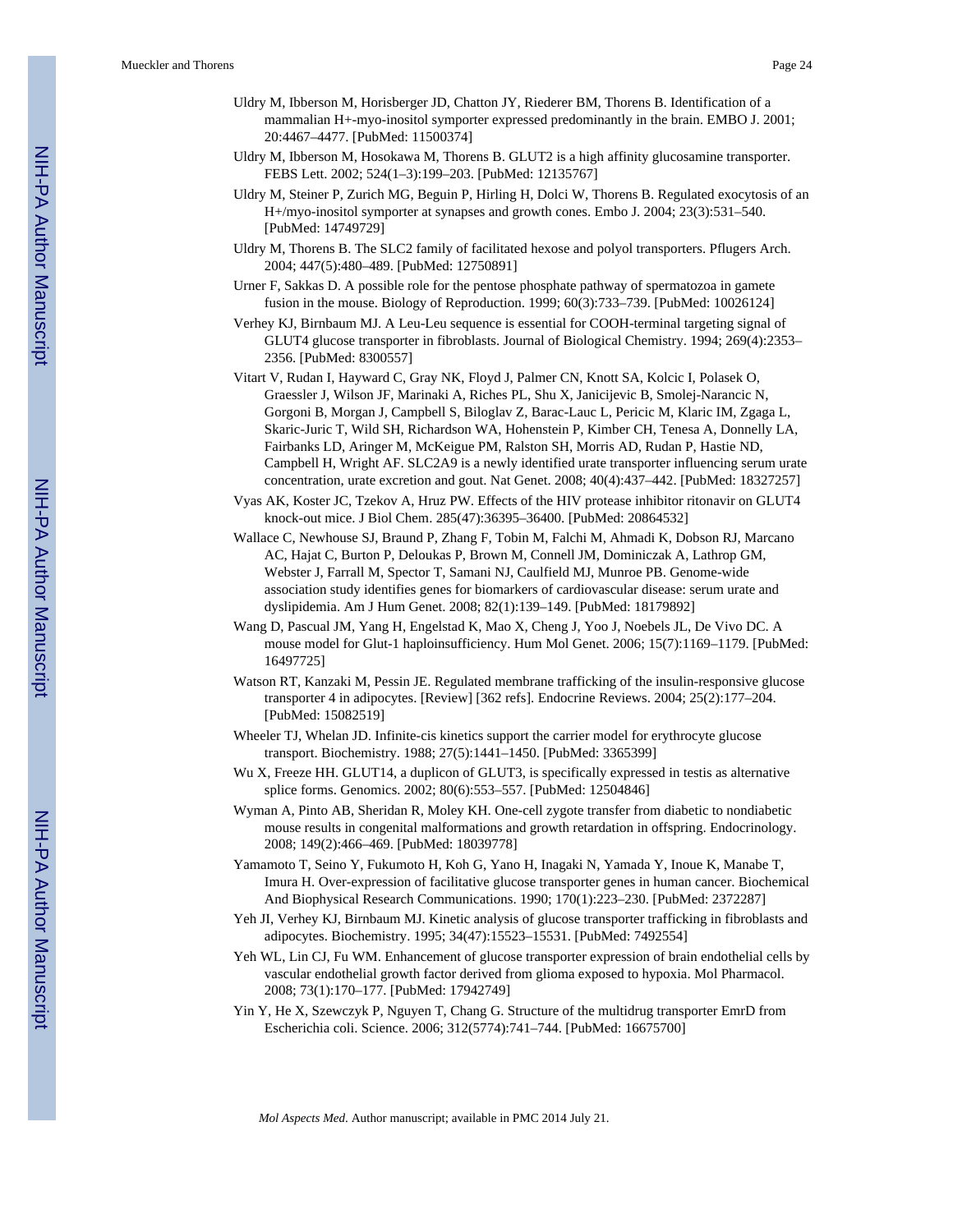- Younes M, Lechago LV, Somoano JR, Mosharaf M, Lechago J. Wide expression of the human erythrocyte glucose transporter Glut1 in human cancers. Cancer Research. 1996; 56(5):1164– 1167. [PubMed: 8640778]
- Zisman A, Peroni OD, Abel ED, Michael MD, Mauvais-Jarvis F, Lowell BB, Wojtaszewski JF, Hirshman MF, Virkamaki A, Goodyear LJ, Kahn CR, Kahn BB. Targeted disruption of the glucose transporter 4 selectively in muscle causes insulin resistance and glucose intolerance. Nature Medicine. 2000; 6(8):924–928.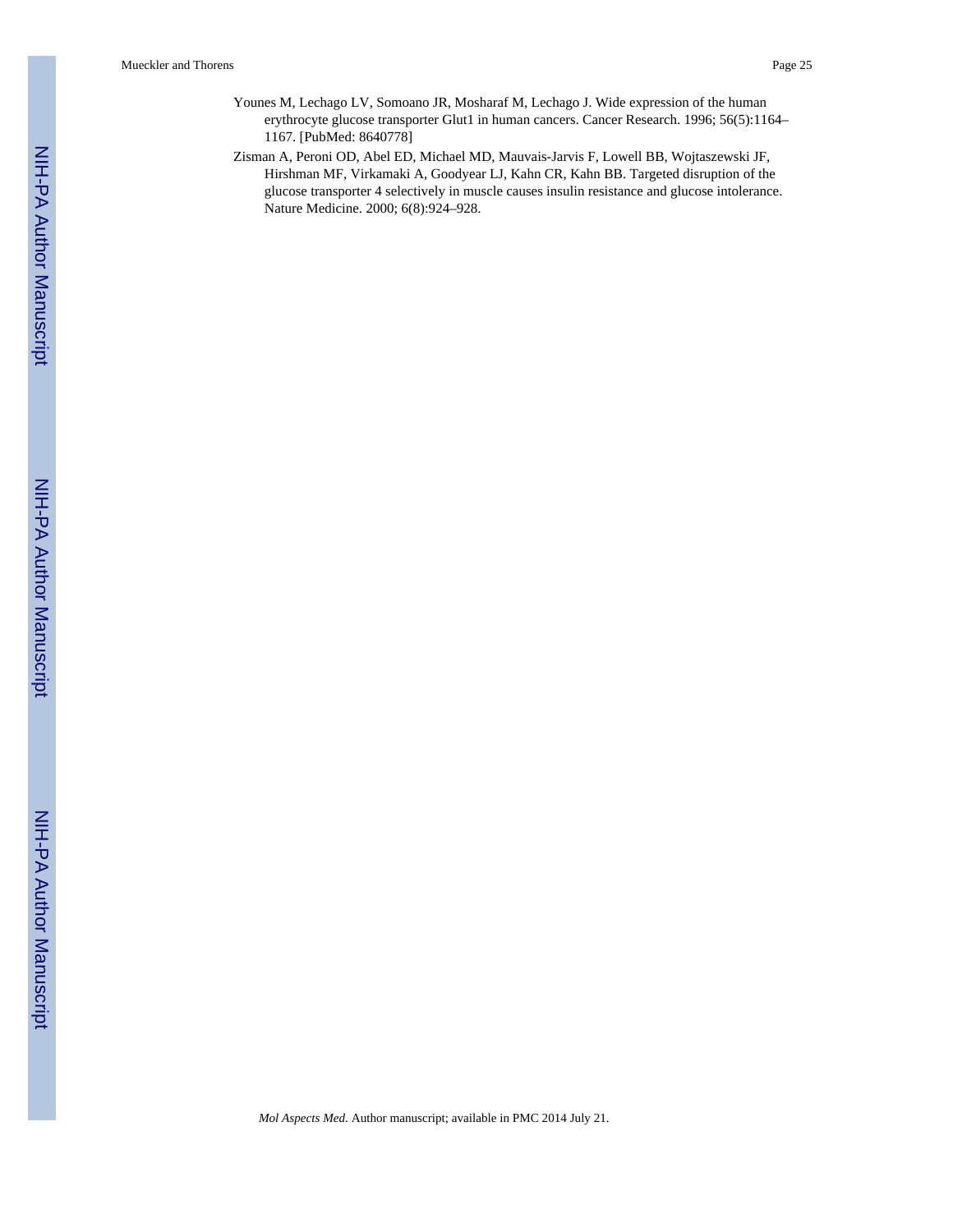

**Figure 1. Simple carrier model for the mechanism of glucose transport**

 $C_0$  and  $C_i$  represent the transporter in the outward and inward-facing conformations, respectively, G is glucose, and a–h are the fundamental rate constants governing the conformational changes or the glucose binding and release steps. Estimates for rate constants c,d,g, and h at 20° C were calculated from the data of Lowe and Walmsley (Lowe and Walmsley, 1989).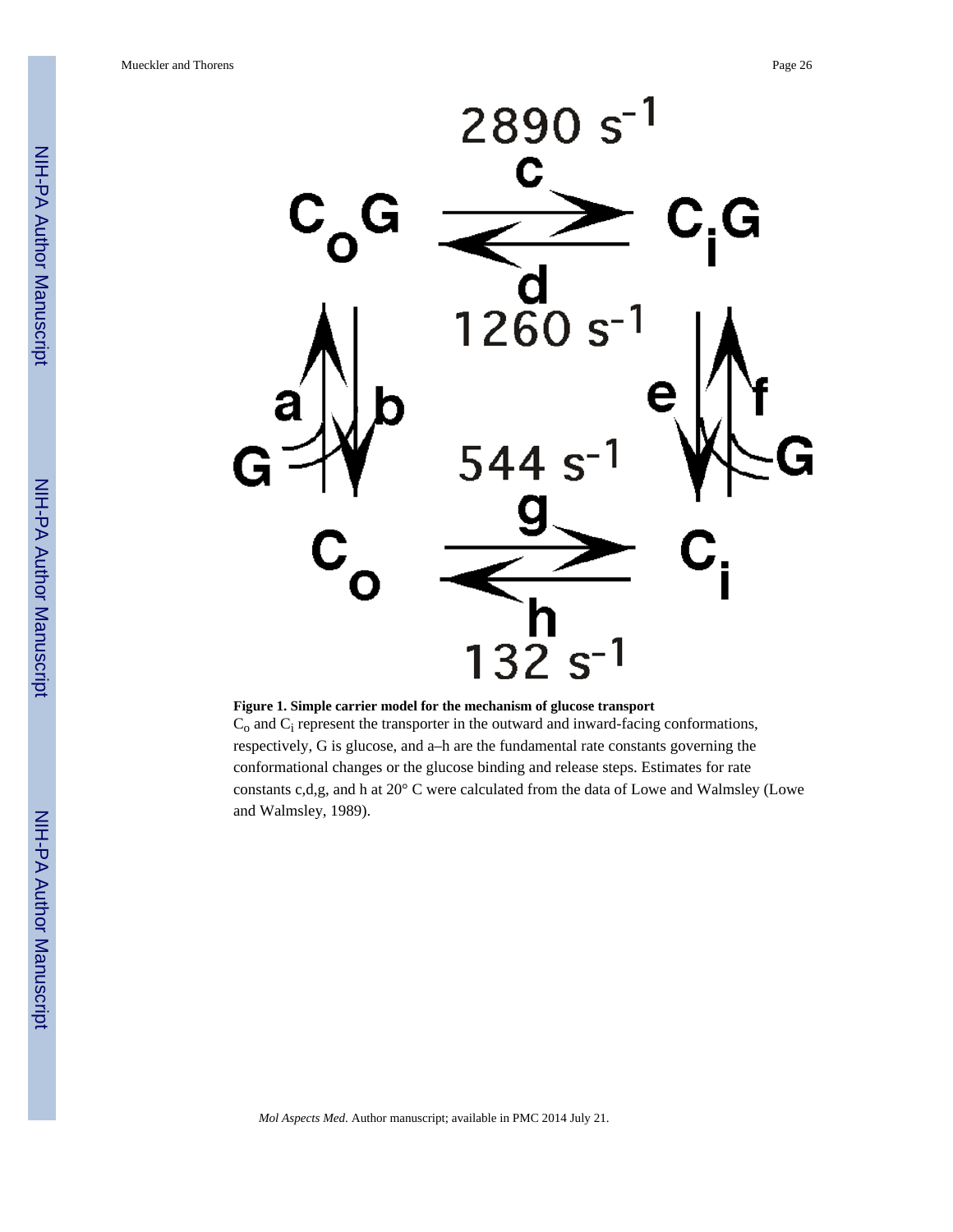

**Figure 2. Amino acid sequence and membrane topology of human GLUT1** Amino acid residues are designated by the single letter code. The transmembrane segments are numbered 1–12. The linkage of the N-linked oligosaccharide at N45 is shown. Positions that have been analyzed by site-directed mutagenesis are in green. Residues that are believed to play a direct role in substrate binding are shown in red. Residues that are accessible to pCMBS from the external solvent are shown in purple. Residues that appear to be critical for transport activity are shown in yellow. Adapted from (Mueckler and Makepeace, 2009).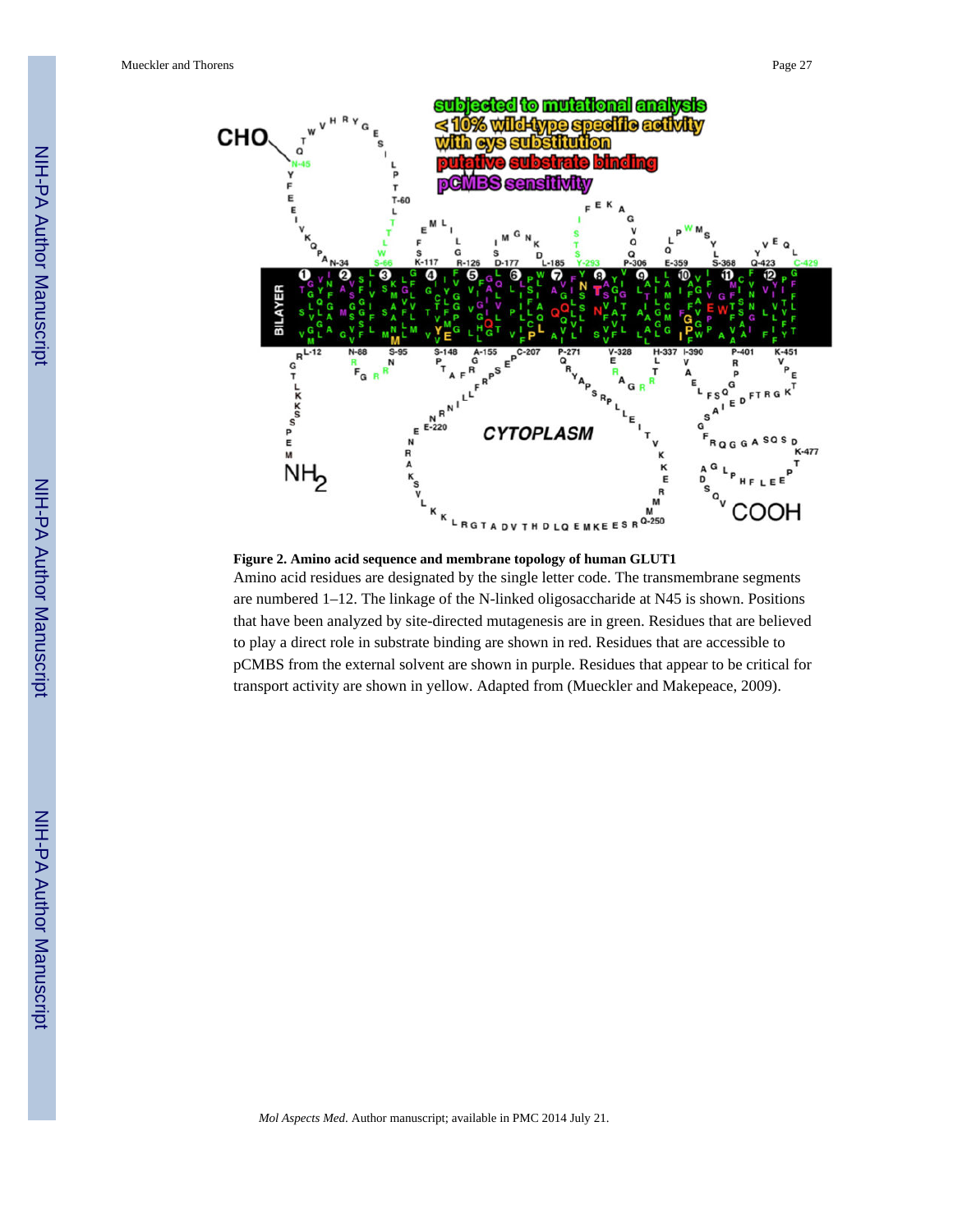

**Figure 3. Model of the exoplasmic substrate-binding site of GLUT1 (Mueckler and Makepeace, 2009)**

Glucose is not drawn to scale. The arrangement of helices is shown in a simplistic fashion for clarity. Amino acid residues that are in contact with solvent in the aqueous cavity are numbered and identified by the single-letter code. Dotted lines represent putative hydrogen bonds.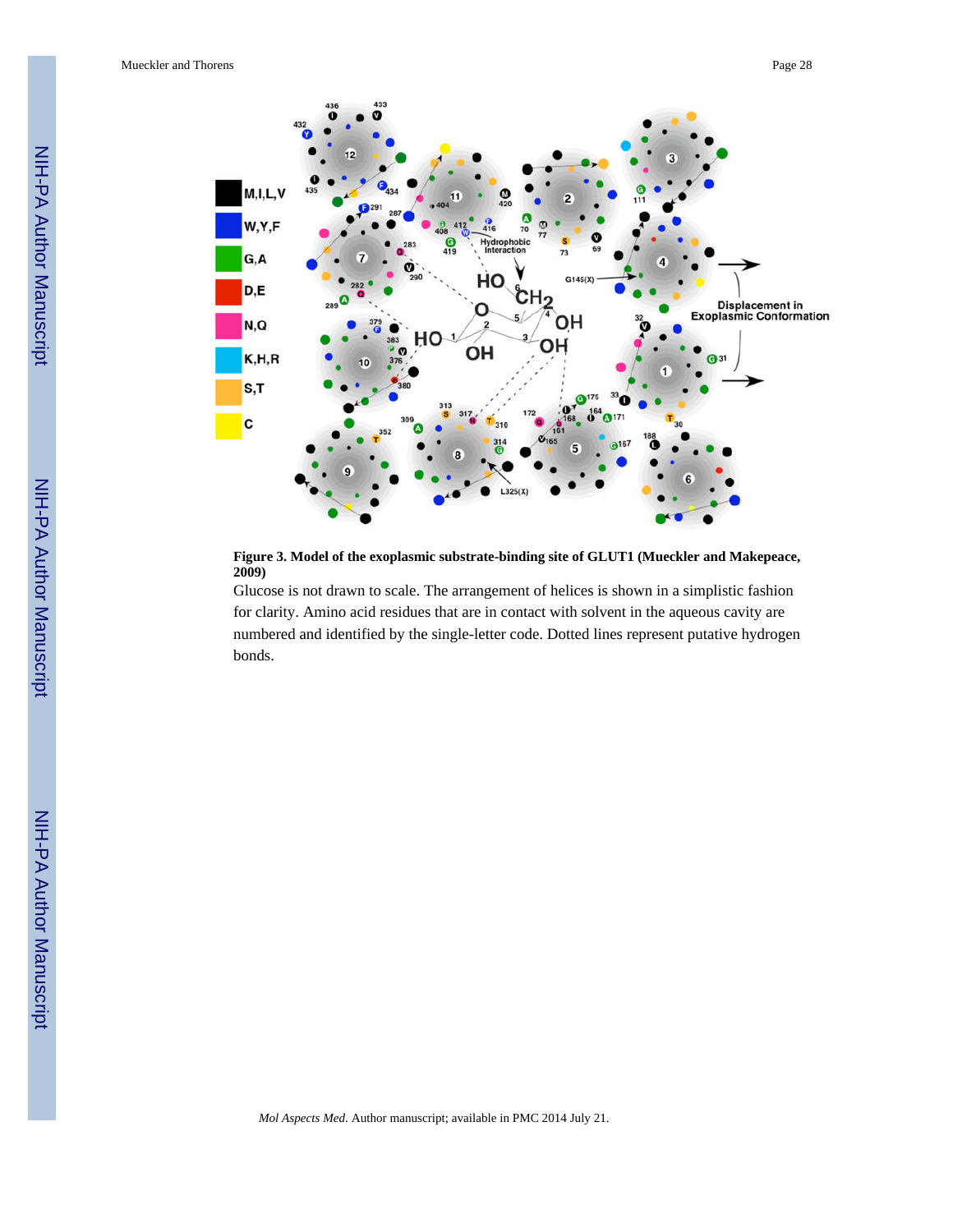

#### **Figure 4. Localization of pCMBS-reactive and putative substrate-binding residues in a homology based model of GLUT1**

The molecular diagrams were created using DeepView (Swiss Institute of Bioinformatics) based on the coordinates published in (Salas-Burgos et al., 2004). The homology model is based on the crystal structure of the glycerol-3-P antiporter of E. coli in its cytoplasmicfacing conformation. The 12 transmembrane helices are drawn as blue ribbons and nonhelical regions as gray lines. pCMBS-reactive side chains are shown in green. The 3 side chains near the exoplasmic face of the membrane that were identified as a putative glucose docking site are shown in yellow. Possible substrate-binding side chains based on mutagenesis experiments are presented in green and identified by the single letter amino acid code. A) View perpendicular to the membrane from inside the cell. B) Transverse view.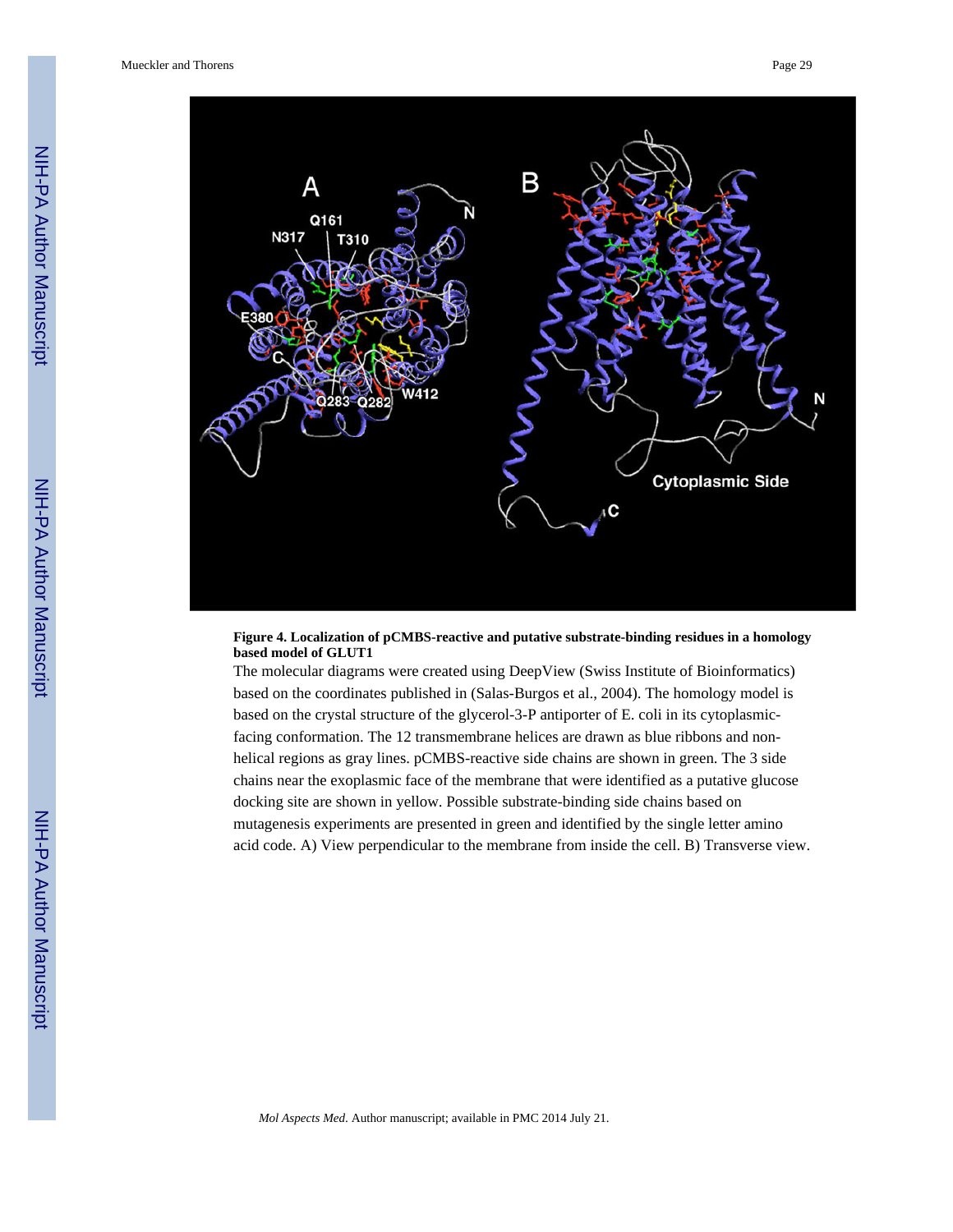

**Figure 5. Colocalization of GFP-tagged wild type GLUT4 and HA-tagged IRM mutant GLUT4 by immunofluorescence laser confocal microscopy**

3T3L1 adipocytes were co-infected with recombinant adenoviruses encoding the GFPtagged wild-type GLUT4 and a HA-tagged IRM mutant (see text). 48 h later the cells were serum-starved for two hours, and then either exposed to insulin for 30 min or maintained in the basal state. Tagged wild-type GLUT4 is shown in the middle panels in green, the tagged mutants are shown in the left panels in red, and the merged images are shown in the right panels with colocalization between the two coexpressed proteins presented in yellow. The scale bars represent 10 μM. Note the redistribution of wild-type GLUT4 to the plasma membrane after insulin treatment and the lack of redistribution in the IRM mutant. Additionally, the mutant and wild type transporter are largely present in distinct intracellular membranes in the absence or presence of insulin. Adapted from (Song et al., 2008).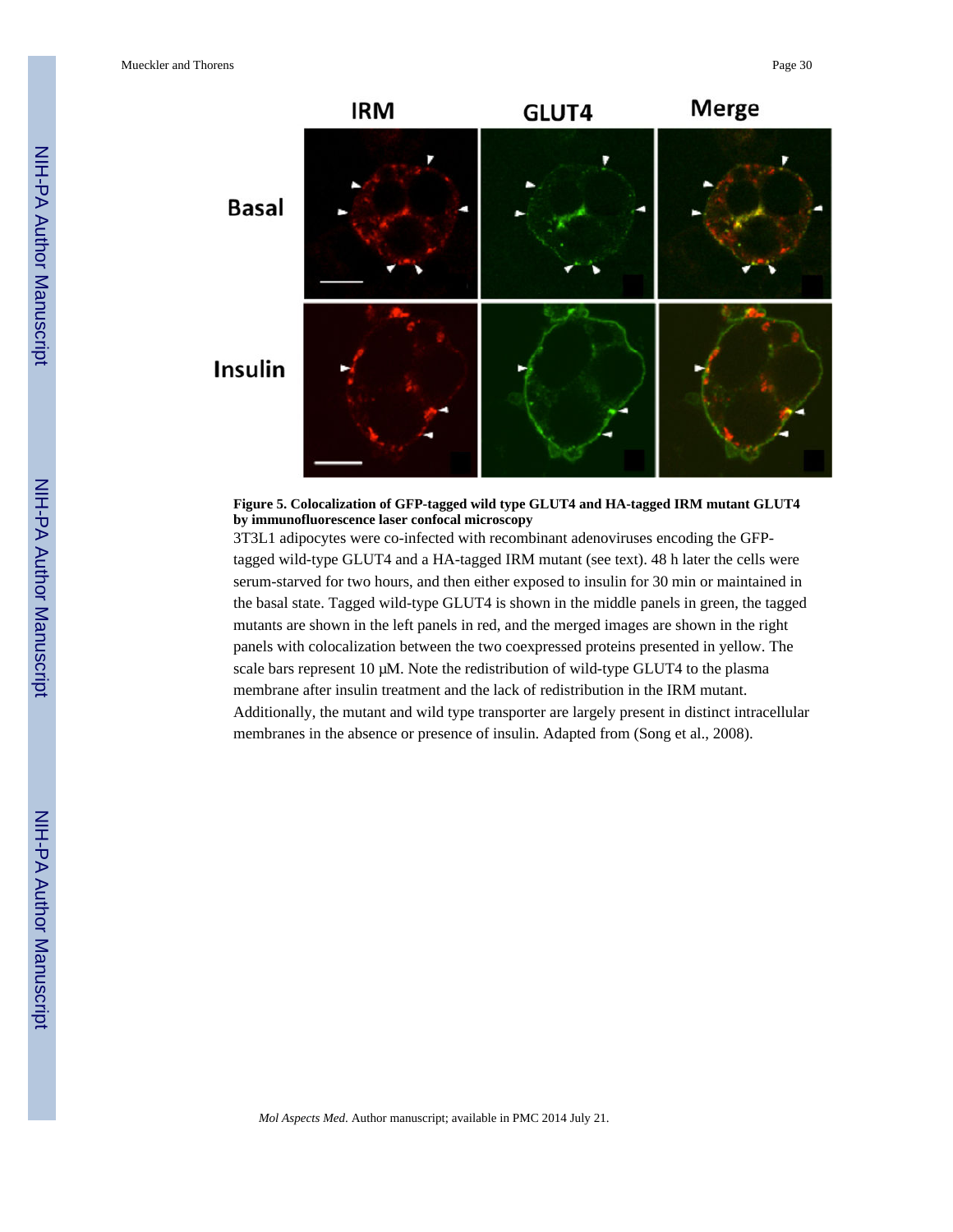

#### **Figure 6. Role of GLUT Proteins in the Maintenance of glucose homeostasis**

Glucose enters the hepatic portal system by transport across the gut via SGLT1 and GLUT2. In humans about one-third of blood glucose is carried within the red cell cytoplasm due to the very high level of expression of Glut1 and subsequent equilibration that occurs across the red cell membrane. Fructose crosses the gut via GLUT5. Most absorbed glucose escapes permanent catabolism by the hepatic system (which it enters via GLUT2) except when hepatic glycogen levels are low. Dietary fructose is mostly metabolized in the gut and liver and consequently circulating levels are very low. In the resting state most circulating glucose is oxidized by the central nervous after crossing the blood brain barrier via GLUT1 and enters parenchymal cells of the brain via GLUT3 (neurons) and GLUT1 (astrocytes). HMIT transports inositol against its concentration gradient in many brain cells. Other Glut proteins are expressed at lower levels and/or in smaller numbers of brain parenchymal cells and some, such as GLUT2 and GLUT4, may participate in fuel sensing by individual neurons. During exercise skeletal muscle consumes the bulk of circulating glucose via uptake by Glut1 in the endothelium and hence via Glut4 into muscle fibers. Glucose entering resting muscle is mostly converted to glycogen. Most glucose taken up into fat depots (via GLUT4) provides the glycerol moieties for the synthesis of triglycerides. Adipose tissue is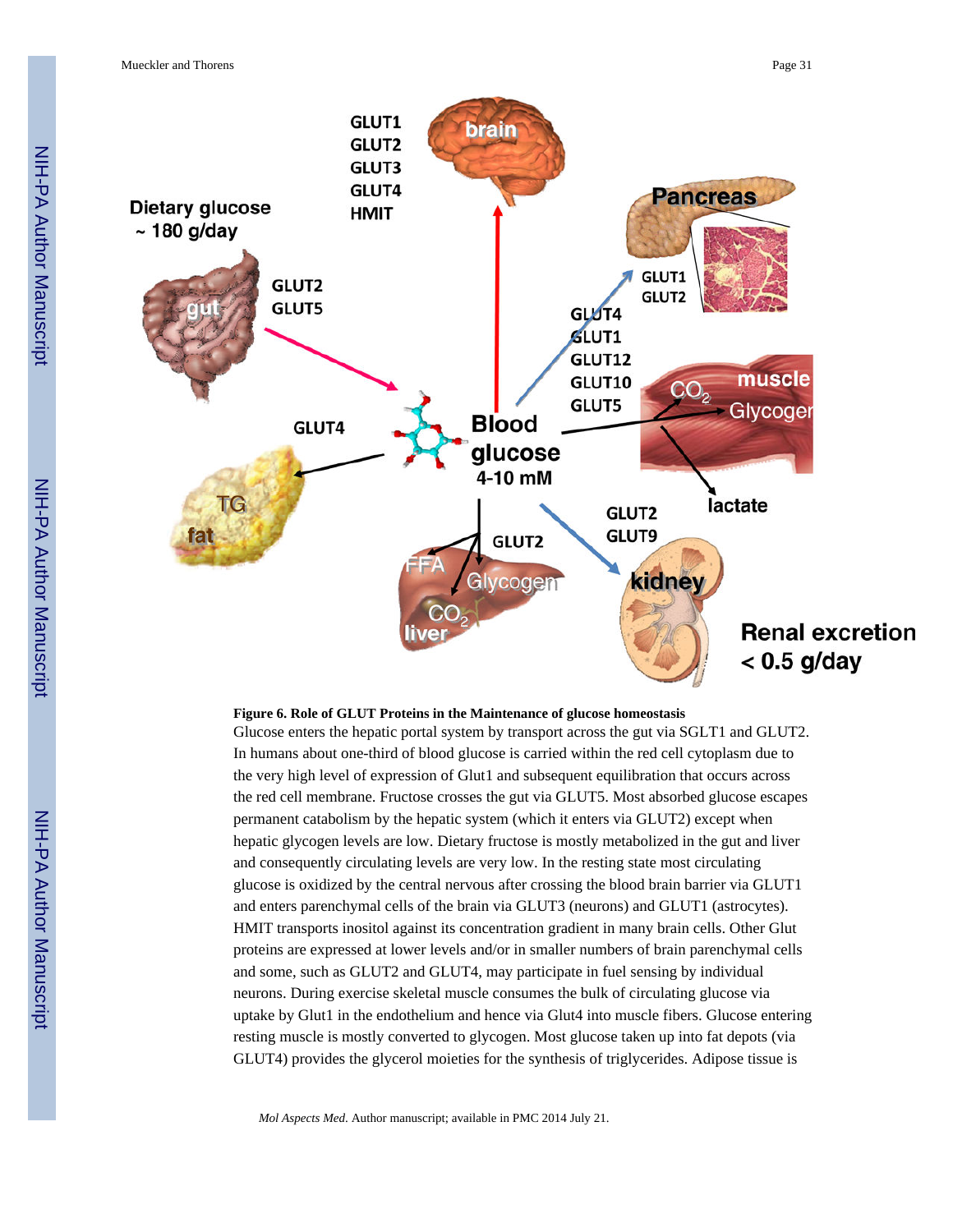also a critical endocrine organ with respect to glucose homeostasis and secretes numerous adipokines and cytokines that regulate this process. The most important organ of all with respect to the regulation of whole body glucose homeostasis is the endocrine pancreas, especially the insulin-secreting beta cells that sense blood glucose levels after initial uptake via GLUT1 (humans) or GLUT2 (rodents). Glucose is efficiently retained by the human body and very little is lost to urinary excretion, due to the combined actions of SGLT2 and GLUT2. (Figure is courtesy of Ernest Wright, UCLA Medical School).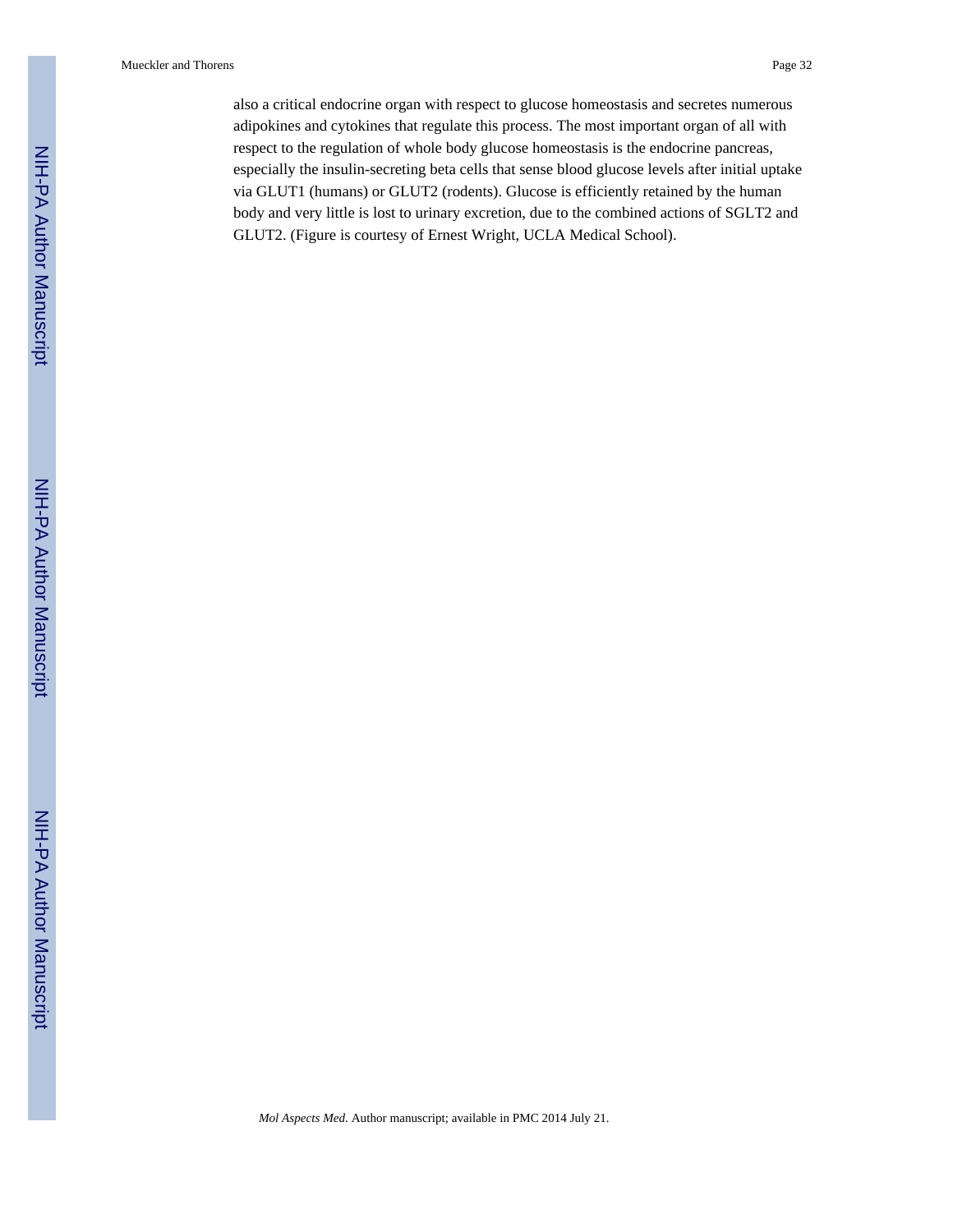| variants<br>features<br>Splice<br>their<br>and                                       |                                                                                      |                                                       |                                     |                    |                                                |                    |                                                                  | 2 splice variants       | 2 splice variants         |                                          |                                                                                                 | 2 splice variants                                             |                                                                              | 3 splice variants                         |                                            |                       |           |                 |
|--------------------------------------------------------------------------------------|--------------------------------------------------------------------------------------|-------------------------------------------------------|-------------------------------------|--------------------|------------------------------------------------|--------------------|------------------------------------------------------------------|-------------------------|---------------------------|------------------------------------------|-------------------------------------------------------------------------------------------------|---------------------------------------------------------------|------------------------------------------------------------------------------|-------------------------------------------|--------------------------------------------|-----------------------|-----------|-----------------|
| accession ID<br>Sequence                                                             | NM_006516                                                                            | NM_000340                                             | NM_006931                           | NG_008263          | NG 005841                                      | NG_009577          | NM_001042                                                        | NM 003039               | NM_017585                 | NM_207420                                | NM_014580                                                                                       | NM 001001290<br>NM_020041                                     | NM_030777                                                                    | NM 001024938<br>NM 001024939<br>NM 030807 | NM_145176                                  | NM_052885             | NM_153449 | NG_011411       |
| Human<br>gene<br>Locus                                                               | 1p35-31.3                                                                            | 3q26.1-q26.2                                          | 12p13.3                             | 5q35.1             | 1p31.3                                         | 8q21.3             | 17p13                                                            | 1p36.2                  | 9q34                      | 1p36.2                                   | 9q33.3                                                                                          | 4p16-15.3                                                     | 20q13.1                                                                      | 22q11.2                                   | 6q23.2                                     | 12q12                 | 12p13.31  | 2q11.2          |
| Link to<br>disease                                                                   | dyskinesia, dystonia-18, Glutl<br>paroxysmal exertion-induced<br>deficiency syndrome | Fanconi-Bickel syndrome, (type 2<br>diabetes)         |                                     |                    |                                                |                    | (type 2 diabetes)                                                |                         |                           |                                          |                                                                                                 | renal hypouricemia                                            | arterial tortuosity syndrome                                                 |                                           |                                            |                       |           |                 |
| and cellular/<br>distribution<br>subcellular<br>expression<br>Tissue                 | erythrocytes, brain, blood-brain barrier, blood-tissue<br>barrier, many fetal        | liver, islet of Langerhans, intestine, kidney, brain  | brain (neurons), testis             |                    |                                                |                    | adipose tissue (white and brown), skeletal and cardiac<br>muscle | small intestine, kidney | brain, spleen, leucocytes | small intestine, colon, testis, prostate | rain, adrenal gland, liver, spleen, brown adipose<br>tissue, lung (intracellular)<br>testis, bi | kidney, liver, small intestine, placenta, lung and leucocytes | heart, lung, brain, liver, skeletal muscle, pancreas, placenta<br>and kidney | heart, muscle                             | heart, prostate, skeletal muscle, placenta | brain, adipose tissue | testis    |                 |
| Transport<br>$\overset{\text{coupling}}{\underset{\text{ions}}{\text{}}^*}$<br>type/ | $\mathbf{L}$                                                                         | $\mathbf{L}_i$                                        | 'n,                                 |                    |                                                |                    | $\mathbf{L}_i$                                                   | $\mathbf{L}_1$          | $\mathbf{L}_1$            | $\mathbf{L}$                             | $\mathbf{L}_1$                                                                                  |                                                               | $\mathbf{L}$                                                                 | $\mathbf{L}_i$                            | $\mathbf{L}_i$                             | $\overline{H}$        | $\circ$   |                 |
| Predominant<br>substrates                                                            | glucose, galactose, mannose,<br>glucosamine                                          | glucose, galactose, fructose, mannose,<br>glucosamine | glucose, galactose, mannose, xylose |                    |                                                |                    | glucose, glucosamine                                             | fructose                | glucose                   | glucose, fructose                        | glucose, fructose, galactose                                                                    | urate (glucose, fructose)                                     | glucose, galactose                                                           | glucose, fructose                         | glucose                                    | myo-inositol          |           |                 |
| Aliases                                                                              |                                                                                      |                                                       |                                     | GLUT3 pseudogene 1 | GLUT3 pseudogene 2                             | GLUT3 pseudogene 4 |                                                                  |                         | GLUT9                     |                                          | <b>GLUTX1</b>                                                                                   | GLUTX, URATVI                                                 |                                                                              | GLUT10                                    | GLUT8                                      | GLUT13                | SLC2A3P3  |                 |
| Protein name                                                                         | <b>GLUTI</b>                                                                         | GLUT2                                                 | <b>GLUT3</b>                        |                    |                                                |                    | GLUT4                                                            | <b>GLUT5</b>            | GLUT6                     | <b>GLUT7</b>                             | GLUT8                                                                                           | GLUT9                                                         | GLUT10                                                                       | <b>GLUTII</b>                             | GLUT12                                     | HMIT                  | GLUT14    | (pseudogene)    |
| gene name<br>Human                                                                   | <b>SLC2A1</b>                                                                        | SLC2A2                                                | SLC2A3                              | SLC2A3P1           | SLC <sub>2</sub> A <sub>3</sub> P <sub>2</sub> | SLC2A3P4           | <b>SLC2A4</b>                                                    | SLC2A5                  | SLC2A6                    | SLC <sub>2</sub> A7                      | <b>SLC2A8</b>                                                                                   | SLC2A9                                                        | <b>SLC2A10</b>                                                               | <b>SLC2A11</b>                            | SLC2A12                                    | SLC2A13               | SLC2A14   | <b>SLC2AXP1</b> |

 $\ast\hspace{-0.1cm}/$  ). Cotransporter; E: Exchanger; F: Facilitated transporter; O: Orphan transporter *\*)*C: Cotransporter; E: Exchanger; F: Facilitated transporter; O: Orphan transporter

*Mol Aspects Med*. Author manuscript; available in PMC 2014 July 21.

NIH-PA Author Manuscript

NIH-PA Author Manuscript

 $SLC2$  – Facilitative GLUT transporter family SLC2 – Facilitative GLUT transporter family